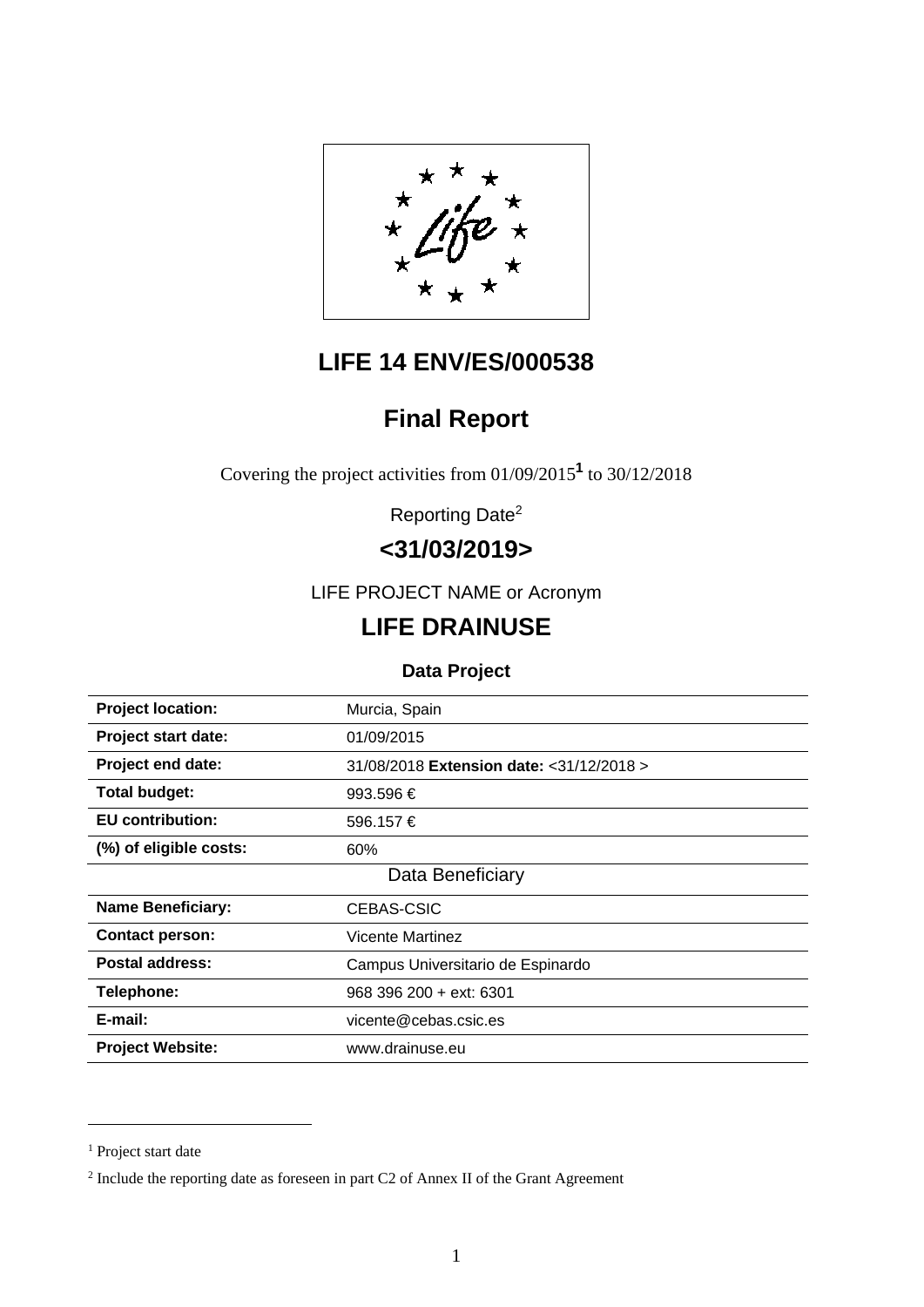# 1. Table of contents

# **Contenido**

| 1.      |                      |                                                                                            |  |
|---------|----------------------|--------------------------------------------------------------------------------------------|--|
| 2.      |                      |                                                                                            |  |
| 3.      |                      |                                                                                            |  |
| 4.      |                      |                                                                                            |  |
| 5.      |                      |                                                                                            |  |
| 6.      |                      |                                                                                            |  |
| $\circ$ |                      |                                                                                            |  |
|         | 6.1.1.               | Action A1 Assessment of soilless cultures in European countries; crops, Technologies       |  |
|         | 6.1.2.               | Action A2: Definition of nutrients solution for soilless horticulture production15         |  |
|         | 6.1.3.               | Action B1: Characterization of nutrient cycle for soilless tomato production 16            |  |
|         | 6.1.4.               | Action B2: Pilot plant design of the integrated system for water reuse and recycling<br>17 |  |
|         | 6.1.5.               | Action B3: Construction of the integrated system for water closed cycle19                  |  |
|         | 6.1.6.               |                                                                                            |  |
|         | 6.1.7.               | Action B5: Demonstration of water closed cycle in soilless tomato production 21            |  |
|         | 6.1.8.               |                                                                                            |  |
|         | 6.1.9.               |                                                                                            |  |
|         | 6.1.10.              |                                                                                            |  |
|         | 6.1.11.<br>situation | Action C1: Effectiveness of LIFE DRAINUSE actions are compared to the initial<br>25        |  |
|         | 6.1.12.              | Action C2: Monitoring the socio-economic impact of the project on the local                |  |
|         | 6.1.13.              |                                                                                            |  |
|         | 6.1.14.              |                                                                                            |  |
|         | 6.1.15.              |                                                                                            |  |
|         | 6.1.16.              | Action D4: Elaboration and maintenance of Notice Boards 31                                 |  |
|         | 6.1.17.              |                                                                                            |  |
|         | 6.1.18.              |                                                                                            |  |
|         | 6.1.19.              |                                                                                            |  |
|         | 6.1.20.              |                                                                                            |  |
| 6.2     |                      |                                                                                            |  |
| 6.3     |                      |                                                                                            |  |
|         |                      |                                                                                            |  |
|         |                      |                                                                                            |  |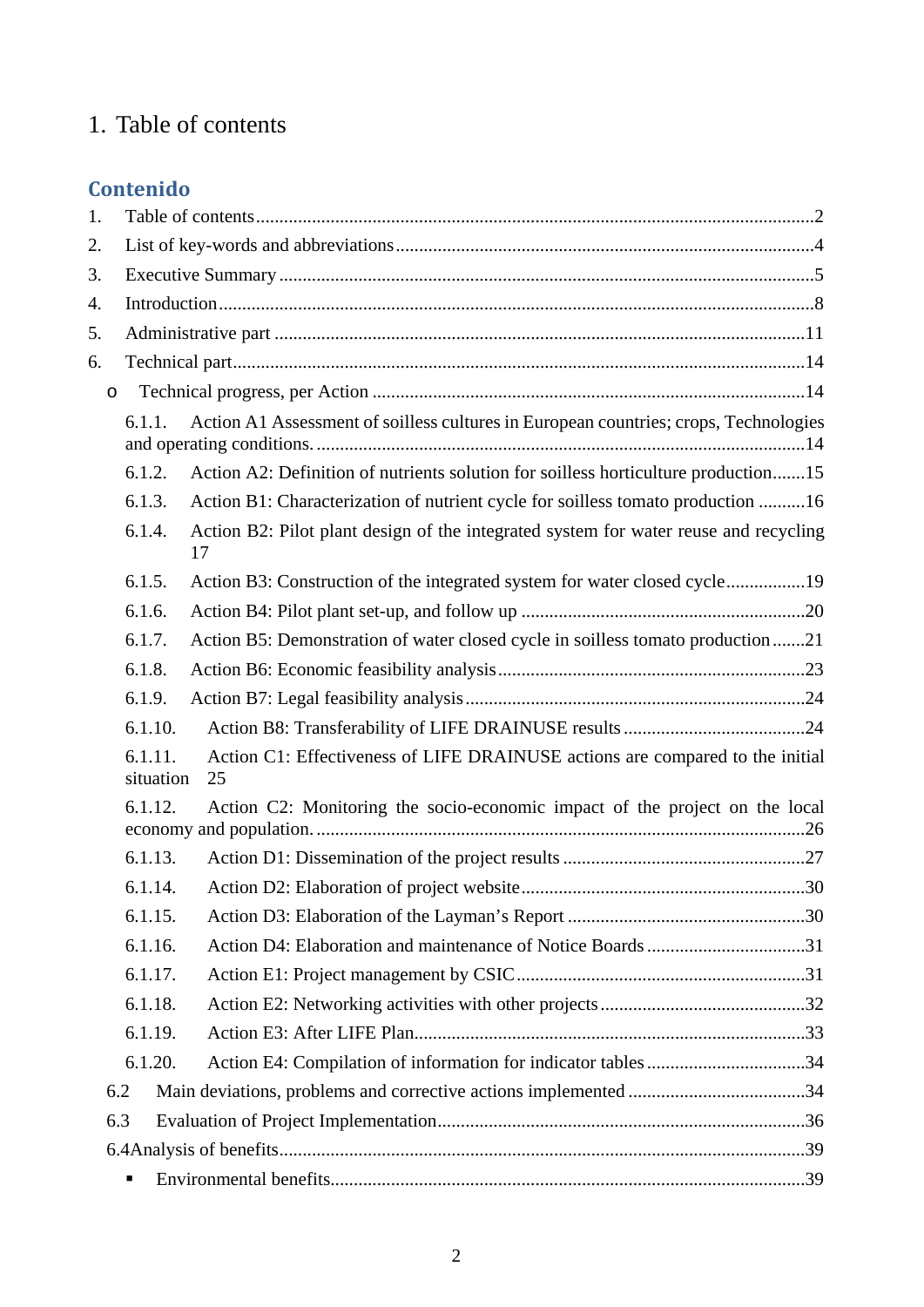|    | ٠     |                                                                                        |      |
|----|-------|----------------------------------------------------------------------------------------|------|
|    | ٠     |                                                                                        |      |
|    | ٠     | Replicability, transferability, cooperation: Potential for technical and commercial    |      |
|    | п     |                                                                                        |      |
|    | ٠     |                                                                                        |      |
|    | ٠     |                                                                                        |      |
| 7. |       |                                                                                        |      |
|    | 7.1.  |                                                                                        |      |
|    | 7.2.  |                                                                                        |      |
|    | 7.3.  |                                                                                        |      |
|    | 7.4.  |                                                                                        |      |
|    | 7.5.  |                                                                                        |      |
|    | 7.6.  |                                                                                        |      |
|    | 7.7.  |                                                                                        |      |
|    | 7.8.  | Involvement of non-governmental organisation s(NGOs) and other stakeholders in project |      |
|    | 7.9.  |                                                                                        |      |
|    | 7.10. | Other tools for reaching/raising awareness of the general public (indicator 11.2)47    |      |
|    | 7.11. |                                                                                        |      |
|    | 7.12. |                                                                                        |      |
|    | 7.13. | Running cost/operating cost during the Project and expected in case                    | - of |
|    | 7.14. |                                                                                        |      |
|    | 7.15. |                                                                                        |      |
|    | 7.16. |                                                                                        |      |
| 8. |       |                                                                                        |      |
|    |       |                                                                                        |      |
|    | 8.2   |                                                                                        |      |
|    | 8.3   |                                                                                        |      |
|    | 8.4   |                                                                                        |      |
|    | 8.5   |                                                                                        |      |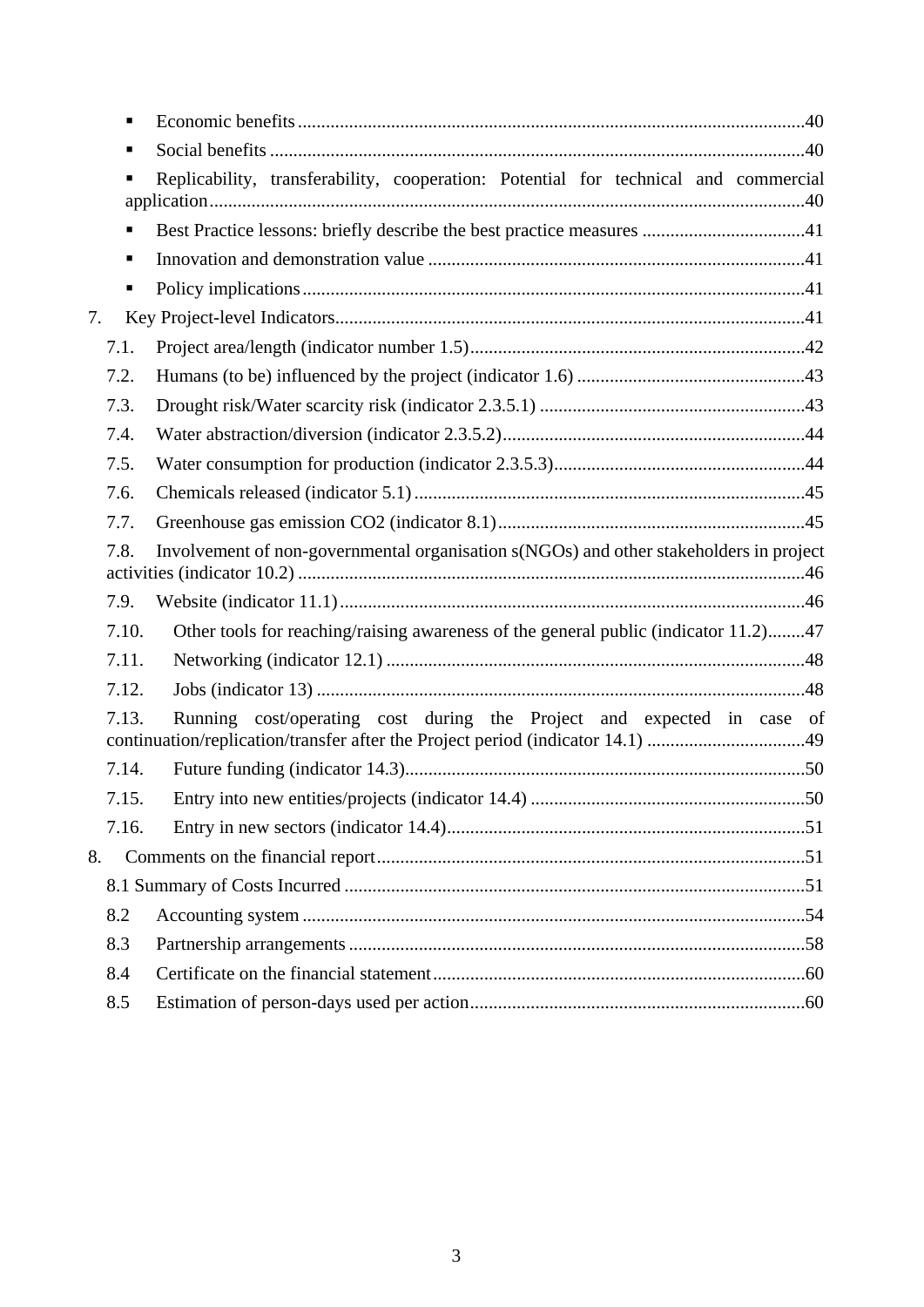# 2. List of key-words and abbreviations

| BOD <sub>5</sub> | Biochemical Oxygen Demand           |
|------------------|-------------------------------------|
| <b>CAP</b>       | Common Agricultural Policy          |
| <b>CARM</b>      | <b>Regional Community of Murcia</b> |
| CU               | Electrical                          |
| EC               | <b>Electrical Conductivity</b>      |
| GA               | <b>Grant Agreement</b>              |
| MВ               | <b>Management Board</b>             |
| <b>PA</b>        | Partnership Agreement               |
| <b>PLC</b>       | Programmable Logic Controller       |
| <b>PS</b>        | Pilot system                        |
| PU               | <b>Purification Unit</b>            |
| <b>RO</b>        | <b>Reverse Osmosis</b>              |
| UV               | <b>Ultraviolet System</b>           |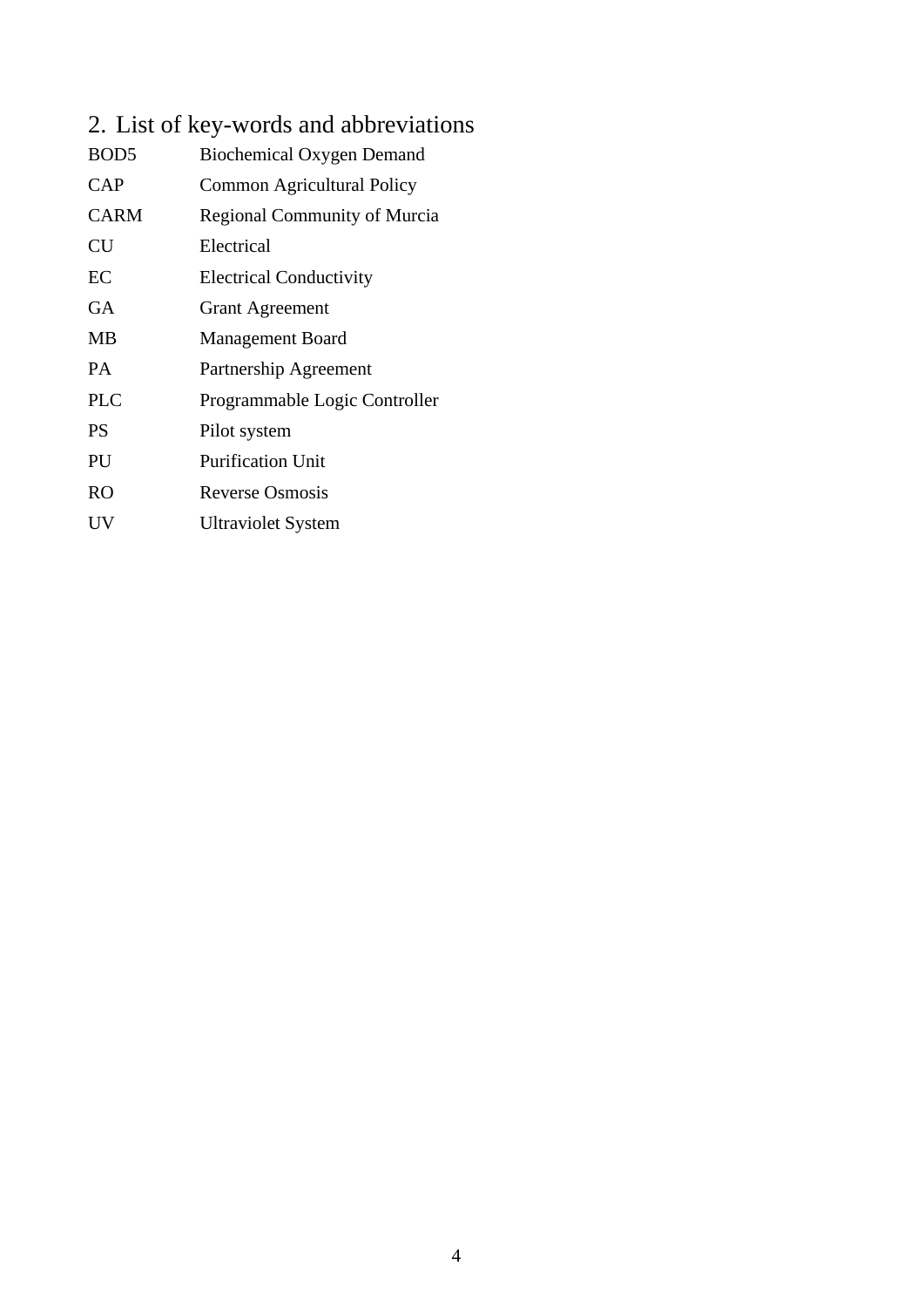# 3. Executive Summary

### **Project Objectives**

LIFE DRAINUSE project proposed the conversion of open cycle systems for soilless productive crops to close cycle systems, with the objective of improve the effectiveness of the processes. Specific project objectives are the following ones:

- To demonstrate through the design, construction and set up of a full re-circulation pilot system the technological possibility for Euro-Mediterranean regions of drainage reuse. The pilot system will be assayed in tomato plants, one of the most economically important and extended crops in south Europe.
- To propose a legal and regulatory framework for drainage recirculation to Euro-Mediterranean regulatory bodies
- To disseminate to all interested stakeholders, the benefits of full recirculation systems as an environmentally friendly solution for drainage release of hydroponic greenhouses.

### **Key Deliverables**

The key deliverables enclosed to the present Final Report in Annex V *List of Deliverable*s are:

- DB4 Pilot Plant Report
- DB5.1 Report in nutrient concentration and volumes of the drainages obtained from coco peat substrates. *Update*
- DB5.2 Report in production, yield and quality of tomato in a closed system. *Update*
- DB5.3 Report in water, fertilizers and energy consumption in a closed system. *Update*
- DB5.4 Report of the software efficiency in the management of climate conditions. *Update*
- DB6 Economic report of the ressources costs (water, fertilizer, energy personnel..) and market product value at the end of the first and second culture cycle.
- DB6 Economic report of the system construction costs
- DB6 Final Economic report
- DB7 Legal Feasibility Report
- DB8 Transferability Report
- DC1.1 Impact of project actions effectiveness Report
- DC2.1 Socio-economic impact Assessment Report
- DD1.5 Dissemination Porfolio Report
- DD3.1 Layman's report
- DE2 Networking report
- DE3.1 After Life Plan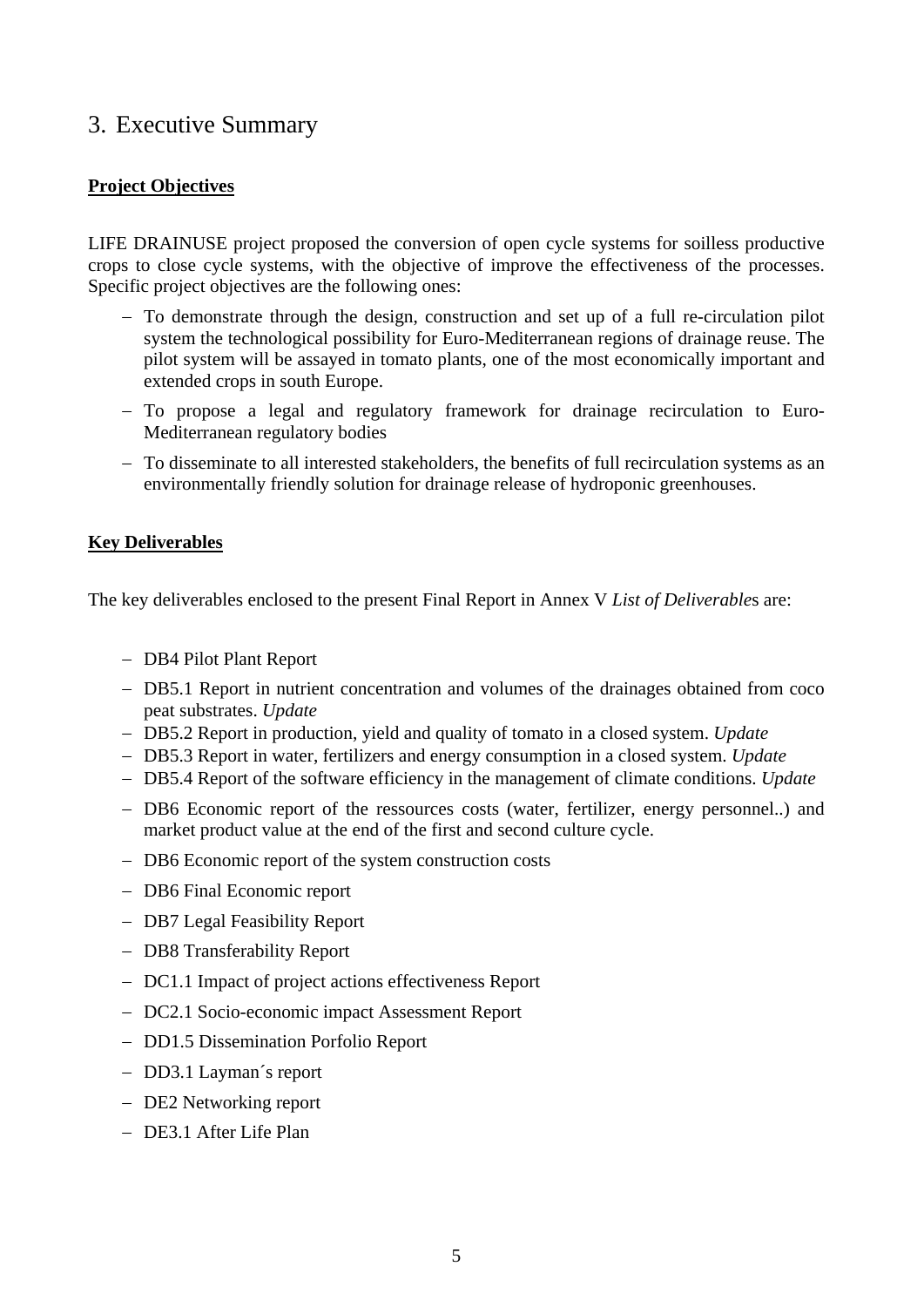### **Key Outputs**

The most important result of the project will be the demonstration of the feasibility of the transformation of open soilless production farms into close soilless production farms. The following results for the pilot were expected:

- 1.700 m3 of water per ha per year reused (19.040 tomato plants/ha x 1l/tomato plant/day  $=19.04$  m3/ha/day x 30% drainage on average  $= 5.7$ m3/ha/day x 300 days of crop/year)
- 165.000 Kg crop production/ha that represents no reduction of production or quality respect to open soilless cycle.
- 30-46 Kg crop production/m3 water (which represents an increase in Water Use Efficiency of 20-50%)
- 35% of saving of Nitrogen, 20% of saving of Phosphorus, 17% of saving of Potassium in terms of fertilizer used per ha.
- Environmental enrichment and protection, resulting from the fertilizers not drained to ecosystems, avoiding the possible eutrophication.

With the above mentioned results, the project LIFE DRAINUSE should generate real data to propose a legal and regulatory framework for drainage recirculation for Euro-Mediterranean regulatory bodies and Policy Makers.

### **Achievements, deviations, important problems and difficulties during the project**

The project was composed of four main stages:

- Characterization of nutrient cycle for soilless tomato production
- Set up the pilot plant close cycle soilless culture.
- Implementation of the close cycle during different crops in different seasons.
- Analytics about the feasibility and the transferability of the results.

The optimal nutrient solution for running the demonstrator on tomato grown with cocopeat had been determined and the detailed design of the pilot plant had been produced. Once the design has been ready, the construction of the system has been implemented in order to test, the proper functioning of the system as a whole. It was needed to build a house of 60m2 because the system didn't fit in CEBAS-CSIC's greenhouse premises.

Two programmed harvest took place, by using the final nutrient solution. Due to the poor results (related with plagues and low temperatures) obtained in the two programmed harvest, a third one, not foreseen in the Proposal was decided to be implemented. The results of this third harvest were successful and they demonstrated the potential of the recirculation of the drainage.

#### **Considering the expected results, these are the final improvements of the project:**

| <b>Concept</b>                | <b>Expected Results</b> | <b>Initial</b><br>situacion | <b>Final situation</b><br>(third cycle) |  |
|-------------------------------|-------------------------|-----------------------------|-----------------------------------------|--|
| Water reused (M3/ha/year)     | 1,700                   | $\theta$                    | 6,844                                   |  |
| Crop production (kg/ha)       | 165,000                 | $_{0}$                      | 373,353                                 |  |
| Crop production (kg/m3 water) | $30-46$                 | $\Omega$                    | 13.82                                   |  |
| Nitrogen savings (% used/ha)  | 35                      | $\theta$                    | 60                                      |  |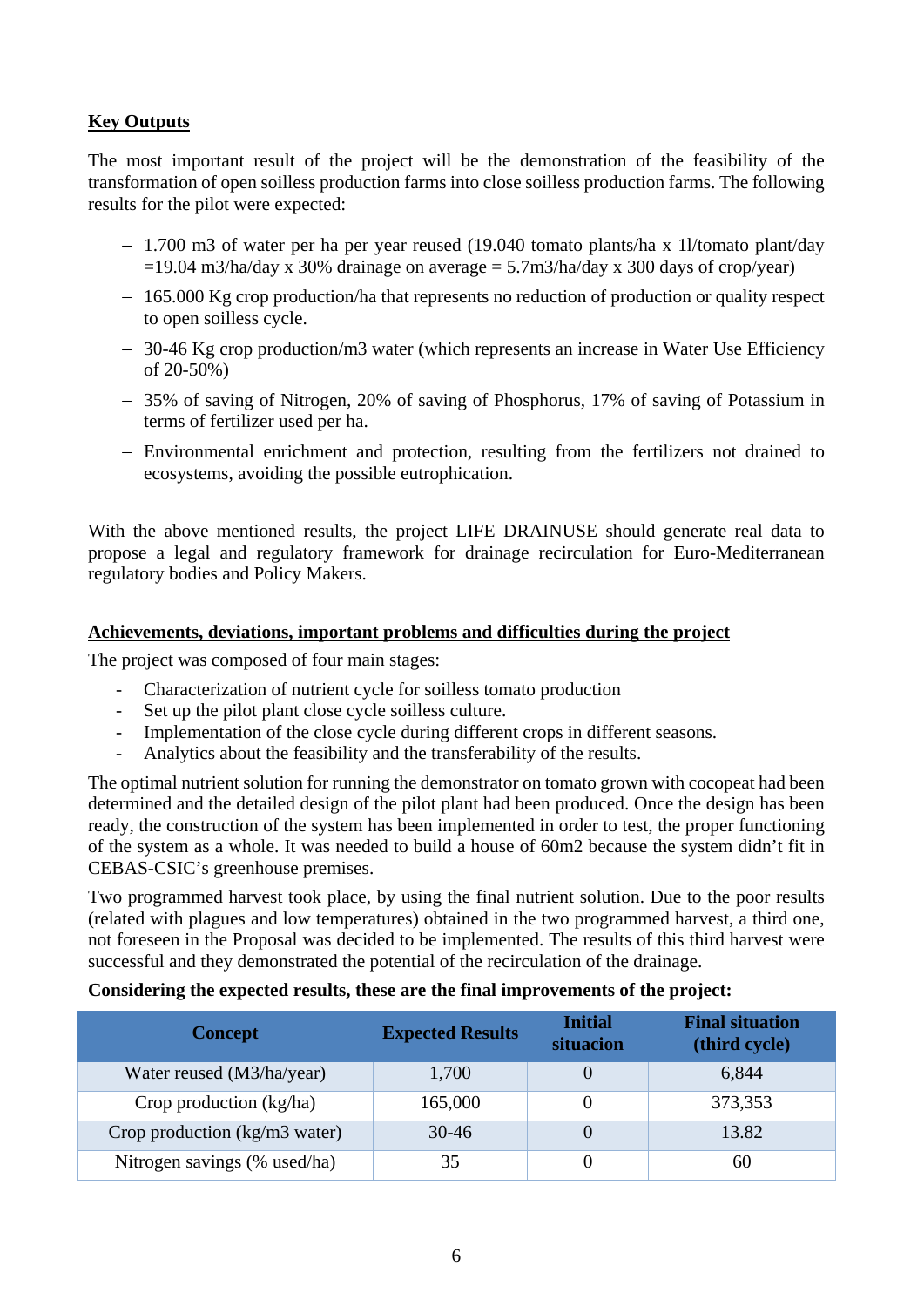| Phosphorus savings (% used/ha)      | 20 |       |    |
|-------------------------------------|----|-------|----|
| Potassium savings (% used/ha)       |    |       | 48 |
| Water drained (m3/ha/year)          |    | 1,700 |    |
| Nitrogen released (kg N/ha/year)    |    | 1,824 |    |
| Phosphorous released (kg P/ha/year) |    | 3,011 |    |
| Potassium released (kg K/ha/year)   |    | 98    |    |

In a closed system, water consumption is **41% lower** than in an open system, whithin a consumption of 22,813 m<sup>3</sup>/ha/year to 13,457 m<sup>3</sup>/ha/year.

Fertilizer consumption is **reduced by 60% N**, **12% P** and **48% K,** in terms of **amount** per ha and year.

The dumping of fertilizers into the medium **passes from 749,813 tons of fertilizers/year in Europe to 0 tons of fertilizers/year.**

By reducing the consumption of fertilizers, 36,928 kg CO<sub>2</sub>-eq/kg fertilizer/ha/year are no longer emitted to the atmosphere. Considering that in Europe the greenhouse area under soilless conditions is 152,000 ha, this figure amounts to 5,613,056 tons CO2-eq/kg saved fertilizer/year.

In parallel, a web-based application (SCADAweb) and hardware control unit to control and monitor the nutrition system has been developed, with the necessary options to introduce initial data to configure the system. Moreover, it allows visualizing data on real time and history data. The SCADAweb has been installed in a server, at the pilot plant facilities, and connected to Internet. The software can be accessed anywhere connected to Internet, PC or mobile device (Tablet or smartphone).

From this first agronomic experiment it can be said that the system has operated acceptably and the fruits at the final stage presented good quality, being suitable for commercial purposes. The main difficulty observed was the disinfection system. The UV lamp was not effective in the first crop cycle, since some microorganisms such as fungi, yeast and bacterium were detected in the drain water after the UV disinfection. To solve this problem, CEBAS installed a new disinfection system based on electrolysis (Biodyozon system) and the whole circuit was adjusted. The product obtained is a powerful disinfectant that does not cause corrosion or leaves residues of salts or chemical residues.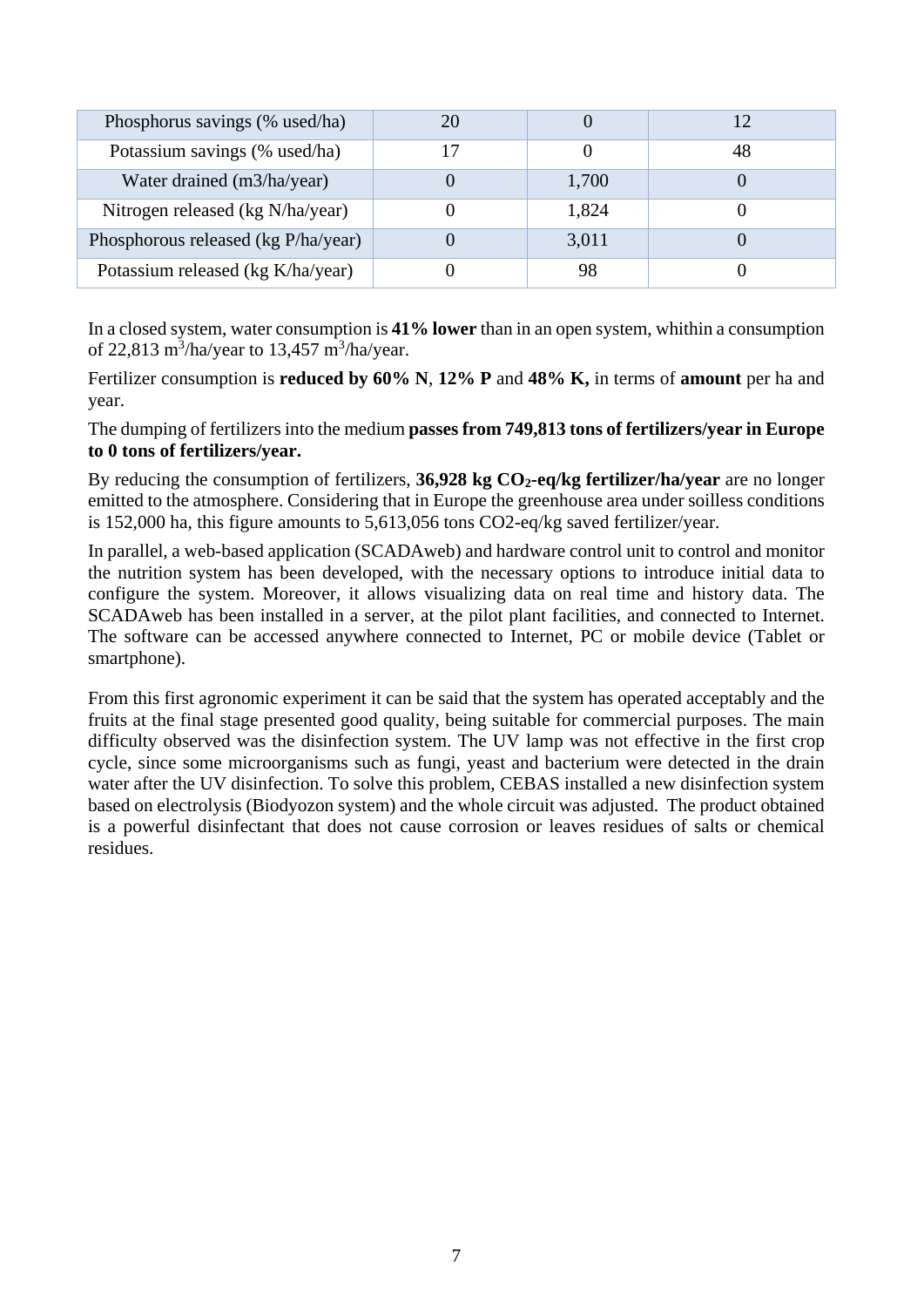# 4. ntroduction

### **Environmental problem/issue addressed**

Greenhouse industry is widely extent in Europe and modern agriculture aims at increasing crop yield in terms of production and quality, which requires an intense use of water and fertilizers. In open hydroponic systems, where drainages are released into the environment, a 31% of nitrates, and a 48% of potassium applied are discharged into the environment, with the concomitant pollution and eutrophication of land and water. European Union policies try to reduce the environmental costs of intense agriculture.

Although the recirculation of drainages among the producers of the Mediterranean area is not very extended, it is predicted to be expanded in the near future as European policies like the Common Agricultural Policy (CAP), Nitrates Directive or the Water Framework Directive (2000/60/IEC) will force these countries to design laws to converge to a common European legal frame.

Another important reason is making the producers to consider moving from production under an open system to a closed-recirculating one, as current practices are increased the prices of fertilizers and water. This is the case of southeaster Spain, where a great deal of the water used for irrigation comes from water basis from the producer raising the costs of water.

### **Outline the hypothesis to be demonstrated / verified by the project**

As an alternative to open hydroponic systems, a full re-circulation system, also known as closed system, has been developed in The Netherlands, but the percentage of producers that use it in their greenhouses in the rest of Europe is very low mainly because these systems need to be specifically designed and adjusted to the specific conditions where production is taking place.

The advantages, economic as well as environmental, of transforming an open soilless system into a closed system, overpass the investment costs that the modifications require. For that reason, this project proposes to demonstrate the technical and economic feasibility of such transformation.

To achieve this aim, a modular pilot has been tested to evaluate and validate the reuse of drainage, as well as identifying potential problems, costs and energy consumption.

The pilot plant is being specifically designed to overcome the South-Mediterranean constraints where the existing solutions for Northern European countries are a non-viable solution.

### **Description of the technical / methodological solution**

The pilot system proposed here is able to collect the drainages coming from the normal irrigation of the tomato plantation, to disinfect them and to adjust the nutrient concentration, pH and electrical conductivity with the purpose of making drainages re-usable for a new irrigation cycle.

To avoid discharges of the drainages and maintain the EC of the NS at optimal levels for plant growth in the Mediterranean area, the addition of low EC water as fresh water is needed. To obtain this low EC water, we propose to attach to the current North European Close Systems a Purification Unit (PU) with a Reverse Osmosis System. Reverse osmosis (RO) is a water purification technology that uses a semipermeable membrane. This membrane technology is not properly a filtration method. In RO, an applied pressure is used to overcome osmotic pressure, a colligative property that is driven by chemical potential, a thermodynamic parameter. RO can remove many types of molecules and ions from solutions, and is used in both industrial processes and the production of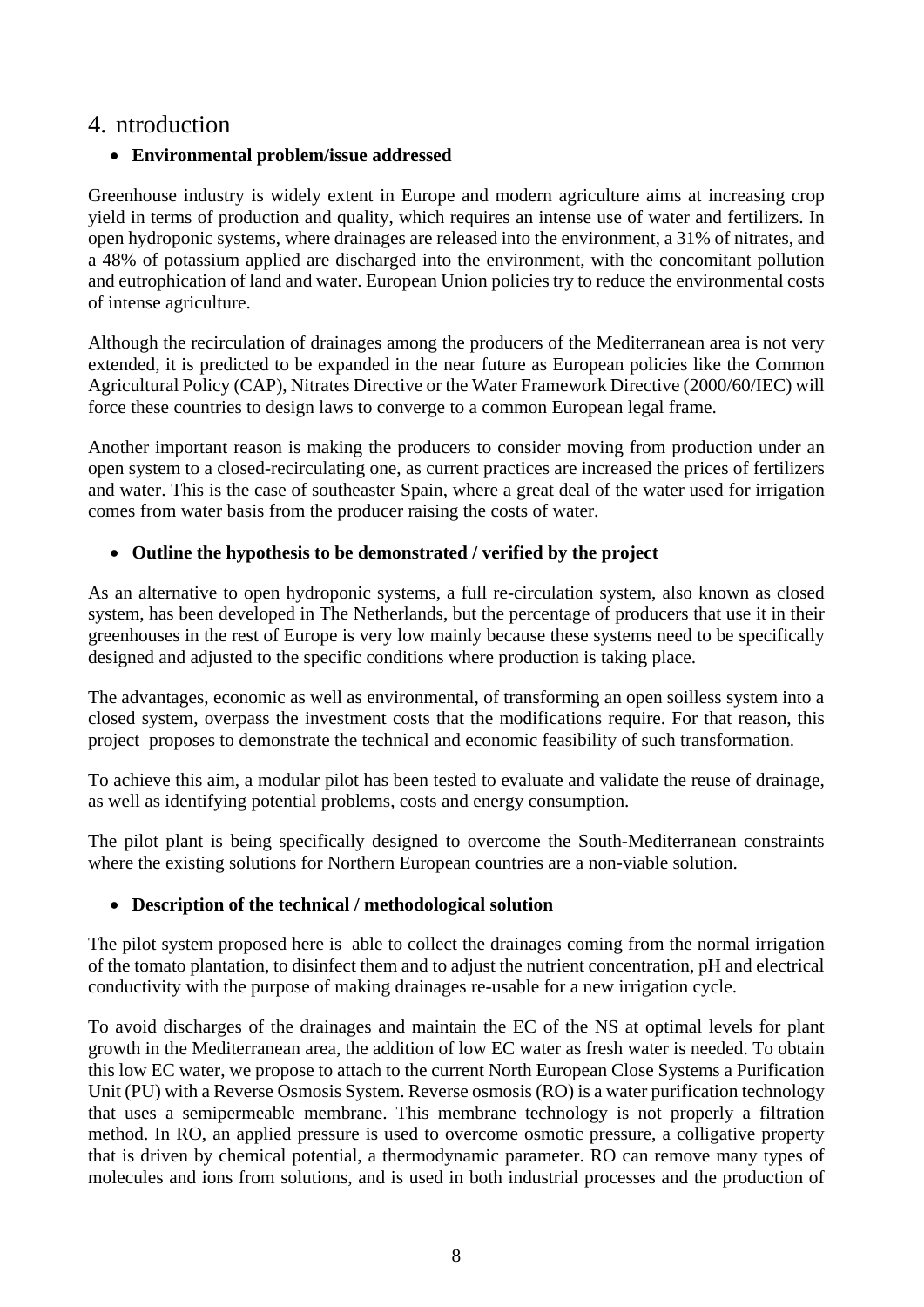drinking water. RO is commonly known for its use in drinking water purification from seawater, removing salts and other effluent materials from the water molecules.

Besides, the pilot plant has been tested in a representative agronomic area typical of the Mediterranean region. Other areas within this region have similar problems regarding climate and availability of good quality water is a problem. Therefore, the pilot plant tested in these conditions can be implemented in these other areas.

Additionally, the pilot system has been assayed in tomato plants, one of the most economically important and extended crop in south Europe. The tomato crop is produced in the 38% of the European greenhouse surface.

On the other hand, the substrate used in the demonstration is coco peat, which among all substrates may produce the most problems regarding turbidity of the drainages and the microbial content. Therefore, the demonstration is performed with the least favourable case in order to facilitate its transferability and replicability.

All in all, the above aspects will make the pilot plant to be easily transferred to other areas of the Mediterranean region, with greenhouses of different sizes, producing any other species under soilless culture with substrates such as coco peat, perlite, vermiculite or other substrate.

### **Expected results and environmental benefits**

- The main result is the demonstration of the feasibility of the transformation of open soilless production farms into close soilless production farms.

The pilot system with its technology underlying will be able to collect the drainages coming from the normal irrigation of the tomato plantation, to disinfect them and to adjust the nutrient concentration, pH and electrical conductivity with the purpose of making drainages re-usable for a new irrigation cycle.

With the project's real data collected, a legal and regulatory framework for drainage recirculation to Euro-Mediterranean regulatory bodies has been proposed.

- Environment enrichment and protection: less contamination and higher protection of the aquifers and ecological niches by reducing the drained fertilizers and applying more sustainable techniques, which will increase quality of life by allowing access to a cleaner a safer environment.
- Reactivation of the local economy: taking into consideration that the contamination of the aquifers and ground water with different drained fertilizers (as nitrates) affects the eutrophication of the local seas, and one of its consequences is the increasing in the population of jellyfishes, by reducing the drainages, the touristic sector will be reinforced, which will reactivate the local economy of this area.

### **Expected longer term results (as anticipated at the start of the project)**

With the previous results, the Project will generate real data to propose a legal and regulatory framework for drainage recirculation to Euro-Mediterranean regulatory bodies and Policy Makers. The regulatory framework will allow the development of specific regulations and laws to encourage producers to transform open producing systems into closed recirculating systems.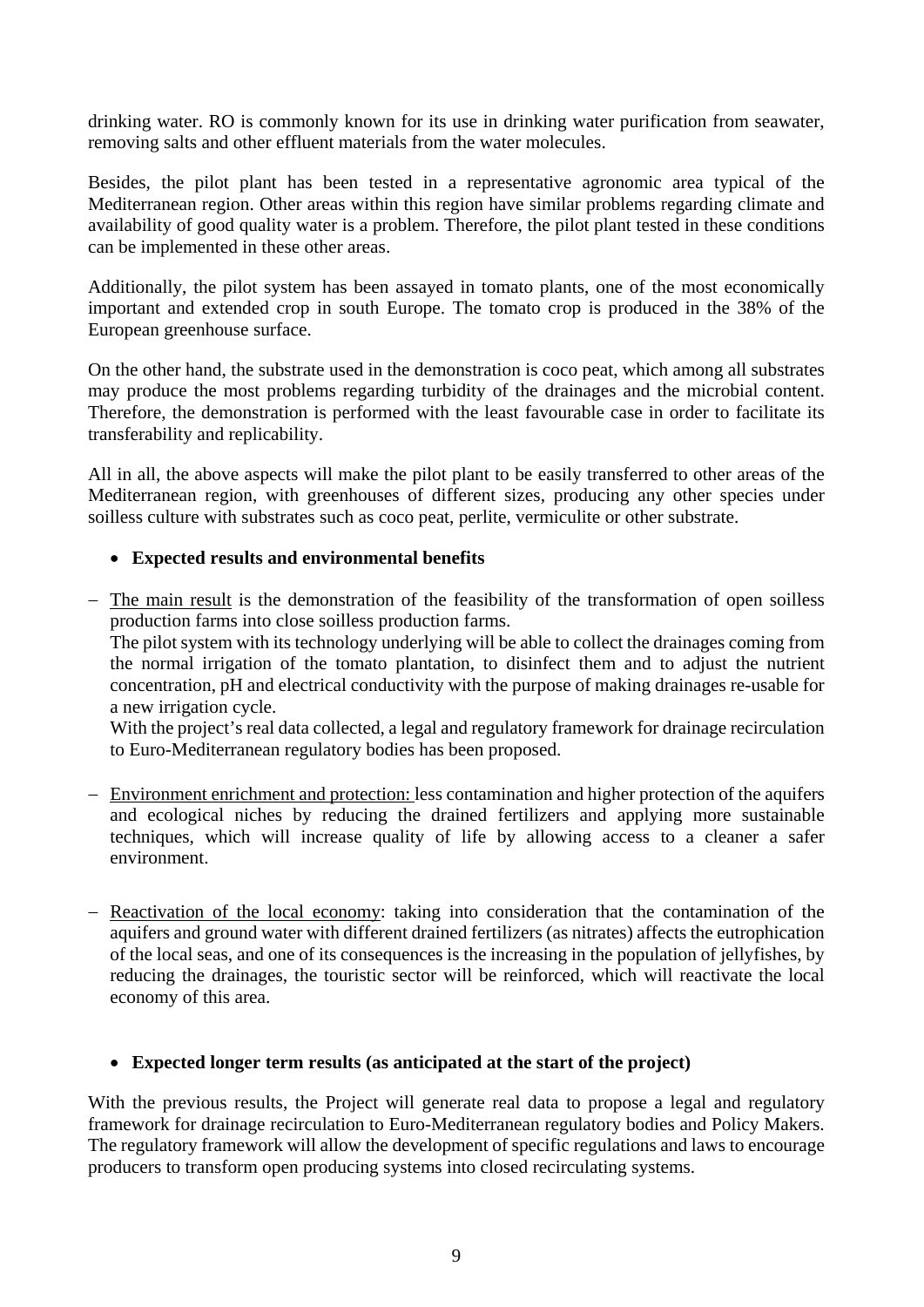These results will also reduce the operating costs of the production farms, demonstrating the feasibility of close soilless systems in the South of Europe.

Under closed-systems the increase in the irrigation frequencies allows the use of nutritional solutions of lower EC, which at the same time will increase productivity of crops and the production and fruit quality

Also, environmental enrichment and protection is expected. The amount of fertilizers not drained to the environment, are not only translated into euros, but also into less contamination and higher protection of the aquifers and ecological niches avoiding eutrophication.

By reducing the drainages, the touristic sector will be reinforced, which will reactivate the local economy of this area

On the other hand, it will contribute to climate change mitigation. Because it leads to a reduction of fertilizers use because of their recirculation, fewer fertilizers will be needed, contributing to reducing their demand, their production and the greenhouse gases emissions derived from their production.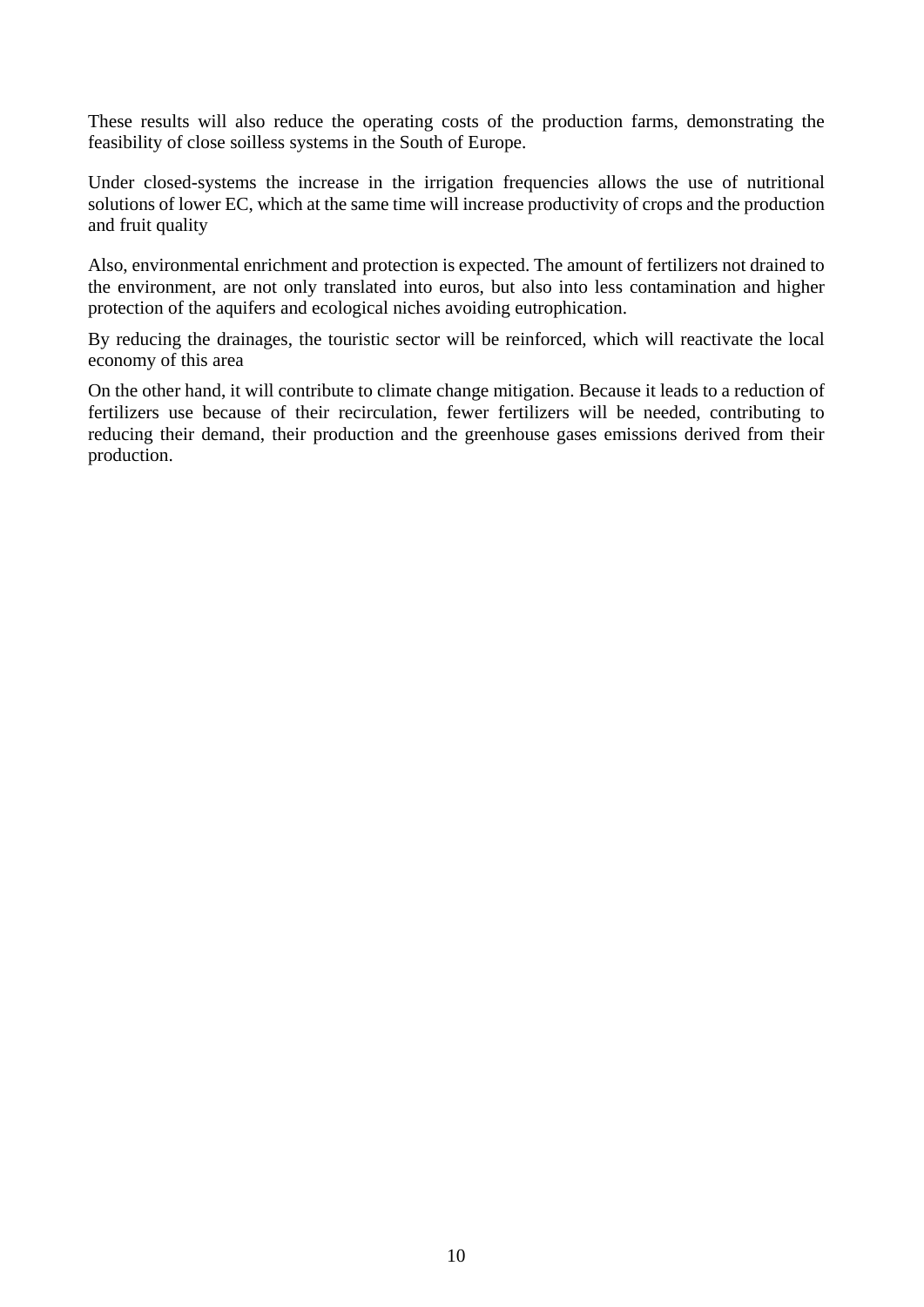# 5. Administrative part

LIFE DRAINUSE Project is based on a simple management structure due to the fact that the consortium is formed by 4 beneficiaries: RITEC, UMU, FECOAM, and CEBAS-CSIC. The operational Management structure of the Project has been established taking into account the three main aspects of the project: technical, financial and dissemination. The following diagram shows the Management Board Structure with the personnel categories involved in the project.

The **Management Board (MB)** has been responsible for decision making regarding the execution of the project activities, control and supervision as well as for the fulfillement of the Partnership Agreement. It was chaired by CEBAS-CSIC, coordinator beneficiary, and representatives from each partner involved in the Project: Mr. Vicente Martínez, Project Manager (CEBAS-CSIC); Mr. Pedro Sánchez Seiquer (FECOAM); Mr. Francisco Sánchez Millán (RITEC) and Mr. Miguel Angel Zamora (UMU). Each beneficiary has had one vote of equal value, with the casting vote reserved for the leading beneficiary. **Dr. Vicente Martinez** (CEBAS-CSIC) has been the full time **Project Manager**, responsible for the day by day project's follow up, management and control in terms of time and budget. In addition, **Francisco Rubio** (CEBAS-CSIC) has acted as a Technical Manager.

To ensure the correct monitoring and implementation of the project, the MB has been held every 6 months in specific coordination meetings; coinciding with the Technical meetings to discuss the progress of the running actions. These sessions have been the most relevant decision-making forum during the project.

The most relevant meetings held during the Project have been the following:

- Kick off Meeting at CEBAS-CSIC´s premises on October 21st, 2015
- Meeting on  $22<sup>nd</sup>$  June 2016 at the premises of CEBAS, coinciding with the visit of the EMT
- Project Progress Meeting at CEBAS-CSIC´s premises on November 25th, 2016
- Meeting on the  $4<sup>th</sup>$  of May 2017, at the premises of CEBAS coinciding with the visit of the EMT
- Project Consortium Meeting at CEBAS-CSIC´s premises on June 13th, 2018, coinciding with the visit of the EMT.
- Project Final Meeting in Brussels on December 12th, 2018

A list gathering all the meetings held during the Project together with the agendas and minutes of each one of these meetings are included in **"Annex III Meetings" .**

The key documents to facilitate the cooperation within the consortium and assure the quality of the work carried out were: The Project Management Guidelines, **(**DE.1**);** The Grant Agreement (GA) and its annexes including the General Conditions, the Partnership Agreement (PA) and the various LIFE guidelines (Guidance for financial management and reporting 2015, etc.).

CEBAS-CSIC, coordinating beneficiary, internally collected financial and technical reporting information from associated partners every six months. This reporting was used to track project progress and identify rapidly problems and risks, in order to enforce pro-active management. The other beneficiaries have had a specific role in the different actions of the project, and there was a good communication between partners that positively contributed to the success in the conclusion of the different tasks and actions.

Project Progress: In relation to the project progress, it has been executed normally and few deviations from the foreseen planning can be found below: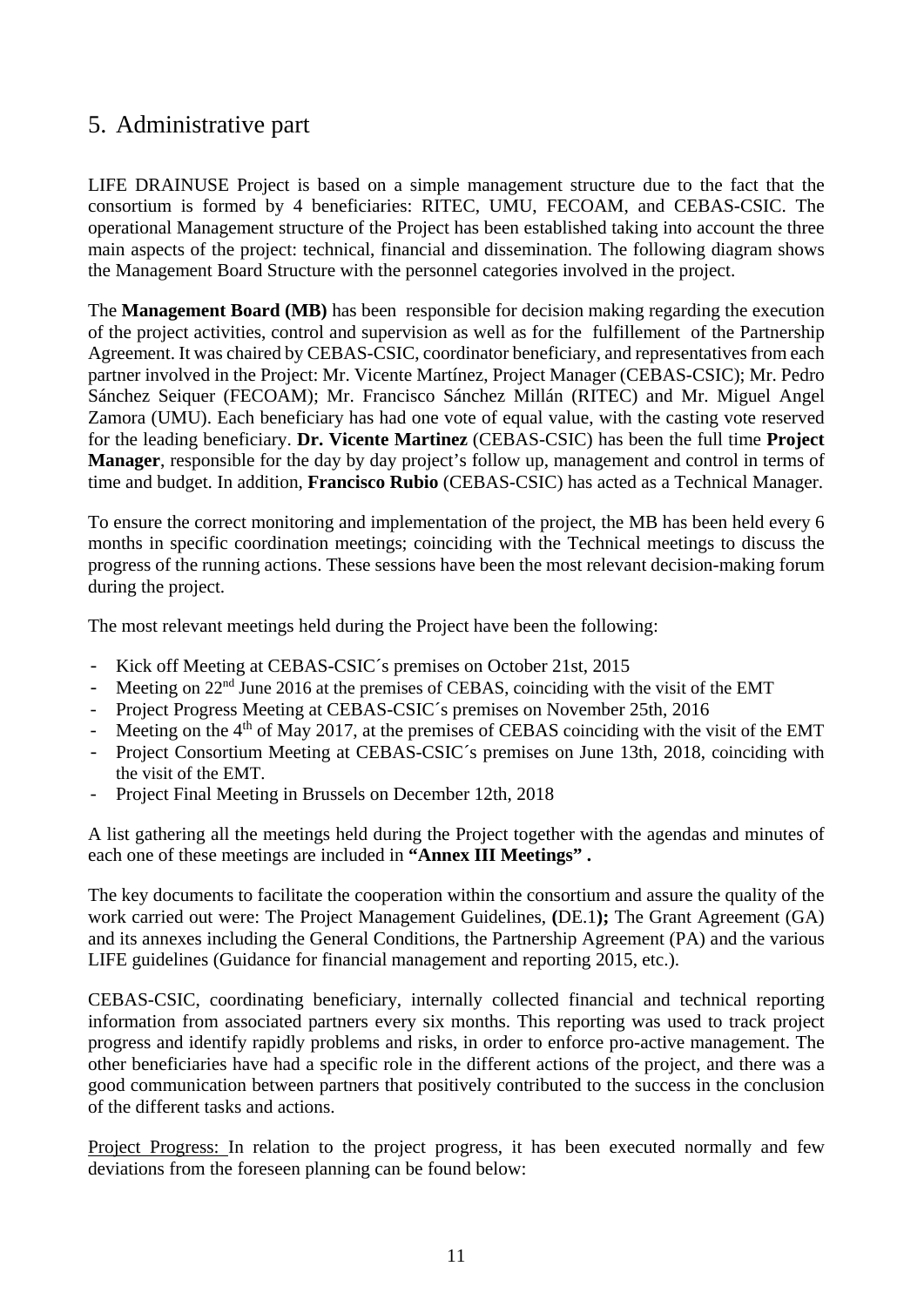o The troubles caused by the hiring of external staff and assistance have meant a time delay of 1 month for the A1 action, 4 months for A2 action, 2 months for B3 action and 2 months for D2 action, regarding the planned schedule. The reason for this delay is that CEBAS-CSIC is a public research institution so the procedures for contracting external staff and external assistance are lengthy and bureaucratic. To overcome the problem and to avoid further delays, senior staff was involved in the implementation of these actions. Regarding the external assistance, CEBAS CSIC was initially in charge of the design and launching of the LIFE DRAINUSE website (Action D2) but due to this circumstance, the consortium agreed to move the budget for the website to RITEC. This beneficiary assumed this Action in order to delay the launching of the website but CEBAS-CSIC remained the leader of this action.

Additionally, FECOAM had some difficulties in action A1 to identify enough producers willing to provide their data and samples which caused a delay in action B1. However, FECOAM managed to collect enough data for the analysis, and action B1 was successfully completed and its results were used in Action B2.

- o Action B.2 started on time but were necessary 4 extra months to complete the design of the system planned in this action. Since some changes in the design had to be implemented. Two more irrigation sectors were added which made UMU add more automata for the correct operation of the prototype.
- o B3 had a 2-months delay as there were some technical problems and changes compared with the initial design. Finally, this action finished only one month after it was expected (7 months instead 6 months). It must be noted, that it was foreseen with a buffer period of three months so it was possible to catch up and start with the first tomato crop in autumn.
- o Action B4 also had a delay in starting of 5 months. It began in June because the installation of the system in B3 finished with delay, but it was managed to begin just in time for the harvest as planned. B4 finished at the same time that the demo (B5) in august 2018, in order to implement any possible adjustment in the system and test it until the end of the harvest. B4 and B5 Actions are complementary, so that, the correct functionally of the Pilot plant could be monitored.
- o Actions C1 and C2 started in April 2016 when introducing the initial situation of the project indicators in Neemo website and December 2016. There was a delay as consequence of the previous actions and due to the fact that the project did not produce new and actual data until the prototype was built and the cultivation started so that we could analyse it. However we did started earlier with the elaboration of protocols of measurement, indicators definitions, etc
- o Regarding D4, this action started later than the scheduled date because of the lack of consensus about the corporative image and logo.
- o E4 It was planned to begin in January 2016 but it was finally started in June 2016. The reason for such delay was because we had no data from the pilot system before June 2016. Although it was started before to work on how the tables were to be developed and what data collection would consist of, the data collection actually began to be collected when the set-up of the pilot system started.

Due to the delay in the commencement of some of the Actions of the Project, an amendment was requested to extend the Project 4 months so that the Project could be completed successfully. The Project was extended until December 31st., 2018. Some of the pending deliverables due dates were updated in line with the extension of the pertinent Actions. We include below the updated deliverables submission dates and milestones .

#### Milestones:

| Milestone                             | <b>Number</b> |            |            |
|---------------------------------------|---------------|------------|------------|
| Workshop organization                 |               | 30/04/2018 | 17/12/2018 |
| Final Infoday organization            | D 1           | 01/07/2018 | 17/12/2018 |
| Final-Term indicators values obtained |               | 31/08/2018 | 31/12/2018 |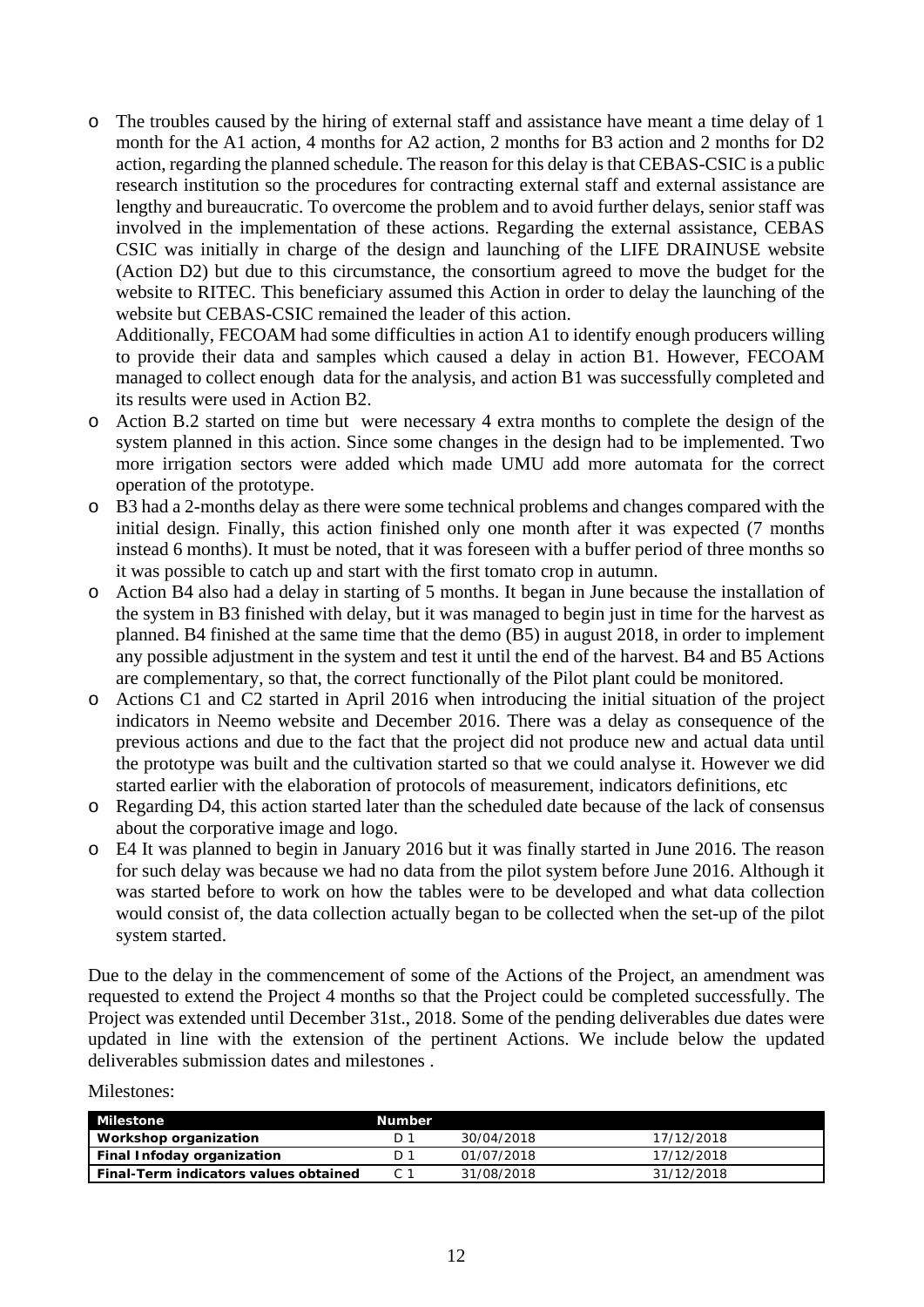| Final-Term socio-economic indicators | 31/08/2018 | 31/12/2018 |
|--------------------------------------|------------|------------|
| Socio-economic Impact Assessment     | 31/08/2018 | 31/12/2018 |

The wokshop took place on November 29th, 2018 and the Final Infoday Organisation on December 12th, 2018.

Deliverables:

| Deliverable title                          | <b>Number</b>      |            |            |
|--------------------------------------------|--------------------|------------|------------|
| project actions effectiveness<br>Impact of | DC1.1              | 31/08/2018 | 31/12/2018 |
| Socio-economic Impact Assessment Report    | DC <sub>2</sub> .1 | 31/08/2018 | 31/12/2018 |
| Dissemination portfolio report             | DD1.5              | 31/08/2018 | 31/12/2018 |
| Scientific publications report             | DD1.6              | 31/08/2018 | 31/12/2018 |
| Layman's report                            | DD3.1              | 31/08/2018 | 31/12/2018 |

#### **Communication with the EASME and Monitoring team**

There has been a fluid communication with the External Monitoring Contact: Mr. Cristóbal Ginés, who is regularly informed regarding technical and financial progress. After his last visit, on June 13th, 2018, we received a letter from EASME with some comments on Deliverables related to the Actions B6; B7 and B8. We have duly implemented these comments in the correspondent Deliverables. We received as well a Letter dated December 8th, 2017 after submitting the Mid Term Report, which response and correspondent documentation requested has been included in Annex I of this Report.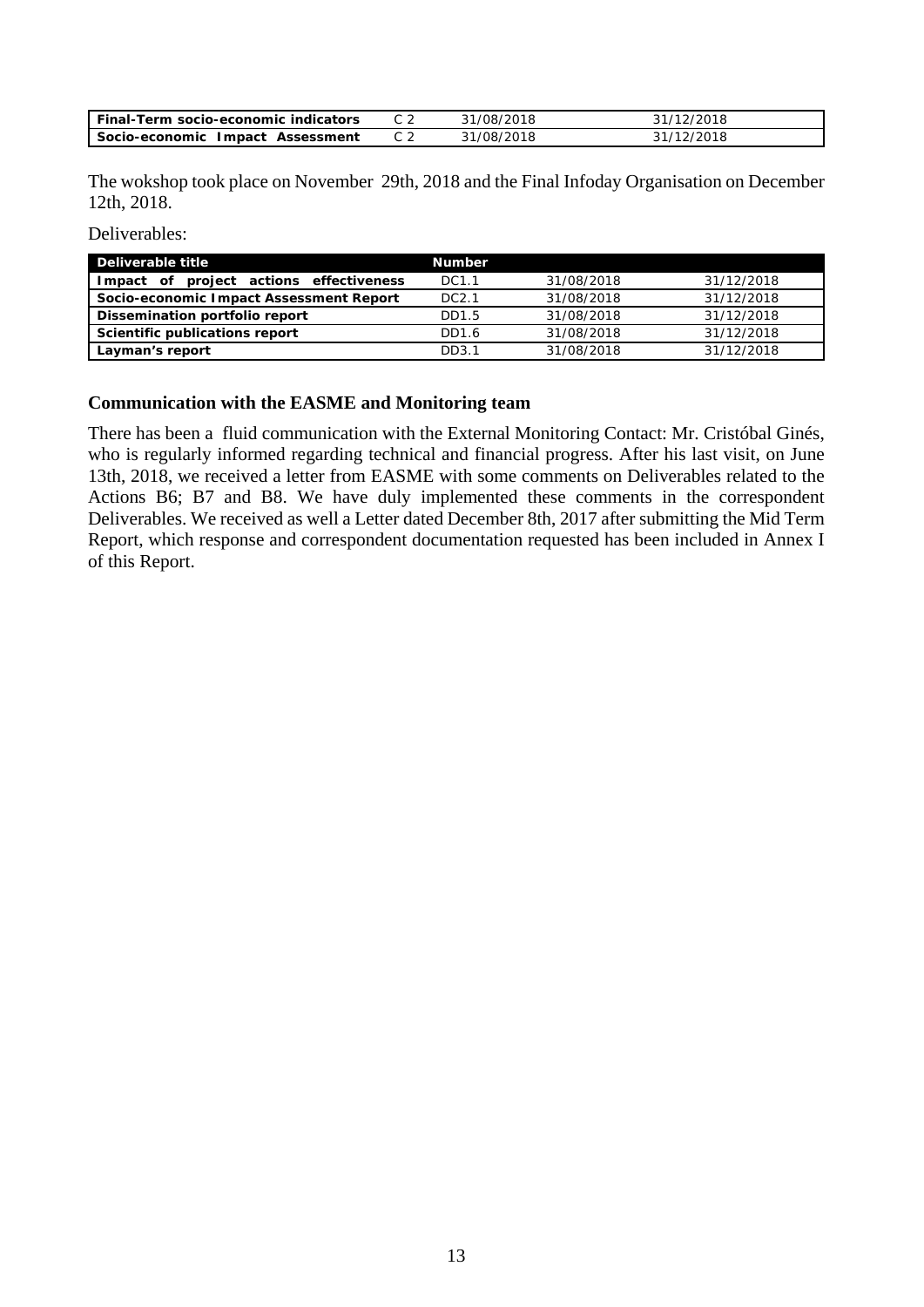# 6. Technical part

o **Technical progress, per Action** 

**<sup>6.1.1.</sup> Action A1 Assessment of soilless cultures in European countries; crops, Technologies and operating conditions.** 

| Beneficiary responsible   |                      | <b>Status</b> |               |
|---------------------------|----------------------|---------------|---------------|
| <b>CEBAS-CSIC</b>         |                      | Finished      |               |
| Time schedule per Annex I | <b>Starting date</b> |               | End           |
| 2 Months                  | September 2015       |               | October 2015  |
| Real time schedule        | <b>Starting date</b> |               | End           |
| 3 Months                  | October 2015         |               | December 2015 |

**Description of the action:**One of objective of this action was to obtain relevant information on agricultural production in greenhouses in Europe, focusing research on the Mediterranean area. This information was going to be used to assess the transferability of the results of the demonstration phase to the rest of the Euro-Mediterranean countries. A detailed report can be found as Deliverable A1.1. CEBAS-CSIC was responsible of this characterization.

The second objective was the identification and characterization of different local farmers using soilless cultures. Despite some local producers were unwilling to make public their company's name and data in the report. FECOAM managed to identity enough producers for a successful characterization in the following actions.

A1 action results showed that many of the producers in Murcia did not use soilless systems for tomato cultivation. And when producers used soilless system they used perlite and coco peat substrates and pepper was the chosen crop. These results are useful for transferability of the B8 action plan, in order to adapt the pilot system to other crops such as pepper and with other clean substrates like perlite, as well as increase the area of cultivation with larger greenhouses, going from 500 m2 (like the prototype) up to 2.5 ha as some commercial farms in Murcia.

On the other hand, samples collected from nutrient solution, water and drainage, were used to develop Action B1, where the mineral composition (cations and anions) of these samples was analyzed. This data served as example of probable situations/problems that could happen when preparing different nutrient solutions. A report with the characterization of the nutrient solution of drainage was prepared (deliverable DB1: "Characterization of waste nutrient solution for cycle production of 15 greenhouses tomato soilless close"). Moreover, these data were very useful for the design of the nutrient solution unit in the intelligent control unit (software) in Action B2.

Taking into account variables like the concentration of nutrients in drainage, possible nutritional imbalances and different qualities of water, we prepared a set of nutrient solutions. The results of the study carried out in Action A1 allowed us to understand the initial situation in a greenhouse production with open system. It was necessary to gather these initial indicatos to develop the indicators of progress in action C1, so that we were able to compare the data in an open system with the data that obtained throughout the project with a closed system.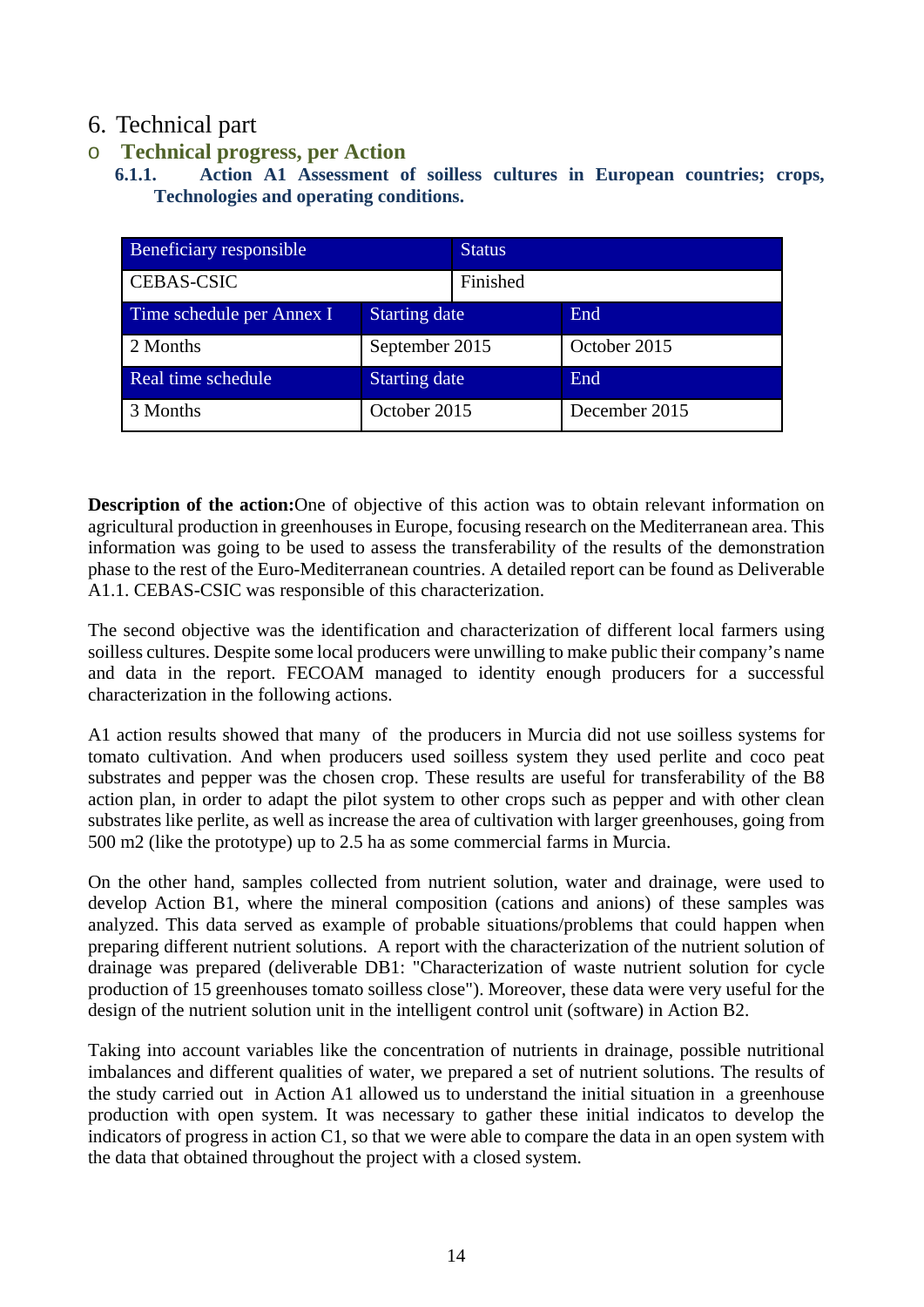The data obtained from action A1 has also been used in Action C2 to analyse the socio economic impact which would have on the population, the transformation from open to closed system, as well as all the benefits for the environment.

**Comparison of progress** The results allowed the characterization of the ideal nutrient solution in action B2 and to be used in the demonstration phase.

**Problems (Problems encountered / solutions proposed):**It was planned to hire of a bachelor to perform part of the action, but, CSIC internal procedures delayed the effective starting date of the action. To overcome this problem and to avoid further delays, senior staff was involved in the preparation of the Deliverable A1.

FECOAM has been in contact with local producers and some farmers were unwilling to make public their company´s name and data in the report, which delayed the identification of enough producers. However, it was managed to collect enough sampling of data for the analysis.

**Deliverables:** A1.1: Final report on "Agricultural production under greenhouse conditions in Europe, Mediterranean areas and southeaster Spain and existing legal normative" an A1.2 "Records of local producers".

### **6.1.2. Action A2: Definition of nutrients solution for soilless horticulture production**

| Beneficiary responsible                           |                      | <b>Status</b> |              |
|---------------------------------------------------|----------------------|---------------|--------------|
| <b>CEBAS-CSIC</b>                                 |                      | Finished      |              |
| Time schedule per Annex I<br><b>Starting date</b> |                      |               | End          |
| 2 Months                                          | September 2015       |               | October 2015 |
| Real time schedule                                | <b>Starting date</b> |               | End          |
| 4 Months                                          | January 2016         |               | April 2016   |

**Description of the action:**The objective of this action is to study the nutrition, irrigation, substrates and nutrient solution used in soilless crops, both in Europe and in the Mediterranean area. And to identify the economic advantages in the use of the different nutritional balances with different substrates ( yield and quality). The study describes the essential nutrients for plants and among others their function in different metabolic and physiological processes and symptoms of deficiency.It also details the different types of substrates used in Europe, describing their characteristics and differences.It also includes a study of soilless cultivation systems and different types of substrate. If this affects the production and final quality of the product, that should mean benefits or economic disadvantages for the farmer. With this information the nutrient solution for the demonstration phase can be prepared

The conclusions obtained in the A2 action are being applied in the Action B5. With the conclusions of the study on nutritive solutions, modified Hoagland nutrient solution was chosen to grow tomato plants. As it is indicated in the DA2.2 report, it is the principal species of plants that could grow without problems and without any deficiencies in this nutrient solution.

Depending on the type of substrate is necessary to wash the substrate, greater or lesser frequency of irrigation, etc. The substrate chosen in the demonstration has been coco peat because was dirtier than others like perlite, so the irrigation frequency should be moderated with a percentage of drainage between 25-30% to prevent the salts accumulation and CE increase.

The chosen nutrient solution for soilless horticulture production is presented in the following table: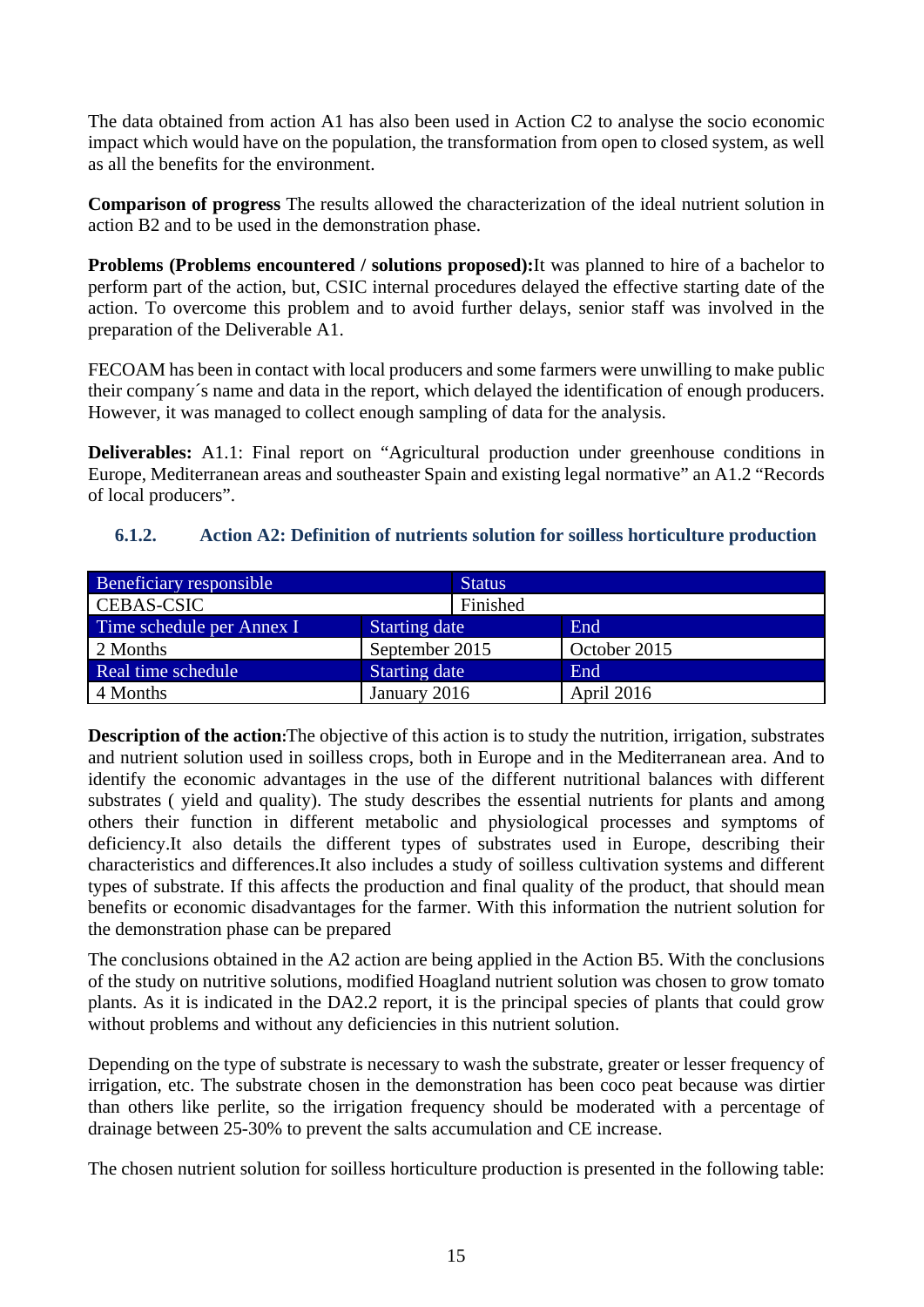| <b>Macronutrient</b> | H&A            | <b>S&amp;S</b><br>(cucumber) | S&S (tomato) | <b>Micronutrient</b> | H&A   | <b>S&amp;S</b><br>(cucumber) | S&S (tomato) |
|----------------------|----------------|------------------------------|--------------|----------------------|-------|------------------------------|--------------|
|                      | mmol per litre |                              |              | umol per litre       |       |                              |              |
| NO <sub>3</sub>      | 14.0           | 16.00                        | 17.00        | Fe                   | 25.00 | 15.00                        | 10.00        |
| $H_2PO_4$            | 1.0            | 1.25                         | 1.50         | Mn                   | 9.10  | 10.00                        | 10.00        |
| $SO_4$ <sup>2-</sup> | 2.0            | 1.375                        | 2.50         | Zn                   | 0.75  | 5.00                         | 4.00         |
| ĸ٠                   | 6.0            | 8.00                         | 8.00         | Cu                   | 0.30  | 0.75                         | 0.75         |
| NH <sub>4</sub> *    | 1.0            | 1.25                         | 1.00         | B                    | 46.30 | 25.00                        | 20.00        |
| Ca <sup>2</sup>      | 4.0            | 4.00                         | 5.25         | Mo                   | 0.10  | 0.50                         | 0.50         |
| $Mg^{2*}$            | 2.0            | 1.375                        | 2.00         |                      |       |                              |              |

#### **Table 1. Nutrient solutions for soilless horticulture production. H&A Hoagland and Arnon (1950), S&S Sonneveld and Straver (1994).**

**Comparison of Progress :**With this information the nutrient solution for the demonstration phase can be prepared, and can be applied in Action B5. Hoagland nutrient solution was chosen to grow tomato plant.

**Problems (Problems encountered / solutions proposed):**No mayor problems were encountered.

### **Deliverables**

- DA2.1: Final report on: "Definition of nutrients solution for soilless horticulture production".
- DA2.2: Report on: "Economic advantages of the different nutritional balances substrates. Yield and Quality".

### **6.1.3. Action B1: Characterization of nutrient cycle for soilless tomato production**

| Beneficiary responsible   | <b>Status</b>        |              |
|---------------------------|----------------------|--------------|
| <b>CEBAS-CSIC</b>         | Finished             |              |
| Time schedule per Annex I | <b>Starting date</b> | End          |
| 2 Months                  | September 2015       | October 2015 |
| Real time schedule        | <b>Starting date</b> | End          |
| 4 Months                  | January 2016         | April 2016   |

**Description of the action:** The principal objective of this action is to perform the characterization of drainage of a closed-loop solution. The samples to be used were these ones collected from the 15 local producers (A1 action) identified by FECOAM.

The samples arrived at the facilities of CEBAS-CSIC by intermediation of FECOAM and they were refrigerated and analyzed. The analysis of microbial activity by BOD5 drainage solution was planned but eventually was not measured. The samples arrived at the facilities too late to perform the analysis since it requires measuring the biological oxygen immediately.

Dispite this fact, analysis of the electrical conductivity between the drainage and the nutrient solution shows that there are some differences depending on the percentage of drainage applied, the substrate used and the age of the crop.

The electrical conductivity of the drainage, that is recirculated back to the water system, sometimes was higher for the tomato crop ( $> 5000 \mu$ S/cm) than for the pepper crop ( $> 3000 \mu$ S/cm). This could affect the commercial production of the producers.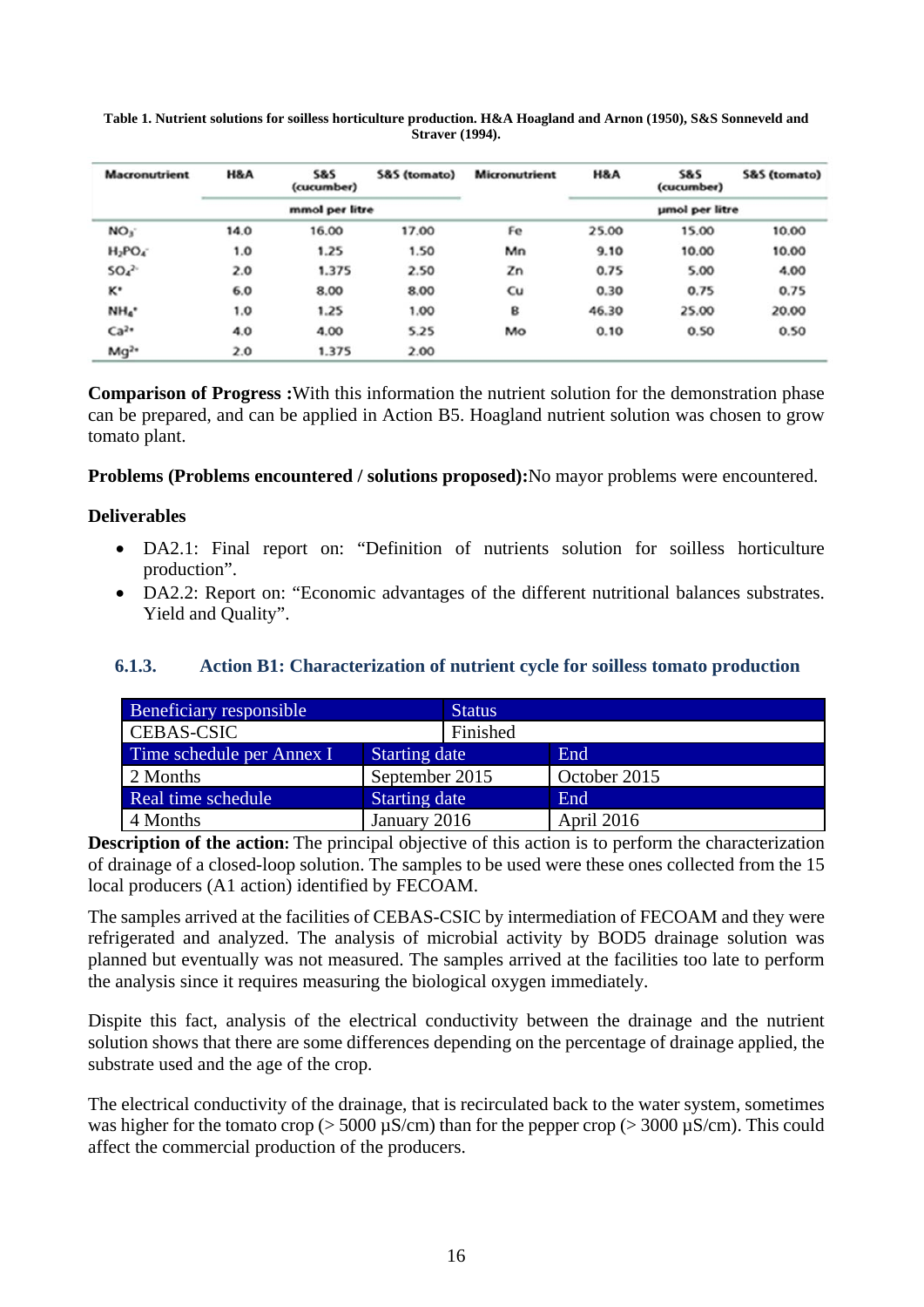With regard to the composition of the drainages, depending on the concentration of Na and Cl in irrigation water, it would be necessary to replenish certain nutrients or dilute with water occasionally. On the other hand, irrigation water used has been of good quality, going from 500 to 1600 µS/cm. In most cases was about 1100 µS/cm, which is water of good quality suitable for all types of crops.

| <b>Nutrients</b>     | Drainage 30- | Drainage 25- | Drainage 20- | Drainage 15- |
|----------------------|--------------|--------------|--------------|--------------|
| $B \text{ (µmol/L)}$ | 6,59         | 28,67        | 21,77        | 26,77        |
| $Ca$ (meq/L)         | 2,53         | 6,55         | 7,50         | 6,32         |
| Cu (µmol/L)          | 0.68         | 0.79         | 0.49         | 0,70         |
| Fe (mmol/L)          | 4,90         | 31,87        | 20,40        | 27,61        |
| $K$ (meq/L)          | 16,86        | 3.33         | 3,48         | 3,01         |
| $Mg$ (meq/L)         | 5,80         | 6,00         | 5,96         | 6.03         |
| $Mn$ ( $\mu$ mol/L)  | 9,80         | 7,07         | 6,12         | 7,05         |
| $Mo$ ( $µmol/L$ )    | nd           | 0,53         | 0,28         | 0.53         |
| Na (meq/L)           | 12,11        | 11,81        | 11,74        | 11,41        |
| $P$ (meq/L)          | 0,35         | 0.57         | 0,83         | 0,72         |
| $S$ (meq/L)          | 17,55        | 11,66        | 11,71        | 11,27        |
| $Zn$ ( $\mu$ mol/L)  | 0.41         | 1,03         | 1,18         | 0,76         |
| $Cl^+(mmol/L)$       | 11,67        | 12,55        | 12,37        | 12,36        |
| $NO3$ (mmol/L)       | 2,01         | 7,14         | 8,61         | 6,82         |
| $PO43$ (mmol/L)      | 0,04         | 0,66         | 0,81         | 0,80         |
| $SO_4^2$ (mmol/L)    | 7.53         | 6,36         | 6,04         | 5,86         |

**Table 2. Drainage composition.** 

**Comparison of Progress:** Deliverable B1, a detailed report of the characterization of waste nutrient solution for closed cycle production of 15 greenhouses tomato soilless has been produced, including: Measuring of the drainages and water consumption volumes; Analytical report of drainages**;** Detailed Report table of the Characterization of waste nutrient solution for close cycle soilless tomato production

All this information has been useful to test to the formula of the Unit Nutrition (software) of Action B2.Since data collection is real, it has ensured the possibility to prevent possible deviations from the nutrient solution in Action B5.

**Problems (Problems encountered / solutions proposed):**The difficulties encountered by FECOAM in action A1 delayed the analysis. CEBAS-CSIC completed this action, with follow-up meetings, analysis of samples, drafting and interpretation of results and correction of the deliverable that includes this action.

It turned out that the BOD5 data was not essential for the design of the pilot plant and taking again the samples for this analysis, along with the accumulated delay of the previous action, resulted in an unforeseen delay in the action. This delay do not caused a project delay as the results gathered were used in action B2.

**Deliverables:** DB1: "Characterization of waste nutrient solution for close cycle soilless tomato production of 15 greenhouses".

**6.1.4. Action B2: Pilot plant design of the integrated system for water reuse and recycling** 

| <b>Beneficiary responsible</b> |                      | <b>Status</b> |
|--------------------------------|----------------------|---------------|
| <b>RITEC</b>                   |                      | Finished      |
| Time schedule per Annex I      | <b>Starting date</b> | End           |
| 3 Months                       | November 2015        | January 2016  |
| Real time schedule             | <b>Starting date</b> | End           |
| 7 Months                       | November 2015        | May 2016      |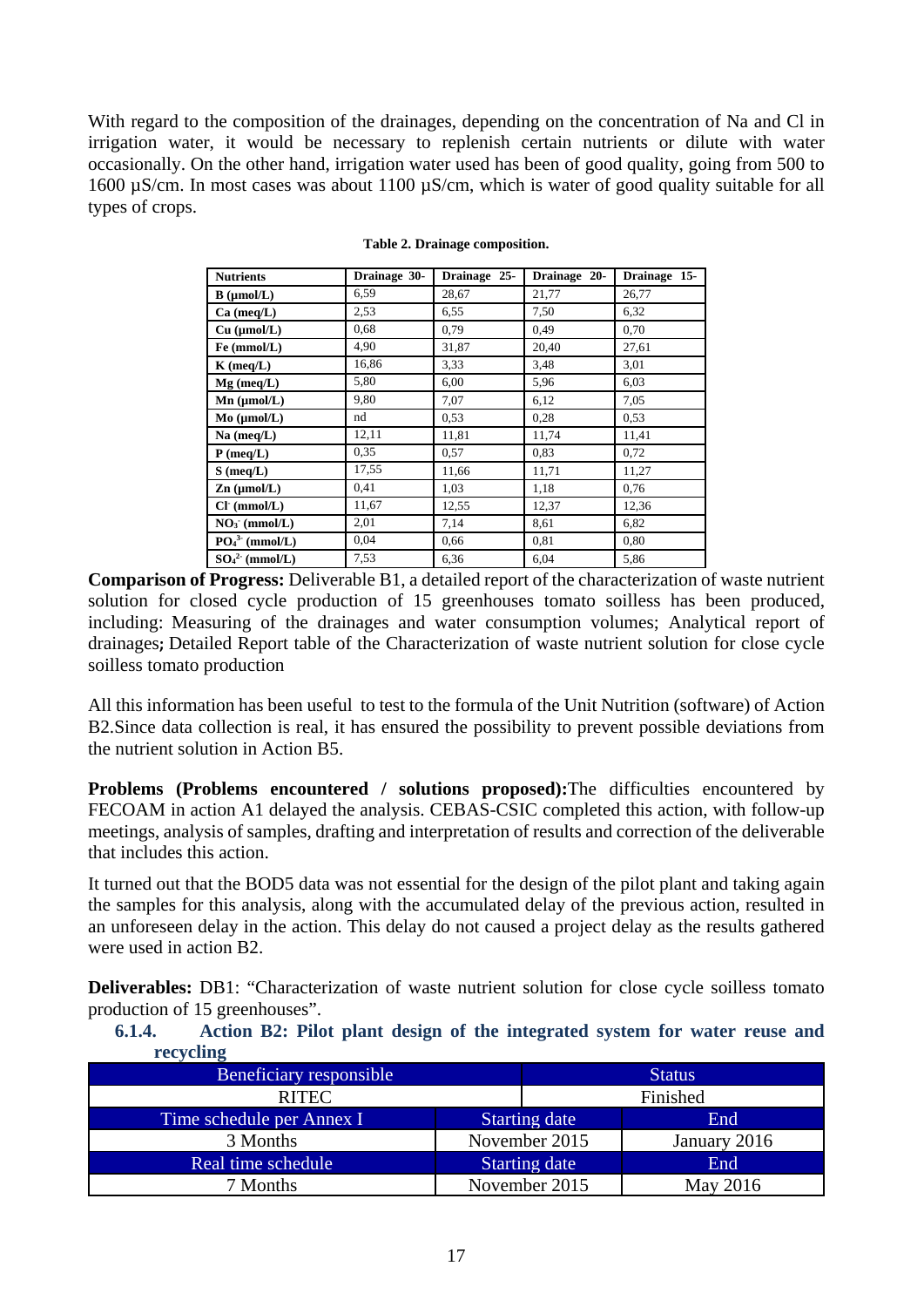**Description of the action: I**n this action UMU, CEBAS and RITEC had several meetings to prepare the design of the prototype pilot plant. This design included all the technical details for achieving its development in Action B.3. Interactions between modules were also defined in this action. Basically, the design was divided in four different subsystems composed by:

- **Nutrition and irrigation unit.** This unit is controlled by a PLC that prepares the nutrient solution with the required concentration of fertilizers and acid, according to the set points for pH and different nutrients concentration. The unit is composed of the following elements: tank (irrigation, fertilizer, mix, drainage collection), hydraulic component (tubes, valves, etc.), pump, electrovalves, sensors, volumetric counters and electric panels.
- **Purification unit**. This unit consists in a reverse osmosis plant type HRO 20 P produces 12 m<sup>3</sup>/day of low conductivity water.
- **Disinfection unit.** The disinfection was initially performed by an UV equipment. In the UV disinfection process, water is purified as it runs through a stainless-steel chamber (also called a "reactor") that contains a special UV-producing lamp. As the water flows past the lamp, the microbes in the water receive a lethal dose of UV. It should have an electrical consumption of 30 W and a nominal flow of 19 L/m. A filter to eliminate the main particles that come from the Raw Drainage Tank was included. The disinfected water is stored in a 5000-l tank with control level, where the quality of this water is analysed. As described below, the disinfection system performed by an UV equipment didn´t work as expected and an alternative desinfection system was used.
- **Control unit**. The control unit consist in two main parts. The software for configuration, data recording, support decision system, user web interface, and the hardware, with the necessary electronic component for communication and control all the units.

The system uses water from tap, but when necessary, it could use water from the purification unit too. The collected drainage after irrigation is disinfected (initially with an UV system that had to be changed later), creating a closed loop for the irrigation procedure.

The design was adjusted in Action B3 and B4, where the whole system was assembled, and set-up was done.

**Comparison of Progress:** The action B2 started on time but there were necessary four extra months to complete the design of the system planned in this action. Actions B1 and B2 have been developed simultaneously from January to April. The information from the analysis of Action B1, added to the results from Action A2, have been used in the design of the nutrition unit and the Control Unit. The design of the Disinfection Unit was performed by RITEC. RITEC has a proven historical record of soilless installations. RITEC carried out the descriptive drawings relating to the purification and disinfection systems. Modifications in the disinfection unit affected the design and were carried out in actions B3 an B4.

**Problems (Problems encountered / solutions proposed):** The pilot system, including nutrition, irrigation, disinfection and purification unit did not fit into the current facilities of CEBAS-CSIC. It was needed to design and extent the warehouse another 60  $m^2$ . UV lamp performance wasn't as good as expected and it was replaced by an ozone equipment for disinfection, that reached the expected disinfection objectives without damaging the installation.

**Deliverables: DB2.1**, Technical detailed document of the disinfection unit; **DB2.2** Technical detailed document of the CU: **DB2.3** Technical detailed document of the purification unit; **DB2.4** Technical detailed document of the pilot system.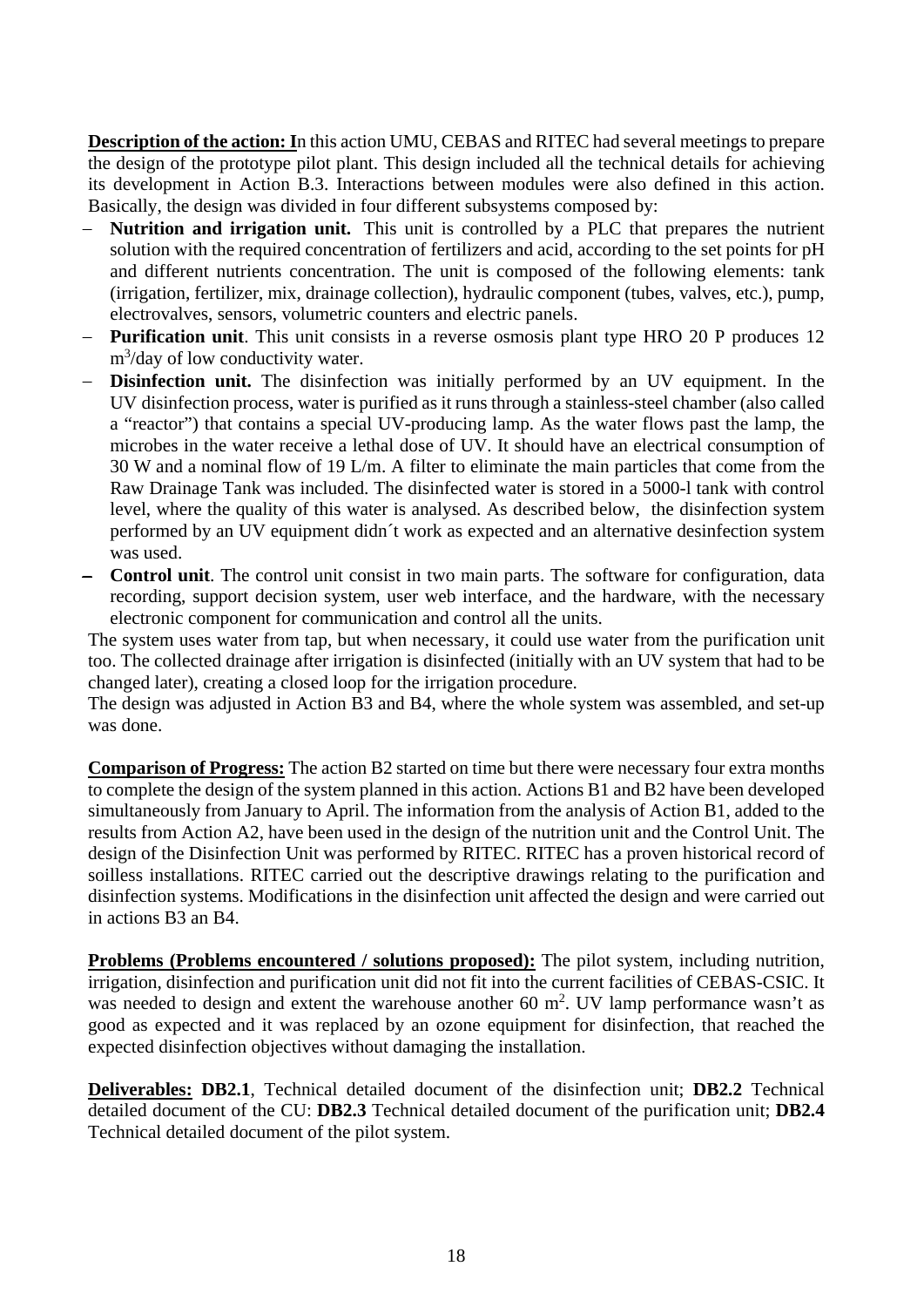| 6.1.5. | Action B3: Construction of the integrated system for water closed cycle |  |
|--------|-------------------------------------------------------------------------|--|
|        |                                                                         |  |

| Beneficiary responsible   |                      | <b>Status</b> |                  |  |
|---------------------------|----------------------|---------------|------------------|--|
| <b>RITEC</b>              |                      | Finished      |                  |  |
| Time schedule per Annex I | <b>Starting date</b> |               | End              |  |
| 6 Months                  | February 2016        |               | <b>July 2016</b> |  |
| Real time schedule        | <b>Starting date</b> |               | End              |  |
| 7 Months                  | Abril 2016           |               | October 2016     |  |

**Description of the action:** The objectives of the action B.3 were the construction of the whole system (nutrition, purification, disinfection and control units) designed in action B.2 in the warehouse, and the verification of the commissioning and management with the unexpected events. The first step was a revision of the CEBAS-CSIC facilities. In this revision, two changes were needed respect the foreseen plan. An extension of the greenhouse of 60 m2 was needed. In addition, the greenhouse was prepared to carry out the agronomic assays. The module of greenhouse to be used for the project was cleaned, emptied, and raked the gravel and the weeds, etc. It has been placed a tarp covering the floor in order to avoid weeds growth in the future. From this point, it was started the building of the channels of culture which were also assembled with blocks, clay bricks and bards. In addition, panels of the cooling system were switched since the old ones were in poor condition and the system was out of service. Hangers and clips of staking for two cycles of tomato crop under B5 activity were acquired. Bags of coco peat substrate for both culture cycles were also bought. Moreover, sensors of humidity-temperature were renewed for the irrigation house climate control, as well as the nozzles and sprinklers system fog-system.

RITEC installed the irrigation facility for water-closed cycle. This part involved the nutrition unit, osmosis plant, irrigation system, disinfection unit, pipes and pumps connection, as well as electrical and mechanical connection. In parallel, UMU responsible for the integration of information from different components, developed and implemented a web-based application (SCADA web) and hardware control unit to control and monitor the nutrition system including the infrastructure built by partner RITEC. Moreover, UMU has built the control unit that manages the other processes of the system.

**Comparison of Progress**: Based on the pilot plant design and technical documentation from Action B2, the whole pilot plant with all units and components physical and digitally connected were installed. Finally, the correct functioning of the system was tested in action B4.

**Problems (Problems encountered / solutions proposed):** There were several design changes during the construction phase. First, we realized that there was no place to build the prototype in the warehouse and we had to expand the warehouse in  $60m^2$ . Following the instructions of the EC, the costs of this extension were included as "infrastructure" in the Financial Statement. At the same time,the Consortium did not have to incur in some of the costs foreseen in the budget for the greenhouse conditioning: ceiling of the greenhouse, new mesh plastic of shade, frequency variators and propagation chamber. Therefore the costs of the extension were compensated with these savings. It is described in detail below.

The second change was the number of irrigation sectors. Initially, we considered one irrigation sector (one treatment tank). After discussing with the partners, it was decided to work with three irrigation sectors (it permits the use of three treatments during the agronomic assays). This decision implied some changes respect to the initial design. Three tanks had to be used to irrigate with different treatment (different water quality). More tanks implied more pumps, valves, sensors, and a considerable modification in the hydraulic installation. In addition, we had problems with the electrical installation because there were a lot of signals coming from different PLCs and we had to separate them in different blocks. Finally, we had to change some flow meters and a pump that did not worked properly.

Despite the increase in the number of automata devices and electric panels (more sensor/actuator signals to monitor the system), there were not any additional technical problems, mainly due to the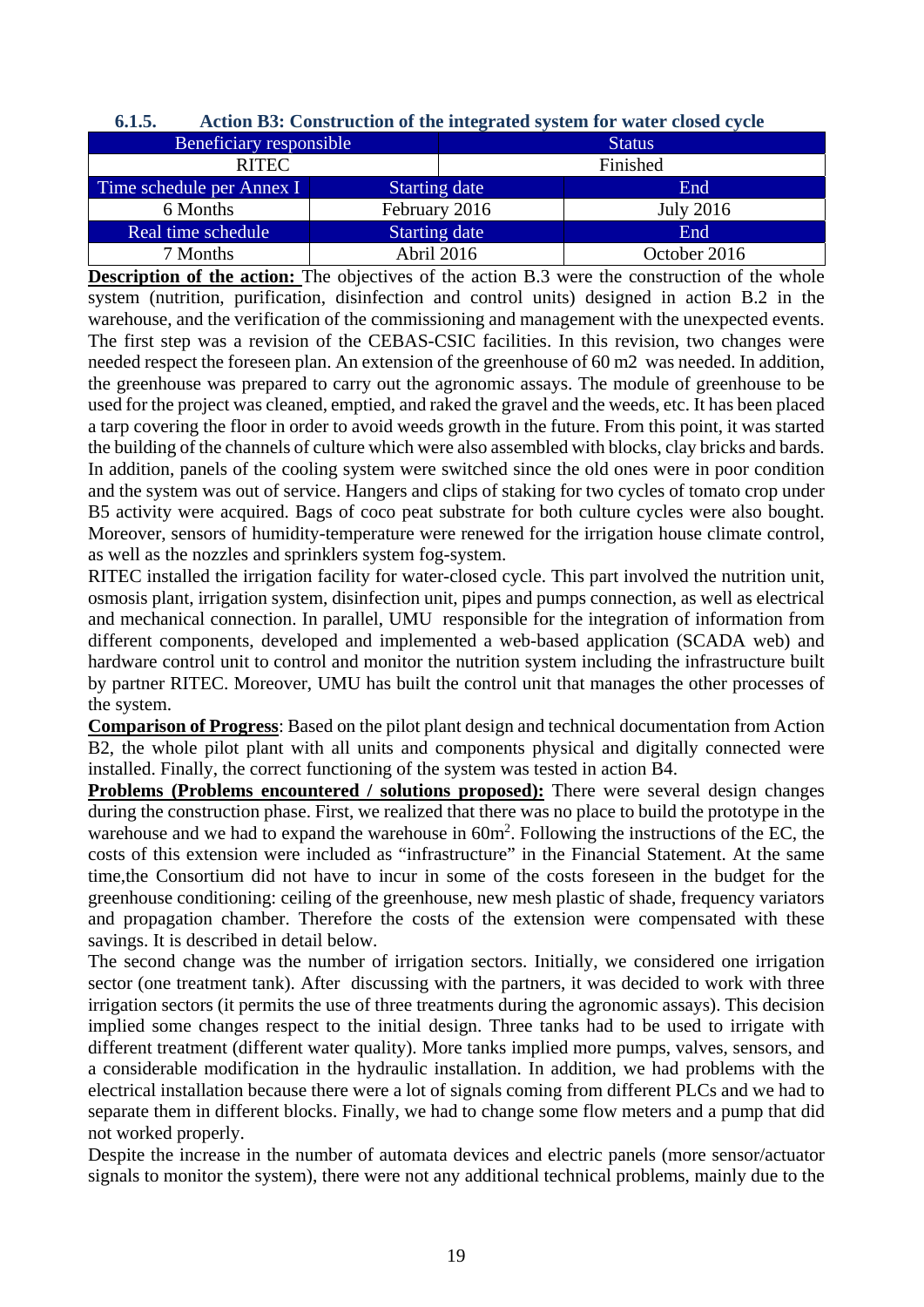scalability of the system. The only consequence was a small increase in time and cost that were assumed by the Consortium. Another change implemented was the management of the process by the automata. Initially, we defined the management of the whole process with two master automatas, but afterwards, once the system was implemented, we decided to control the management only with one master automata. The new hardware architecture allows simplifying the intra-communications among the different automata and keep the distributed nature of the system through the master-slave CAN bus communication.

**Deliverables**: **DB3**. Report on different unit's assembly and whole pilot plant construction.

| v.l.v.<br>Action D <sub>7</sub> . I not plant sct-up, and follow up |  |                      |               |  |  |  |
|---------------------------------------------------------------------|--|----------------------|---------------|--|--|--|
| Beneficiary responsible                                             |  |                      | <b>Status</b> |  |  |  |
| <b>RITEC</b>                                                        |  |                      | Finished      |  |  |  |
| Time schedule per Annex I                                           |  | <b>Starting date</b> | End           |  |  |  |
| 20 Months                                                           |  | Mayo 2016            | December 2017 |  |  |  |
| Real time schedule                                                  |  | <b>Starting date</b> | End           |  |  |  |
| 24 Months                                                           |  | October 2016         | October 2018  |  |  |  |

### **6.1.6. Action B4: Pilot plant set-up, and follow up**

**Description of the action:** The aim of this action was to complete the final prototype, the Pilot plant set-up and the follow up. B4 and B5 Actions are complementary, so, the correct functionally of the Pilot plant should be monitored to ensure the correct performance.

Production system in greenhouse was connected to Pilot plant by means of the irrigation system and drainage cubes. Irrigation system was designed in 3 irrigation sectors. This action has been carried out to verify all units of the pilot system worked properly.

The different units integrated into the Pilot plant and monitoring have been: Irrigation and Nutrient solution unit, purification unit, disinfection unit and control unit. The drained water was collected and analysed for nutrients concentrations, pH, EC and microbiological analysis (bacteria, fungi and yeast).

This action covered pre-commissioning, commissioning, start-up of the installation and test of the equipment, to prove that was functioning correctly. Pre-commissioning involved the electrical, instrumentation and mechanical verification of the installation, according to the design.

After commissioning, the plant was ready to work according to the specification of the project. The start-up procedure continued until it reached a safe level of operation and guaranteed stability operational. The principal activities to be implemented are the following: check-up, collecting data, start-up system, adjustment of the equipment, instruments and system. When the commissioning was ended, we had to continue adjusting equipment, sensors, flow meters and components that gave us problems during the firsts tests of the new plant.

In parallel, Action B4 involved the completion of the backend software of the control unit which included the development of the specific software modules and the tuning of the whole system considering the expected behaviour of the system. During the B3 Action, UMU installed four electric panels with the automata of the control unit, the web-based SCADA and the interface application for user monitoring and control.

**Comparison of Progress:** A new disinfection system based on electrolysis had to be installed due to the problems encountered. The initial UV lamp couldn't guarantee that the storage drainage would be free of microorganism contamination.

Action B4 and B5 have run parallely. The set up of the pilot plant was not completed until the third cycle which required some specific adjustment were implemented.

**Problems (Problems encountered / solutions proposed):** Disinfection with UV lamp was not effective in the first crop cycle, since some microorganisms mainly fungi, yeast and bacterium were detected in the drain water after the disinfection. To solve this problem and for the following cycle, it was needed to purchase a new system of disinfection (biodyozon system, see for technical data DB4.1) to be able to compare both systems. So, it was necessary to modify the piping in the house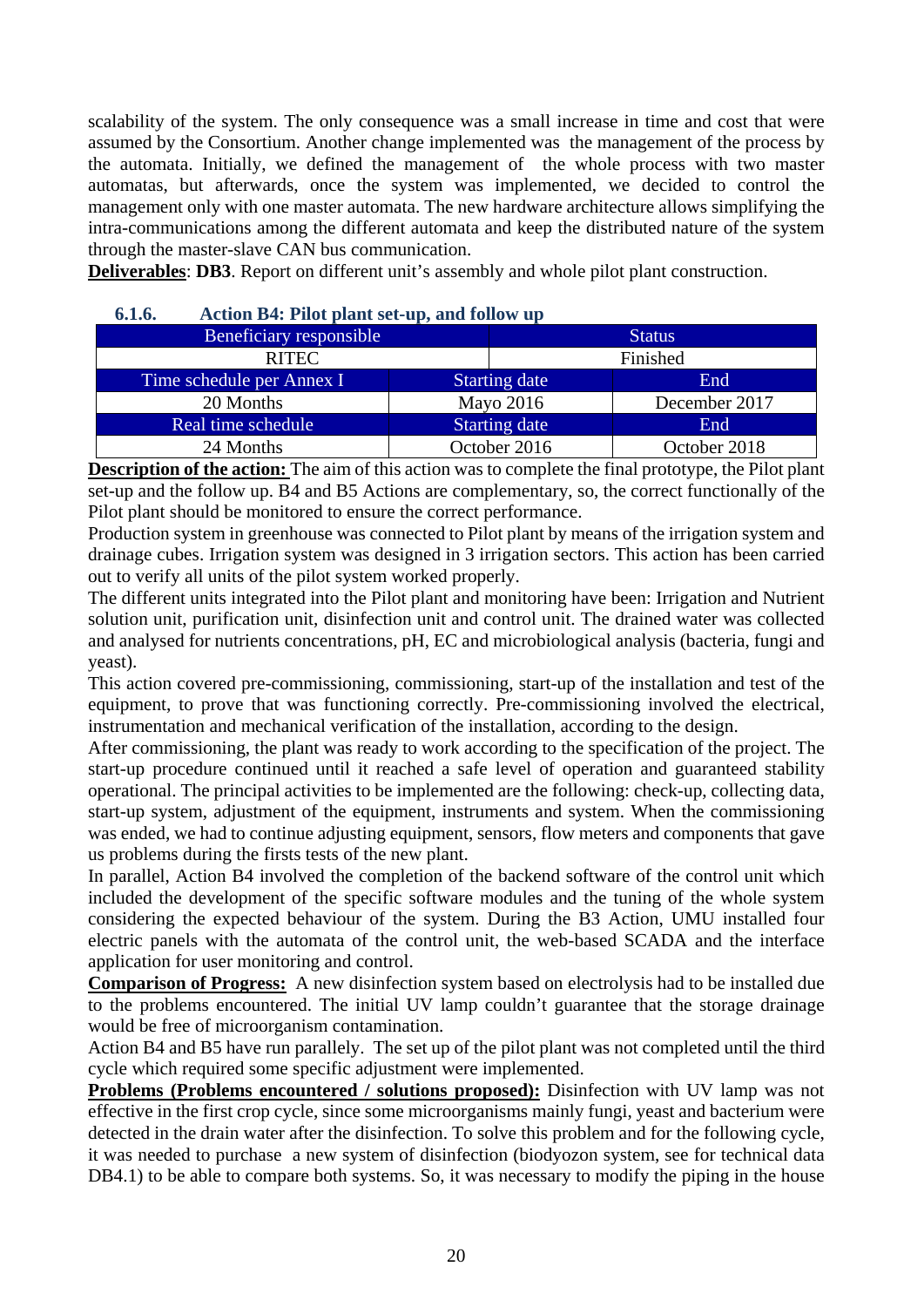system for separate collection and disinfection of drainage and be able to apply different disinfection systems. The irrigation was separated in 3 different sectors, where drainage were collected and disinfected separately with two different systems.

On the other hand, we had many problems with flow meters whose flow was too high, and they had to be replaced, with signals. The pump that feeds the Osmosis Plant did not supply enough water pressure and also had to be replaced. The delays in the installation of the system caused a delay in the following action. Anyway, it was managed to start the data record with the harvest in September/October 2016.

The new disinfection system has worked better than the UV system. The bacterial and fungi charge was much lower with the new disinfection system. The results of the second and third tomato cycle can see in the deliverable DB5.

**Deliverables: DB4.1:** Pilot plant report.

| 6.1.7.                    | Action B5: Demonstration of water closed cycle in soilless tomato production |               |                  |  |  |  |  |  |
|---------------------------|------------------------------------------------------------------------------|---------------|------------------|--|--|--|--|--|
| Beneficiary responsible   |                                                                              | <b>Status</b> |                  |  |  |  |  |  |
| <b>CEBAS-CSIC</b>         |                                                                              |               | Finished         |  |  |  |  |  |
| Time schedule per Annex I | <b>Starting date</b>                                                         |               | End              |  |  |  |  |  |
| 18 Months                 | October 2016                                                                 |               | March 2018       |  |  |  |  |  |
| Real time schedule        | <b>Starting date</b>                                                         |               | End              |  |  |  |  |  |
| 18 Months                 | October 2016                                                                 |               | <b>July 2018</b> |  |  |  |  |  |

**Description of the action:** The aim of this action was to demonstrate the water closed cycle in soilless tomato production (Pilot plant).

The project planned to carry out two growing cycles at different times of the year. **The first cycle**  started at October 2016. Tomato seeds were germinated in artificial substrate (rockwool) under controlled conditions. The seedlings (the dimensions of the greenhouse allowed to plan 1026 seedlings) were transplanted to bags with substrate of coco peat, which is undesirable substrate because it is highly water contaminant. Therefore, an effective disinfection of water drained form coconut substrate is considered a good system for disinfection.

The plants were daily irrigated with nutrient solution. Irrigation system was controlled by a developed software. Drainage volume, pH and EC in the greenhouse were daily controlled. Drained solution was stored in a container of 2000 L. Afterwards, it was disinfected, during the first cycle with an UV lamp and then it was stored in a deposit of 5000 L to be used later on. Mineral composition (anions and cations) and microbiologic control of the nutrient solution of irrigation and drainage were analysed weekly to ensure that the calibration of the software was correct. Plants were too close to each other and presented too much density. This situation, made that the ventilation between the plants was not optimal, together with the climate, high relative humidity, led to the fact that the crop had a severe fungal infection. This situation made the first fruits and the size of the fruits of the first clusters not commercially suitable.

On the other hand, we found that the UV disinfection system, although it was able to decrease the microbiological load, was not a final solution to the problem of disinfection (further information can be found in DB5). We noted that when drainage passed through the UV lamp, this solution was disinfected, but when analysing the storage tanks we saw that the microbial load increased with days. Although we put automatic recirculation through the UV lamp, this was not able to put an end to the microbiological load.

**For the second cycle,** it was planned to use the three sectors of irrigation. Two different qualities of water and two disinfection system, UV and a second one that synthesizes a liquid oxidizer with electrolysis from salts. The aim of this change was to obtain more information about the prototype working with both types of irrigation sectors. In the second cycle, the production was higher than in the previous one. The production of tomato was 7,4 Kg of tomato per plant. The quality of tomato fruit improved regarding its color, texture, flavor and nutritive value.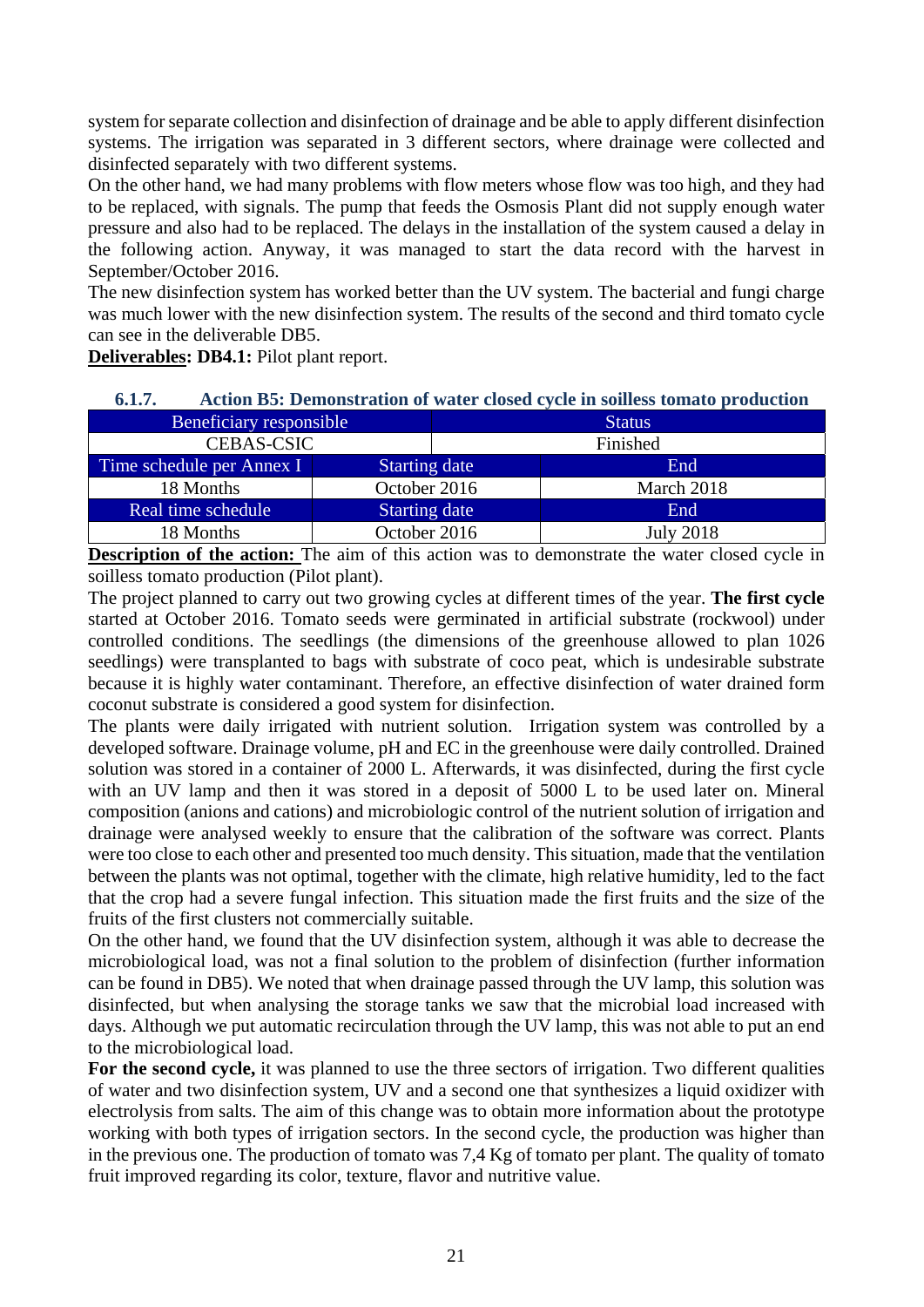Tomatoes had good quality, and they had a pleasant taste and aroma. The differences between water treatments and disinfection had an impact in the production and the quality of the fruits.

Even if not foreseen in the Grant Agreement we decided to carry a third cycle to consolidate the objectives of the Project.During the **The third cycle** , the system operated acceptably, however, we realised the need to improve and optimeze some of the processes. Concerning the development of the crop during the first stage of development the plant grew, and no significant problem was detected.

The results of consumption must be observed with reservations by the problems discussed previously with the crop. The water and fertilizers saved have been substantial. Control of nutrition and the preparation of nutritive solutions have been satisfactory.

Three different treatments were applied in this cycle. Each treatment had a different Electrical Conductivity (EC) in order to reuse the drainage as much as possible for the preparation of the nutritive solutions. During crops development the drainages nutrients concentration increased. It lead to an increase of the electrical conductivity of drainage. Therefore, in each treatment, a maximum EC value was established for the nutrient solution:  $T1$ ,  $3 \text{ mS}$  / cm; T2,  $5 \text{ mS}$  / cm and T3, 7 mS / cm. Each treatment was applied in 3 rows with 54 plants each row.

In this cycle, the production of tomato was 14.5 Kg / m2, higher than in the first and second cycle. At the beginning of harvest, the treatment with the highest CE in the nutrient solution (T3) had the highest production of tomatoes. However, at the end of the experiment, tomato production was reduced in treatments with a higher CE (T2 and T3). Tomatoes had good quality, and they have a pleasant taste and aroma.

More detailed data of the analysis performed, and results can be found in the Deliverable DB5

### **Comparison of Progress:**

In the first cycle, the saving of water and fertilizers was higher; however, optimal values of production and tomato quality were not obtained due to the problems with the disinfection of the drainage. Therefore, this cycle was not representative of the crop.

In the second cycle, different disinfection treatments were tested, in order to study which one was the most appropriate for the crop. The results of the production were better than in the previous one, however, it still did not reach the characteristics of a commercial exploitation, so a third extra cycle was designed to prove that the system worked appropiately.

In the third crop cycle, the disinfection system that had worked best in the second cycle was used. In addition, 3 different saline treatments were added. The best production values were obtained, Based on the results obtained with the indicators, the third crop cycle was the most satisfactory in terms of saving water, fertilizers and harvest production.**Problems (Problems encountered / solutions proposed):** The principal problems detected in the B5 Action were related to the first crop cycle and are detailed below:

- 1. Tomato crop was affected by plague, principally by fungi attack. The reason suspected for the plague was a problem with the UV disinfection system: some microorganisms such as fungi and bacterium were detected after the disinfection.
- 2. Desirable quality: Only the fruits collected from the 1 to 7 cluster were small (non-commercial). The reason may be due to the low temperatures of winter and this factor coincided with the setting of the first clusters). After that the following fruits were of good quality and commercial.
- 3. Plant density was far from the optimal values.

Belos, the solutions proposed to each problem that were implemented in the second crop cycle:

- 1. Since it did not work very well and there was still microbial load, the UV was programmed to recirculate the drainage deposited in the tank of 5000 L two hours each day. This happened the last two months of the experiment at the first cycle.
- 2. This solution lower the microbiological charge of the reservoir, but do not solve the problem. For the second cycle, and after evaluation of different alternatives, we considered to try the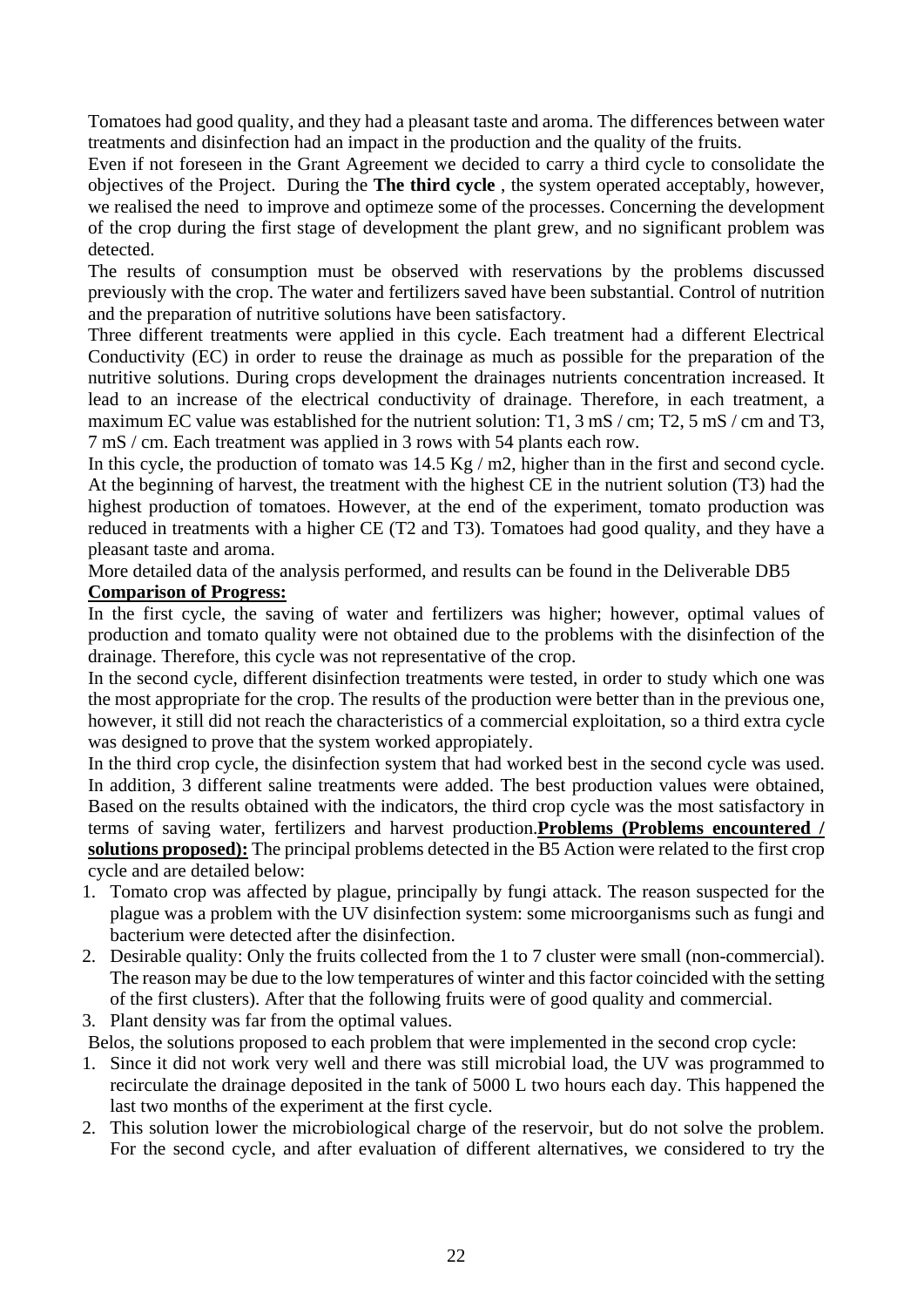disinfection with a German machine (SOB) that synthesizes a liquid oxidizer with electrolysis from salts. During this cycle we compare the effectiveness of both disinfection system.

3. In order to improve the second cycle, the plant density was changed with fewer plants per  $m<sup>2</sup>$ . This allowed better air recirculation between the plants and less probability of disease by fungi.

**Deliverables**: **DB5.1.** Report of the Software Efficiency in the Management of nutrients, drainages corrections and irrigation in tomato plants; **DB5.2.** Report in production, yield and quality of tomato in a closed system; **DB5.3.** Report in water, fertilizers and energy consumption in a closed system; **DB5.4.** Report in nutrient concentration and volumes of the drainages obtained from coco peat substrates. With this Final Report we have updated these 4 Deliverables gathering the results of the Third cycle. In each of the deliverables, the values of the first, second and third cycle are collected in order to improve the understanding of the results.

| Beneficiary responsible   |                      | <b>Status</b> |               |  |
|---------------------------|----------------------|---------------|---------------|--|
| <b>CEBAS-CSIC</b>         |                      | Finished      |               |  |
| Time schedule per Annex I | <b>Starting date</b> |               | End           |  |
| 3 Months                  | January 2018         |               | March 2018    |  |
| Real time schedule        | <b>Starting date</b> |               | End           |  |
| 3 Months                  | January 2018         |               | December 2018 |  |

### **6.1.8. Action B6: Economic feasibility analysis**

**Description of the action:** This action is an economic analysis on the costs of design, installation, commissioning and operation of the pilot system DRAINUSE. A Deliverable to gather al this analysis has been prepared. In this Deliverable the study has been structured going from small scale into a big picture were several factors has been considered. First step has been to calculate the price that an hypothetical installation of the closed cycle system developed during the project would be for a farmer in scenario of a 1 Ha greenhouse of tomato soilless crop and the costs of energy and supplies that it would imply. As a result,  $72.220 \text{ } \text{#Ha}$  is the cost of the implementation with a complete close system.the investment to convert an open cultivation soilless system into a closed system, it will depend on the units that already have the exploitation.

The operating cost of the facility would be of 805 €year Ha, from this amount, 614 € year Ha would correspond to the energy costs of the plant and 191  $\Theta$ year $\cdot$ Ha would correspond to the costs of the disinfection and purification product. The estimated costs for fertilizers and irrigation water would be of 4636€/year Ha. Adaptation to multiple scenarios is possible due to the modular nature of the system. The final price of the installation will be in any case determined by the different conditions of each scenario.

For that reason, the second step in this economic analysis is to describe the factors that will condition the final configuration of the closed system. As a result of the study of different sources, it can be concluded that the quality of the water, climatic region, type of substrate, type of crop, the original facilities and its size are the most important factors that will influence the final set up of a new installation of the closed system.

As the Mediterranean region is the most common area and where RITEC has an important part of their commercial activity, a study of the implementation of the system in a Mediterranean scenario with a tomato greenhouse, has been chosen. The simulation of the implementation of the closed system in a Mediterranean climate during the first year of operation has determinate an estimate of  $\epsilon$  126,761 taking into account the cost of the Life-Drainuse System, its running costs, crop energy cost, water cost and fertilizers, costs derived from the cultivation and personnel of the greenhouse. If the project was developed outside Spain, the total would be  $\epsilon$ 131,341, mainly due to the increase in the cost of installation for labor.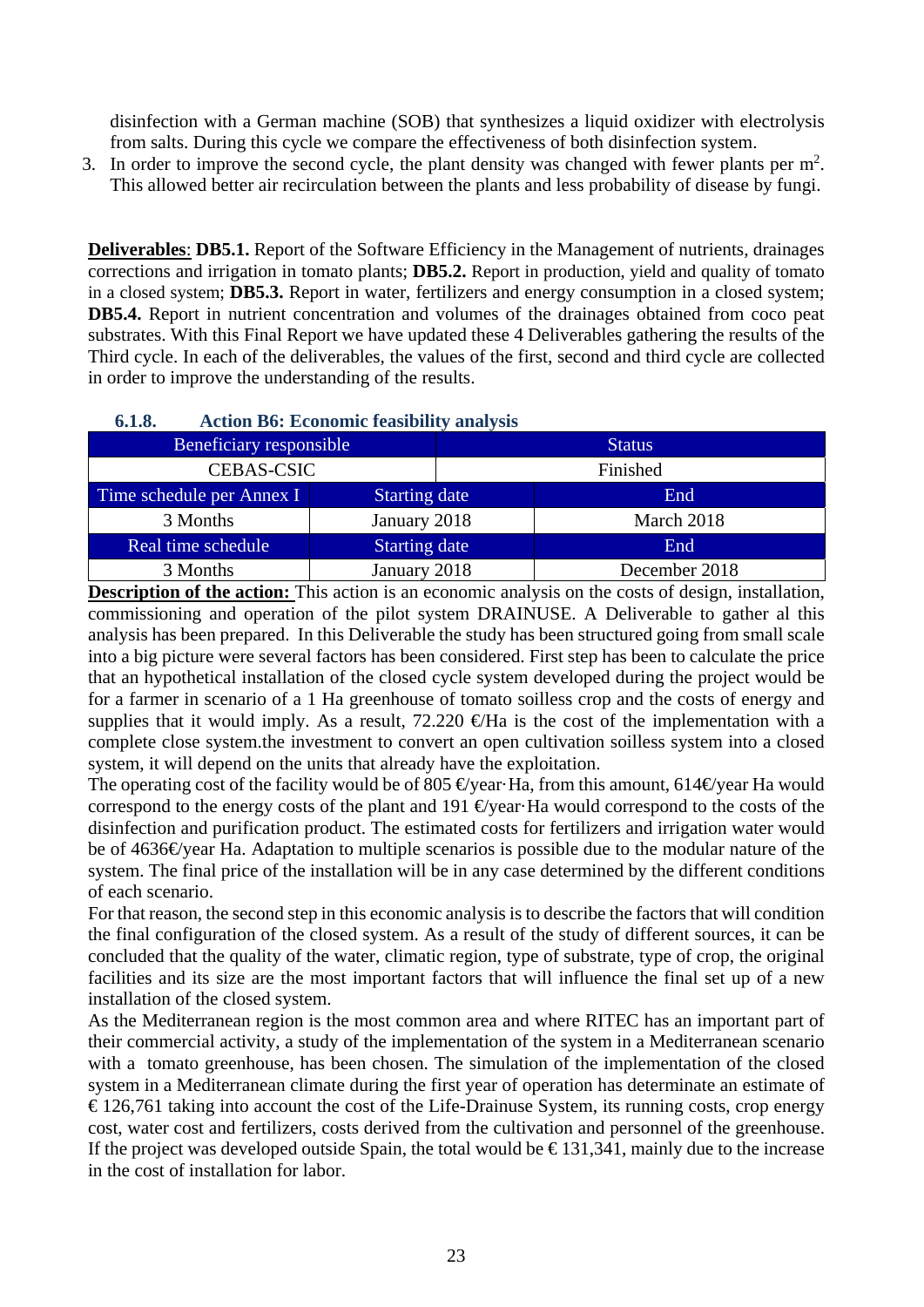If the case of the study implies the setting up from no previous installation, which means building the entire high-tech greenhouse from cero, the cost of the closed system will represent only the 8,9% of the total investment.

A good replicability degree of the closed system can be achieved if an exhaustive preliminary study of the starting conditions is carried out in order to be able to design and configure the different modules and its capabilities.

The sales study of the prototype is presented upwards with a few units sold in the first years up to an average of 25 units per year once the brand is consolidated in the market.

And finally, the 10-year study of profitability of the design and construction of the system shows a NPV of 305.678  $\epsilon$  and an IRR of 18.53% with an investment recovery period of 4-5 years, for which the operation is considered profitable.

**Problems (Problems encountered / solutions proposed):** No problems have been faced in this action

**Comparison of Progress:** Action B6 started when the action B5 (second cycle) finished, in order to complete the costs of the prototype and the demonstration.

**Deliverables:DB6.1**. Economic report of the resource costs (water, fertilizer, energy, personnel...) and market product value at the end of the first and second culture cycle; **DB6.2**. Economic report of the system construction costs; **DB6.3**. Final economic report

### **6.1.9. Action B7: Legal feasibility analysis**

| Beneficiary responsible   |                      | <b>Status</b> |               |  |  |
|---------------------------|----------------------|---------------|---------------|--|--|
| <b>CEBAS-CSIC</b>         |                      |               | Finished      |  |  |
| Time schedule per Annex I | <b>Starting date</b> |               | End           |  |  |
| 3 Months                  | January 2018         |               | March 2018    |  |  |
| Real time schedule        | <b>Starting date</b> |               | End           |  |  |
| 3 Months                  |                      | January 2018  | December 2018 |  |  |

**Description of the action:** In this action, an exhaustive study of the existing national and international normative on water protection and nitrate pollution has been carried out in order to guarantee that the pilot plant proposed in the project is completely legal. The Legislation was studied at a Community Level, National Level and Regional Level.

In each one of the sections, laws related to the implementation of the pilot plant were studied, such as the regulations on water, the use of fertilizers and the dumping of waste.

To accomplish this study, each of the four units that compose the system were studied separately: control unit (UC), (ii) disinfection unit (UD), (iii) purification unit (UP) and (iv) unit of nutritious solution (USN).

Finally, it was concluded that none of the four units require any special permission for their installation and it is completely legal in Spain and in the rest of the countries of the European Union. The pilot system can be installed without having to request any permission for its use.

LIFE-DRAINUSE project has proposed legislative measures that require the joint action of regional, national and European government. In this way, sustainable agriculture and soilless culture will be promoted, in order to achieve a management of natural resources that provide benefits both to our environment and our economy, as well as to social welfare and ultimately to the health of people. **Problems (Problems encountered / solutions proposed):** No problem was encountered.

**Comparison of Progress:** When the project began there was no law in the Region of Murcia that regulated the discharge of drains in soilless culture. At the end of the project, the law 1/2018 has been approved prohibiting the use of fertilizers highly soluble in soilless culture without a closed recirculation system.

**Deliverables: DB7:** Legal Feasibility report.

### **6.1.10. Action B8: Transferability of LIFE DRAINUSE results**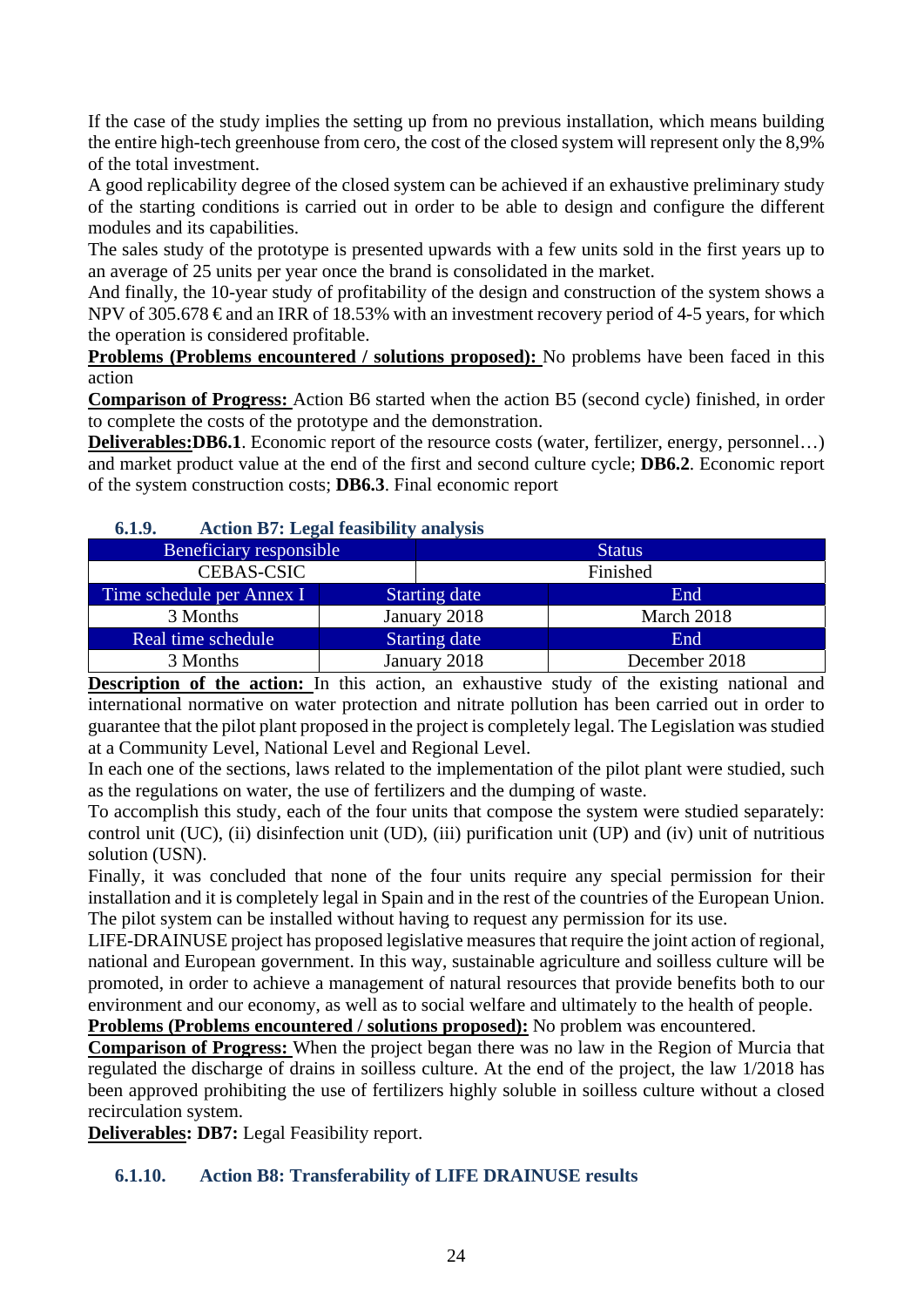| Beneficiary responsible   |                      | <b>Status</b> |               |  |
|---------------------------|----------------------|---------------|---------------|--|
| <b>CEBAS-CSIC</b>         |                      |               | Finished      |  |
| Time schedule per Annex I | <b>Starting date</b> |               | End           |  |
| 3 Months                  | January 2018         |               | March 2018    |  |
| Real time schedule        | <b>Starting date</b> |               | End.          |  |
| 3 Months                  | January 2018         |               | December 2018 |  |

**Description of the action:** The objective of this deliverable was to carry out an evaluation of the LIFE-DRAINUSE system transferability to other scenarios, taking into account the characteristics of the system, the cultivated species and the scalability to the dimensions of other greenhouses. After the study, it was concluded that the transferability of the LIFE-DRAINUSE system to other European countries is supported by the directives in relation to the reuse of water and the environmental concerns arising from intensive agriculture.

In addition, due to its modular, scalable and adaptable nature, the pilot system is ready to be installed in any country because it is easily implemented and transferable to any type of climate and exploitation increasing the dimensions of the units that will be installed.

**Problems (Problems encountered / solutions proposed):** Before the transfer of the pilot system into other areas or countries:

o It is necessary to study the characteristics of the area where the pilot plant will be implanted.

o Have a technical knowledge about the agronomic requirements of the crop.

In this way, the cost of implementing the pilot plant could vary, because it is possible to dispense with any of the units that make up the system. In any case, the cost of implementing the system would be more expensive in other countries than in Spain, because it would increase the cost of labor.

**Comparison of Progress:** To raise awareness of the system and increase its transferability, LIFE-DRAINUSE project has had meetings with stakeholders such as farmers and government agencies. On the other hand, the results obtained in the LIFE-DRAINUSE project has been published in media such as newspapers, radio and television and in networking with other projects.

**Deliverables: DB8.1**: Transferability report

| 6.1.11. |                   | Action C1: Effectiveness of LIFE DRAINUSE actions are compared to the |  |  |  |
|---------|-------------------|-----------------------------------------------------------------------|--|--|--|
|         | initial situation |                                                                       |  |  |  |
|         |                   |                                                                       |  |  |  |

| Beneficiary responsible   |                      |          | <b>Status</b> |  |  |
|---------------------------|----------------------|----------|---------------|--|--|
| <b>CEBAS-CSIC</b>         |                      | Finished |               |  |  |
| Time schedule per Annex I | <b>Starting date</b> |          | End           |  |  |
| 36 Months                 | September 2015       |          | August 2018   |  |  |
| Real time schedule        | <b>Starting date</b> |          | End           |  |  |
| 28 Months                 | April 2016           |          | December 2018 |  |  |

**Description of the action:** The aim of this action has been to develop and implement a set of indicators that have allowed us to measure the impact of the project in a real way in terms of environmental impact, basically. Initially some the indicators were initially selected to be able to evaluate the impact of the project, during the project duration, we considered that there were other indicators which could be even more interesting to evaluate the positive effect of closed systems on the environment. In April 2016 all these indicators were uploaded to the NEEMO website.

In addition, monitoring protocols have been developed to follow the correct operation of the pilot plant during the whole cycle. These protocols have been aimed at checking and correcting the instrumental material of each of the sections, to avoid errors in the measurement of values and to check if they were being measured correctly.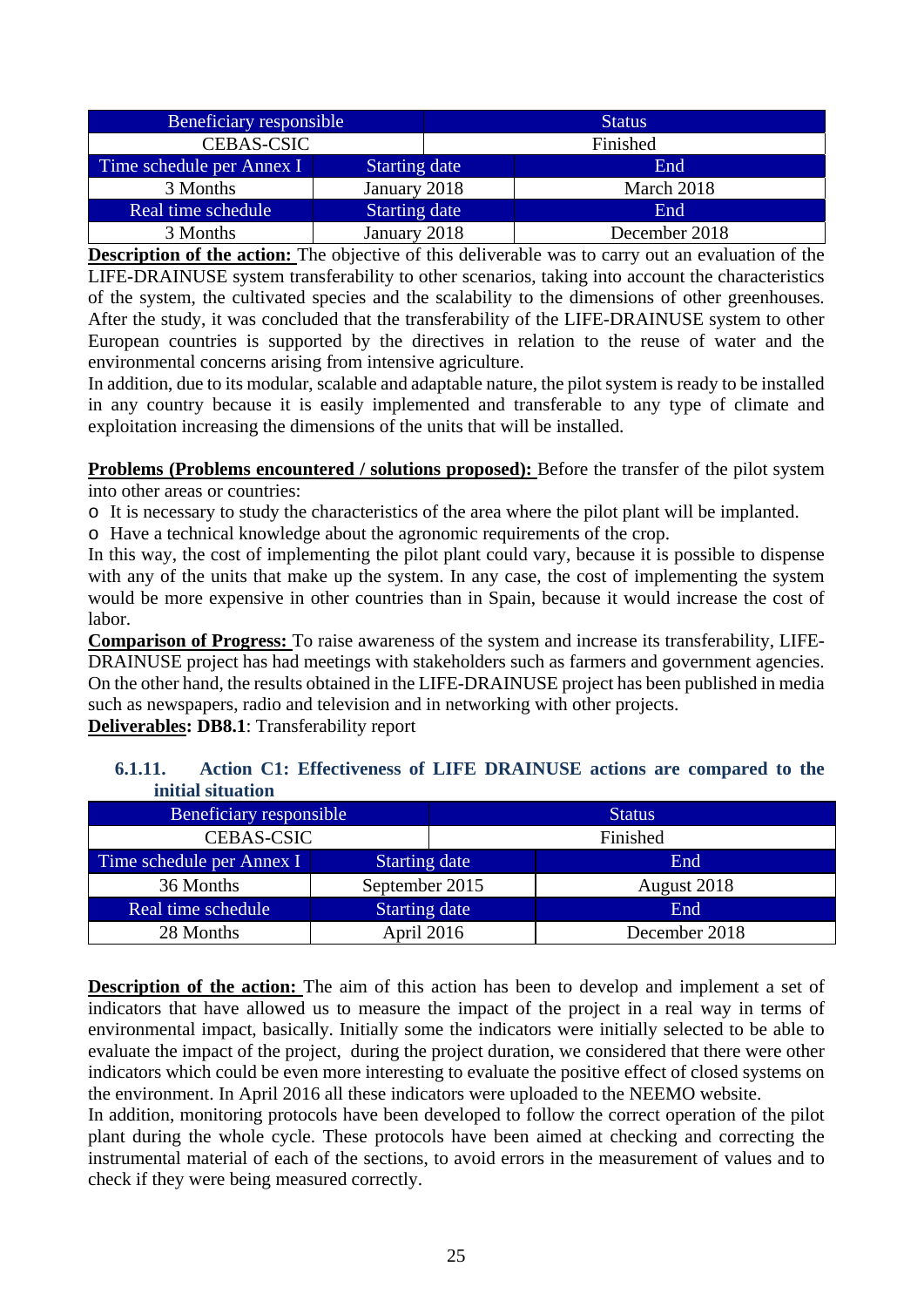### **Comparison of Progress:**

After the problems with the fungi in the first cycle, the second one was carried out without problems except for a problem with the low temperatures. It was not cultivated in the right season. Because of the incomplete results in these two cycles, a third one was required. This last cycle was very successful and demonstrated the potential of the proposed solution.

As general conclusions of the impact of the project we can highlight the following:

- o In a closed system, water consumption is 41% lower than in an open system, from a consumption of 22,813 m3 / ha / year to 13,457 m3 / ha / year.
- o Fertilizer consumption is reduced by 60% N/ha/year and 12% P/ha/year and 48% K/ha/year.
- o The dumping of fertilizers into the medium passes from 749,813 tons of fertilizers/year in Europe to 0 tons of fertilizers/year.
- o This reduction in the consumption of fertilizers in turn means a reduction in the kg of CO2 that are emitted into the atmosphere. By reducing the consumption of fertilizers, 36,928 kg CO2-eq/kg fertilizer saved/ha/year are no longer emitted into the atmosphere. Considering in Europe the area of horticultural crops without greenhouse soil is 152,000 ha, this figure amounts to 5,613,056 tons CO2-eq / kg saved fertilizer/year.

After monitoring the evolution of these parameters during the project implementation, we can conclude that the recirculation of drainages in soilless agricultural systems has direct and indirect environmental benefits.

**Problems (Problems encountered / solutions proposed):** The defined indicators are parameters that control the system and it has not been difficult to define them. We only had problems when measuring indicators of water consumption, because the counters sometimes were clogged. The solution was to measure these parameters more often and adding protection filters before the counters.

**Deliverables: DC.1** Report on Impact of project actions effectiveness report

### **6.1.12. Action C2: Monitoring the socio-economic impact of the project on the local economy and population.**

| Beneficiary responsible   |                      |          | <b>Status</b> |
|---------------------------|----------------------|----------|---------------|
| <b>FECOAM</b>             |                      | Finished |               |
| Time schedule per Annex I | <b>Starting date</b> |          | End           |
| 36 Months                 | September 2015       |          | August 2018   |
| Real time schedule        | <b>Starting date</b> |          | End           |
| 21 Months                 | December 2016        |          | December 2018 |

**Description of the action:** The aim of this action has been to develop and implement a set of indicators that would allow us to measure the socioeconomic impact of the project. All along the Project indicator have been selected to effectively monitor the impact of the project in these terms. **Problems (Problems encountered / solutions proposed):** No problem was found in the monitoring of the socioeconomic indicators.

**Comparison of progress:** At the end of the project, the socioeconomic indicators demonstrate the effectiveness of the implementation of the systems developed in LIFE DRAINUSE project. After the two programmed cycles and an extra third one, the main effects can be found in cost reduction, production increase and job creation. Main results are described below:

• The production cost decreased due to the reduction of water and fertilizer use. For example, the productivity in terms of water usage was 7.2 kg tomato/ $m<sup>3</sup>$  at the beginning of the project. At the end of the project, it was 20 kg tomato/ $m<sup>3</sup>$ . In terms of fertilizer usage, the costs in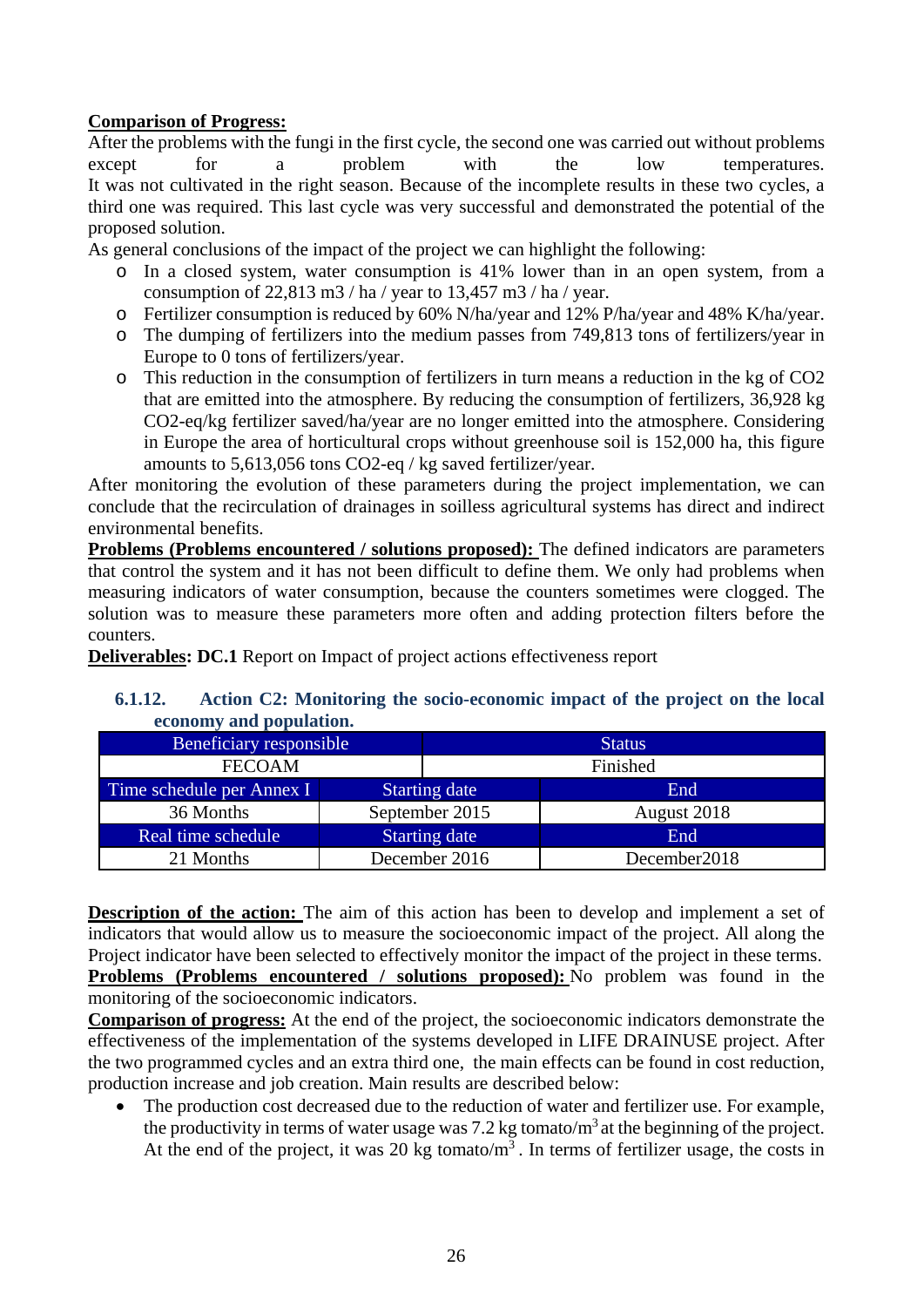nitrogenous fertilizer were reduced from 9,695  $\oplus$ ha to 3,296  $\oplus$ ha. Considering water and fertilizer reduction, the total savings reached 18,056€ha/year.

- The productivity of the crops also increased from 165,000kg/ha/year in the start of the project, to 368,827 and 373,353 kg/he/year in the second and third cycle respectively.
- The implementation of LIFE DRAINUSE recirculating system creates employment due to the requirements of qualified workers for the correct management of the installations. The recirculating system requires 2 or 3 new employees so, considering in Spain there are 640 SME dedicated to soilless agriculture, the implementation of LIFE DRAINUSE system in these SMEs could create around 1280 and 1920 new job positions.

In conclusion, the actions carried out in the project not only entail environmental benefits, but also an improvement of the socioeconomic environment.

**Deliverables: DC.2:** Socio-economic Impact Assessment Report

| 0.1.13.<br>Action D1: Dissemination of the project results |                      |          |               |  |  |  |  |
|------------------------------------------------------------|----------------------|----------|---------------|--|--|--|--|
| Beneficiary responsible                                    |                      |          | <b>Status</b> |  |  |  |  |
| <b>FECOAM</b>                                              |                      | Finished |               |  |  |  |  |
| Time schedule per Annex I                                  | <b>Starting date</b> |          | End           |  |  |  |  |
| 36 Months                                                  | September 2015       |          | August 2018   |  |  |  |  |
| Real time schedule                                         | <b>Starting date</b> |          | End           |  |  |  |  |
| 36 Months                                                  | September 2015       |          | December 2018 |  |  |  |  |

# **6.1.13. Action D1: Dissemination of the project results**

**Description of the action:** The dissemination of the project at national and international level aims to raise awareness and demonstrate the effectiveness of the results to implement close systems technology in southern Europe area. With that purpose the following activities were carried out:

Corporate image: Once the corporate image was defined we started with the production of printed and audiovisual material:

1) 1000 notebooks and 1000 pens with the DRAINUSE logo;

 2) Project leaflet: Leaflets with basic information about the project. 2000 units were printed in Spanish and English

Roll-up stands and Poster: The poster was displayed among others events, in **iWARESA 2018**. 350 posters and 4 roll-ups were printed. Both are available in Spanish and English (parallel texts in same support).

Demo Film : It was distributed during the Workshop and the Final Infoday events. It has been disseminated in online means and during events to wide audience as well as it has been available at DRAINUSE website to all visitors. The film is in MPEG format for easy viewing on the Internet and lasts about 10 minutes. available in the project website and Youtube (https://www.youtube.com/watch?v=t3kAhEcf9AQ). The video is available in Spanish and subtitled in English.

Media: Press releases have been prepared and distributed to the general media with information of interest to reach to wide audience. All the articles published have been gathered in the D1.5 "Dissemination Portfolio Report". On top of these publications, press conferences and important interviews with journalists have been held.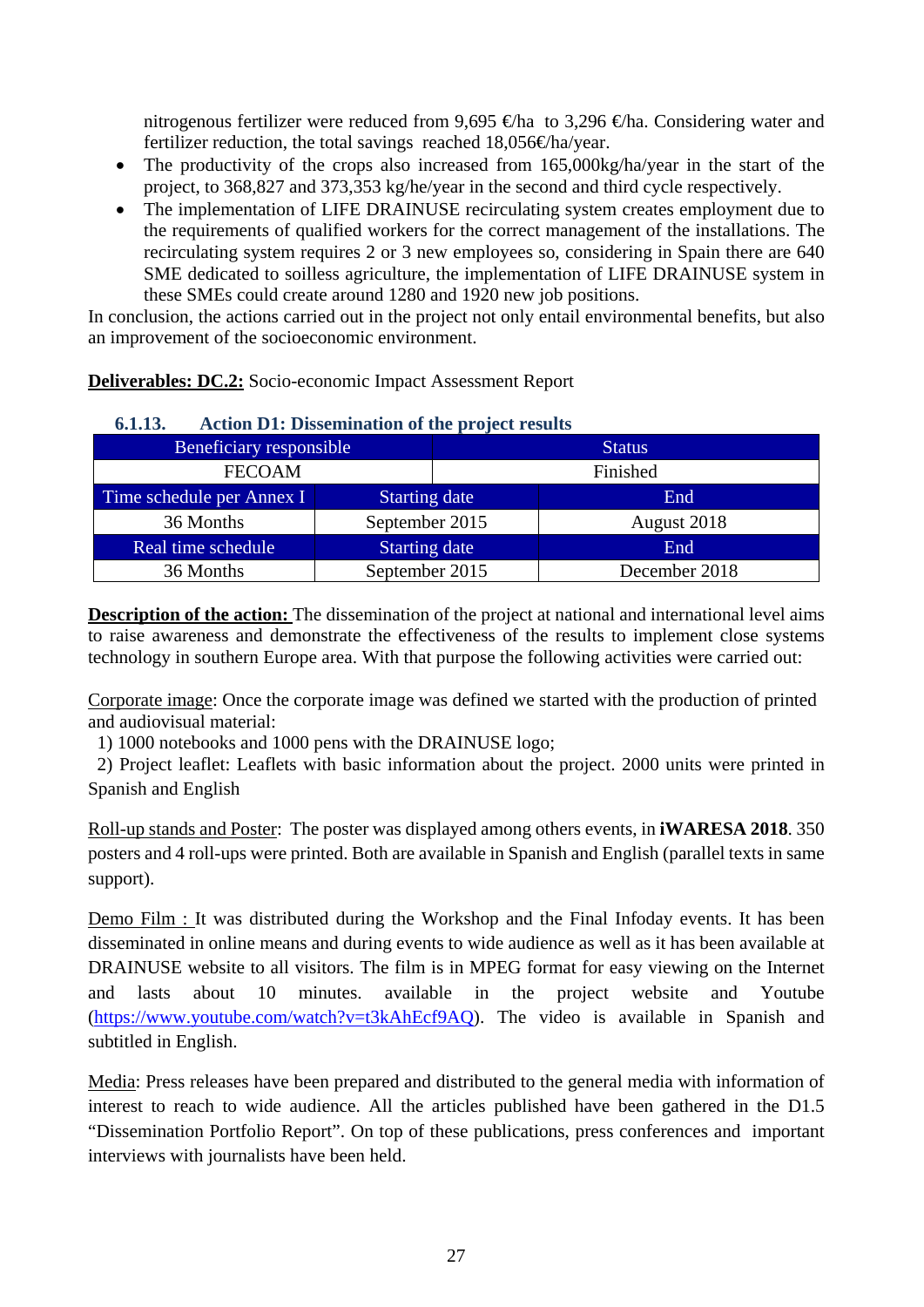| Source                                               | Date            | Description                                                                                                    | <b>Aproximated</b><br>audience |
|------------------------------------------------------|-----------------|----------------------------------------------------------------------------------------------------------------|--------------------------------|
| Diario de Murcia                                     | 18-Sep-2015     | FECOAM participates in the LIFE DRAINUSE project with<br>CEBAS, the University of Murcia and the company RITEC |                                |
| <b>La Verdad</b>                                     | 19-Sept-2015    | Cooperatives seek to reduce pollution from drains crops.                                                       | 127 000 readers                |
| La Actualidad                                        | 28-Sep-2015     | Fecoam seeks to reduce contamination of soils and aquifers<br>by crop drainage                                 |                                |
| <b>Mercados</b> de<br><b>Medio Ambiente</b>          | 28-Sep-2015     | 28 Spanish LIFE projects, among them LIFE DRAINUSE,<br>has been financing by EC                                |                                |
| <b>La Verdad</b>                                     | 30-Sept-2015    | Research systems to reuse flows used in fertigation.                                                           | 127 000 readers                |
| <b>La Verdad</b>                                     | 15-Dec-2015     | A padlock to pollution and waste of water                                                                      | 127 000 readers                |
| <b>Universidad de</b><br><b>Murcia</b>               | 15-Dec-2015     | A padlock to pollution and waste of water                                                                      |                                |
| <b>TENAGA</b><br><b>INGENIEROS</b>                   | 17-Dec-2015     | The Life Draunuse project will end the waste of water and its<br>contamination.                                |                                |
| <b>La Verdad</b>                                     | 10-Jan-2017     | The change towards zero agricultural drainage.                                                                 | 127 000 readers                |
| <b>La Verdad</b>                                     | 15-Feb-2017     | The agricultural companies consolidate 1500 customers in<br>Fruit Logistica                                    | 127 000 readers                |
| La Opinión                                           | 26-Feb-2017     | Special Fruit Logistica.                                                                                       | 63 000 readers                 |
| <b>Murcia</b><br><b>Televisión</b>                   | 30-Jan-2017     | TV report                                                                                                      |                                |
| <b>Región de</b><br><b>Murcia</b>                    | $03 -$ Jul-2017 | Road to agricultural drainage.                                                                                 |                                |
| <b>La Verdad</b>                                     | 31-Jan-2018     | Murcia field will show its potential in Fruit Logistic.                                                        | 127 000 readers                |
| <b>La Opinión</b>                                    | 06-jun-2018     | Water recirculation systems to optimize irrigation.                                                            | 63 000 readers                 |
| <b>La Verdad</b>                                     | 28-Nov-2018     | The reuse of intensive irrigation saves resources and protects<br>the environment.                             | 127 000 readers                |
| <b>La Verdad</b>                                     | $05$ -Dec-2018  | The Drainuse project develops an irrigation system that saves<br>water and fertilizer                          | 127 000 readers                |
| <b>Cooperativas</b><br>agroalimentarias<br>de España | 2018            | Closed systems of crops without soil. Towards zero<br>agricultural drainage.                                   |                                |

#### Table 1. List of press releases referred to LIFE DRAINUSE project

Technical Visits: CEBAS-CSIC has carried out several demonstration activities at the prototype venue to show DRAINUSE progress and outcomes. University of Alicante, University of Miguel Hernández as well as a professor form the University of Iran attended these Demonstrations. Further information and pictures of the visits are available in the Deliverable DD1.5.

Events, exhibitions and fairs: FECOAM has programmed and carried out several informative meetings as well as taking part in different events in which has disseminated the Project as listed below.

| Type  | Date       | Place               | Name                             | <b>Message</b>                                                        | Public                                   |
|-------|------------|---------------------|----------------------------------|-----------------------------------------------------------------------|------------------------------------------|
| Fair  | 09/11/2017 | Murcia<br>(Spain)   | <b>SEPOR 2017</b>                | General overview of the Drainuse project and<br>protovpe and benefits | Agro-Producer                            |
| Fair  | 06/02/2017 | Berlin<br>(Germany) | Berlin Fruit<br>Logistica        | General overview of the Drainuse project<br>prototype and benefits    | <b>Export-Companies</b>                  |
| Fair  | 31/03/2017 | Murcia<br>(Spain)   | <b>FAME</b><br><b>INNOWA</b>     | General overview of the Drainuse project<br>prototype and benefits    | Agro-Producer<br><b>Export-Companies</b> |
| Event | 10/05/217  | Murcia<br>(Spain)   | <b>FOOD</b><br><b>BROKERAGE</b>  | General overview of the Drainuse project<br>prototype and benefits    |                                          |
| Fair  | 08/02/2018 | Berlin<br>(Germany) | <b>Berlin Fruit</b><br>Logistica | General overview of the Drainuse project<br>prototype and benefits    | Export-Companies                         |
| Fair  | 23/10/2018 | Madrid<br>(Spain)   | <b>Fruit Atraction</b>           | General overview of the Drainuse project<br>prototype and benefits    | Agro-Producer<br><b>Export-Companies</b> |
| Fair  | 08/11/2017 | Murcia<br>(Spain)   | <b>SEPOR 2018</b>                | General overview of the Drainuse project and<br>protoype and benefits | Agro-Producer                            |

Table 2.Exhibitions and Fairs attended by LIFE DRAINUSE Project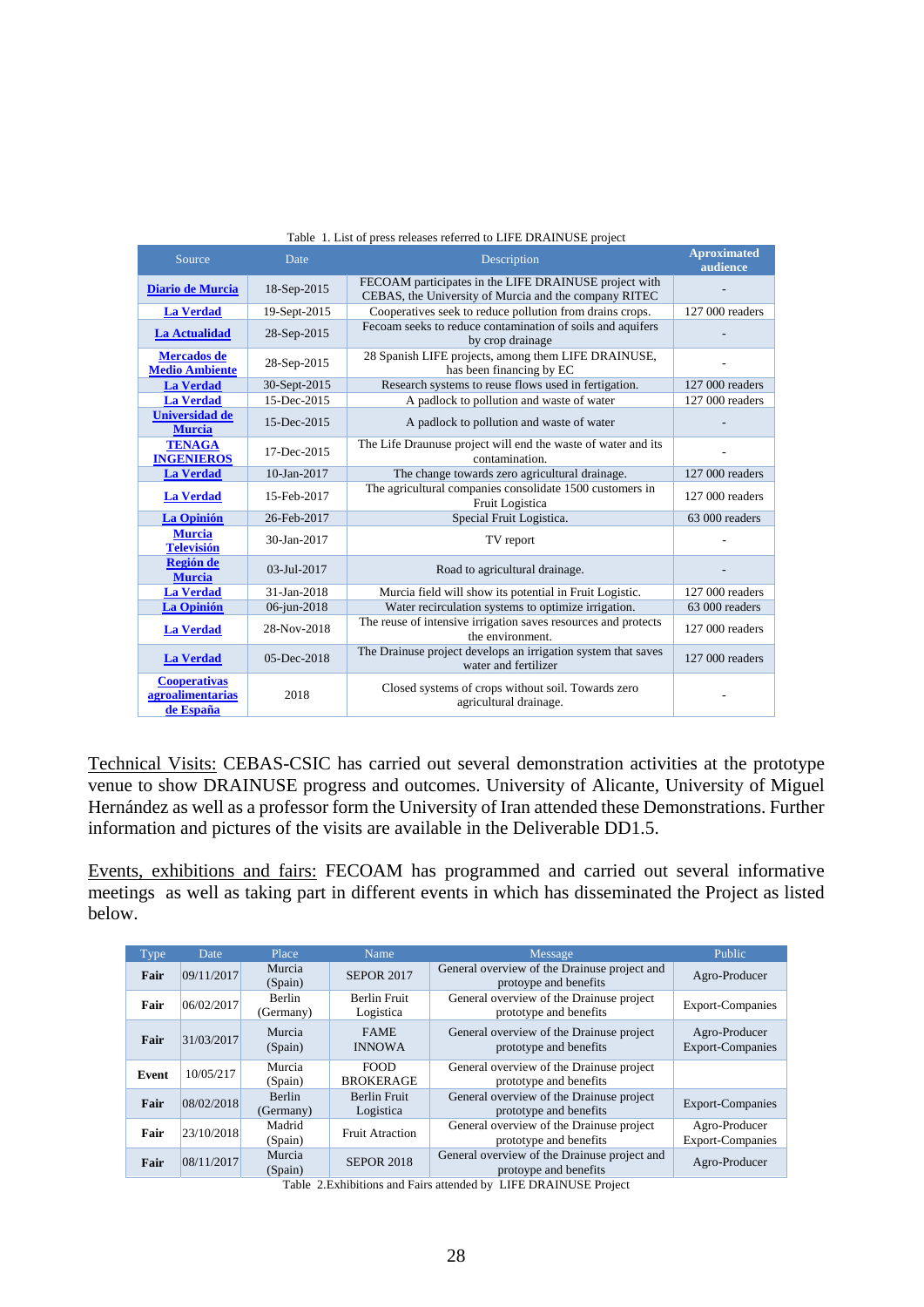Pictures and description of the different fairs could be found in Deliverable D1.5.

Conferences organized to promote LIFE DRAINUSE: FECOAM, throughout the project, has organized information sessions to present the Project. Below the list of events organised. All of the events were attended by relevant end users and stakeholders.

| Date       | Location                                                                 | Country |
|------------|--------------------------------------------------------------------------|---------|
| 28/04/2017 | Asamblea Fecoam, Salon Restaurante Pedro Marin, Caravaca                 | Spain   |
| 11/07/2017 | Centro De Formación Y Empleo De Alhama, Alhama, Murcia                   | Spain   |
| 25/07/2017 | Cooperativa Alimer, Cieza                                                | Spain   |
| 07/09/2017 | Ayuntamiento De Caravaca, Caravaca                                       | Spain   |
| 11/09/2017 | Infoem, Cieza                                                            | Spain   |
| 27/09/2017 | Cooperativa Thader, Cieza                                                | Spain   |
| 14/03/2018 | Cooperativa Alimer, Lorca                                                | Spain   |
| 20/03/2018 | Producciones Biologicas S.L., Aguilas                                    | Spain   |
| 05/04/2018 | Cooperativa Thader, Cieza                                                | Spain   |
| 27/04/2018 | Asamblea Fecoam, Auditorio Y Centro De Congresos Victor Villegas, Murcia | Spain   |
| 08/05/2018 | Info. Murcia                                                             | Spain   |
| 16/05/2018 | Cooperativa Thader, Cieza                                                | Spain   |
| 18/06/2018 | Jornada Aquemfree, Parque Científico Del Info, Murcia                    | Spain   |
| 11/07/2018 | Ayuntamiento De Cehegin, Cehegin                                         | Spain   |
| 10/09/2018 | Infoem, Cieza                                                            | Spain   |
| 24/09/2018 | Casa De La Juventud, Calasparra                                          | Spain   |
| 27/09/2018 | Frutas Caravaca, Caravaca                                                | Spain   |
| 28/09/2018 | Cooperativa Agricola Levante Sur, La Puebla, Cartagena                   | Spain   |
| 09/10/2018 | Infoem, Cieza                                                            | Spain   |
| 06/11/2018 | SEPOR. Feria Ganadera, Industrial Y Agroalimentaria, Lorca               | Spain   |
| 29/11/2019 | Jornada DRAINUSE, Parque Cientifico Del Info, Murcia                     | Spain   |
| 12/12/2019 | Jornada Drainuse, Oficina CSIC, Bruselas                                 | Belgium |

Table 3.Conferences to disseminate LIFE DRAINUSE project

Scientific Publications: A scientific article has been published in Bio systems. The title is "Smart" farming IoT platform based on edge and cloud computing" and the authors are: Miguel A. Zamora-Izquierdo, Jose Santa, Juan A. Martínez, Vicente Martínez, Antonio F. Skarmeta

Technical Publications: A technical article was published in the technical journal of Agrifood Cooperatives, published in December 2018.

Bilateral meetings were organized the 23th of June 2016, in order to share knowledge and analysed the progress of each project as well as reached results. The program of the event consisted of a presentation on the LIFE programme in the period 2014-2020, with the news of the call. Then, a roundtable discussion was held with success cases.

DRAINUSE´s profile has been published in Facebook and LinkedIn: The links are the following: https://www.facebook.com/drainuse // https://www.linkedin.com/in/life-drainuse-8a8aa7187/ **Problems (Problems encountered / solutions proposed):** No problem was encountered

### **Progress Comparison**

 The national Workshop was organized in Murcia on November 29, 2018. 50 attendants were in the meeting on behalf of different scientific stakeholders, industry and regional and national administrations. Each DRAINUSE partner shared the details of their tasks in the project, and other LIFE projects were invited to explain their actions. The projects that were invitated were LIFE REUSAGUA, LIFE AQUEMFREE, LIFE DESEACROP and LIFE AGUAINNOVA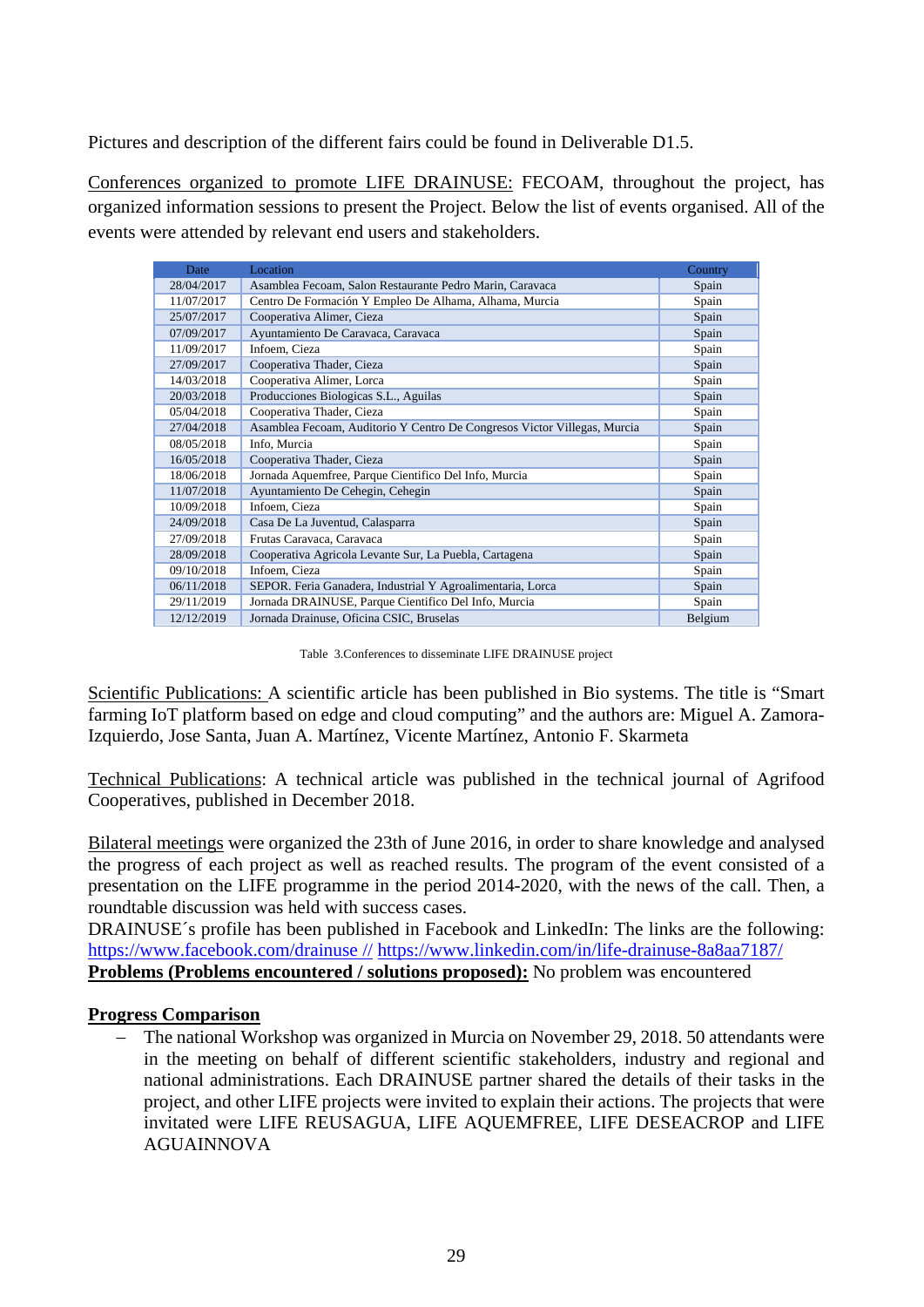The Final Info Day was held in Brussels on December 12, 2018. It was open to general public as well as relevant stakeholders at international level. A total of 17 attendants participated in the Infoday. Between the attendants there were representants of different Spanish institutions with presence in Brussels like CDTI- SOST (Spanish Office for Sciente and Technology) and the highlighted presence of Alex Schiphorst, from EUChemS (European Chemistry Society).

Further information about these two infodays could be found in Annex/II. Dissemination .

- Roll-ups, posters and leaflets have been printed and distributed in different events
- Great effort has been done in terms of dissemination. DRAINUSE has been presented in fairs, conferences and exhibitions focusing on its technical aspects and environmental and economic benefits.

**Deliverables**: **D1.1** Leaflet and roller panel; **D1.2.** Communication and Dissemination Plan; **D1.3** Project's corporate image design; **D1.4** demo video: Transferability report

| V.L.LT.                        | Action D2, Elaboration of project website |          |               |  |  |  |  |
|--------------------------------|-------------------------------------------|----------|---------------|--|--|--|--|
| <b>Beneficiary responsible</b> |                                           |          | <b>Status</b> |  |  |  |  |
| <b>CEBAS-CSIC</b>              |                                           | Finished |               |  |  |  |  |
| Time schedule per Annex I      | <b>Starting date</b>                      |          | End           |  |  |  |  |
| 36 Months                      | September 2015                            |          | August 2018   |  |  |  |  |
| Real time schedule             | <b>Starting date</b>                      |          | End           |  |  |  |  |
| 33 Months                      | November 2015                             |          | December 2018 |  |  |  |  |

### **6.1.14. Action D2: Elaboration of project website**

**Description of the action:** Since all the partners agree that internet is a great source of information and dissemination it was agreed that it would be the main tool of communication of the project. The web page of the project LIFE DRAINUSE is already up and running and is available in English and Spanish. Despite that change, CEBAS-CSIC remains the responsible of this action. The website is regularly updated; it can be checked at http://www.drainuse.eu. The project and LIFE logo are both visible in the website.

**Comparison of progress:** Currently, the website contains information on the following sections: Partners; General description of the project ; Project objectives; List of the actions; List of the expected results; Progress performed of each phase; Public deliverables; Published articles and News about the project; Multimedia material about the project: Demo video

The number of visits has been gradually increasing, up-to 3865 until May 2017 and 4425 until July 2017. The last update showed a total of 5587 visits and more than 20.000 impressions at the end of the project.

**Problems (Problems encountered / solutions proposed):** No major problems have been encountered.

**Deliverables**: There are no deliverables associated to this action

### **6.1.15. Action D3: Elaboration of the Layman's Report**

| Beneficiary responsible   |                | <b>Status</b> |               |
|---------------------------|----------------|---------------|---------------|
| <b>FECOAM</b>             |                | Finished      |               |
| Time schedule per Annex I | Starting date  |               | End           |
| 36 Months                 | September 2015 |               | August 2018   |
| Real time schedule        | Starting date  |               | End           |
| 36 months                 |                | December 2015 | December 2018 |

**Description of the action:** FECOAM was the partner in charge of carrying out this action. A report has been produced and distributed according to the Communication and Dissemination Plan at the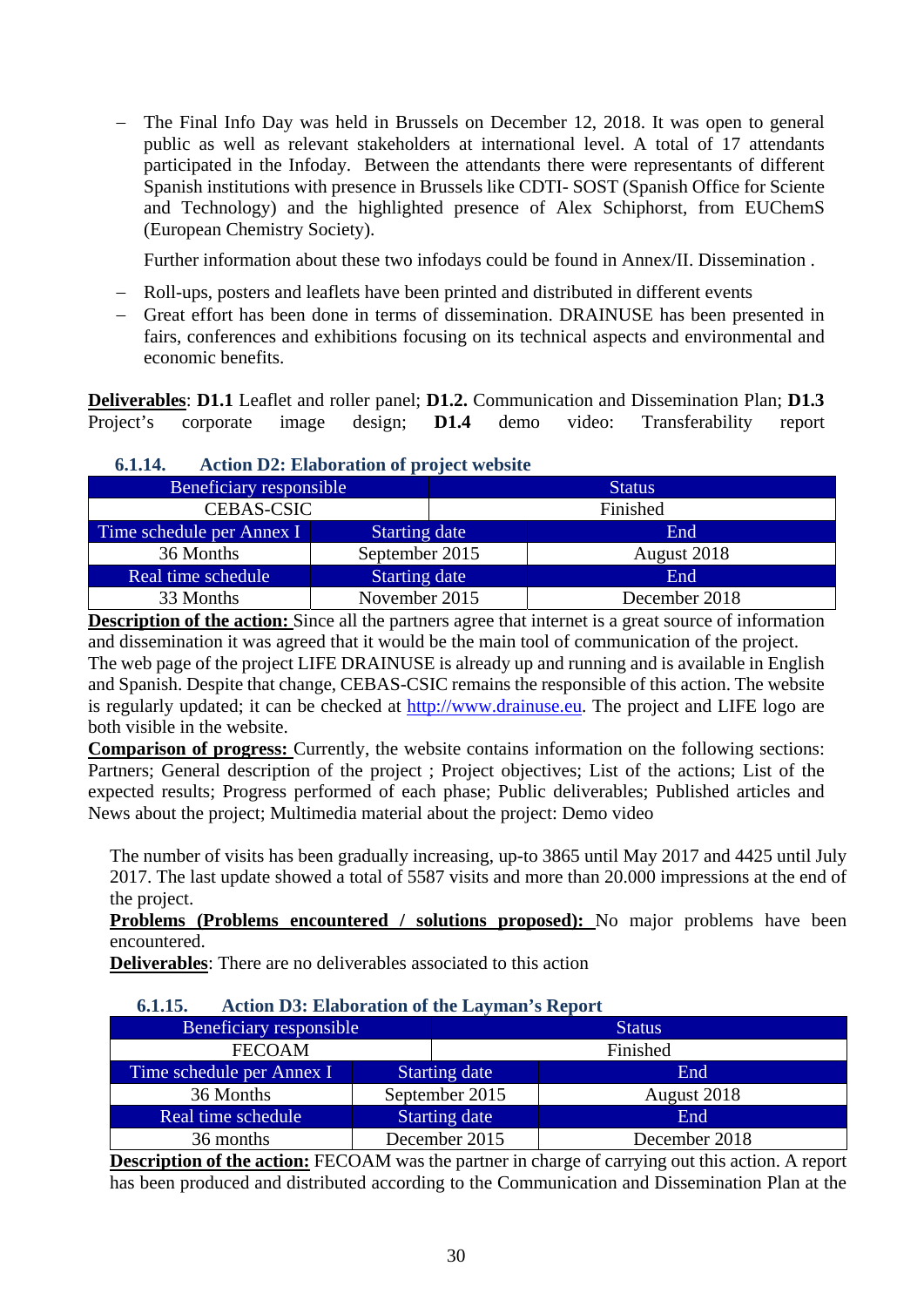end of the project. This report has been set up for LIFE DRAINUSE project in order to introduce a general vision of the objectives and results into the society in order to increase its awareness in the environmental problem addressed. It has been printed 200 paper copies to be distributed to journalists, decision makers, business, stakeholders and ordinary citizens.

**Comparison of Progress:** The final version has already been printed and delivered.

**Problems (Problems encountered / solutions proposed):** No major problems have been encountered.

**Deliverables: DD.3.:** Layman's report

### **6.1.16. Action D4: Elaboration and maintenance of Notice Boards**

| Beneficiary responsible   |                      | <b>Status</b> |               |  |
|---------------------------|----------------------|---------------|---------------|--|
| <b>FECOAM</b>             |                      | Finished      |               |  |
| Time schedule per Annex I | <b>Starting date</b> |               | End           |  |
| 36 Months                 | September 2015       |               | August 2018   |  |
| Real time schedule        | <b>Starting date</b> |               | End           |  |
|                           |                      | December 2015 | December 2018 |  |

**Description of the action.** A noticeboard design has been chosen in order to draw public attention. Useful links to let people know about more information of the project are also included. The noticeboard is located in Finca Tres Caminos (CEBAS-CSIC) since October 2016, next to the greenhouse.





**Comparison of progress:** 4 notice boards have been

strategically set up in the beneficiaries' facilities, so the information is visible to provide general public an understanding of what is happening in the pilot plant. These noticeboards are located in each partners workplace: UMU, FECOAM, RITEC and CEBAS-CSIC.

**Problems (Problems encountered / solutions proposed):** This Action started later than the scheduled date because of the lack of consensus about the corporative image and logo. Eventually, the consortium agreed about these issues and noticeboards are already displayed.

**Deliverables: D4.4** Notice boards

### **6.1.17. Action E1: Project management by CSIC**

| Beneficiary responsible   |                      | <b>Status</b> |                                                                                                            |  |
|---------------------------|----------------------|---------------|------------------------------------------------------------------------------------------------------------|--|
| <b>CEBAS-CSIC</b>         |                      | Finished      |                                                                                                            |  |
| Time schedule per Annex I | <b>Starting date</b> |               | End                                                                                                        |  |
| 36 Months                 | September 2015       |               | August 2018                                                                                                |  |
| Real time schedule        | <b>Starting date</b> |               | End                                                                                                        |  |
| 35 Months                 | October 2015         |               | December 2018                                                                                              |  |
|                           |                      |               | <b>Description of the ection CEDAS CSIC</b> as project esserting tor hes kept deily control of the project |  |

**Description of the action** CEBAS-CSIC, as project coordinator has kept daily control of the project and organised peridodic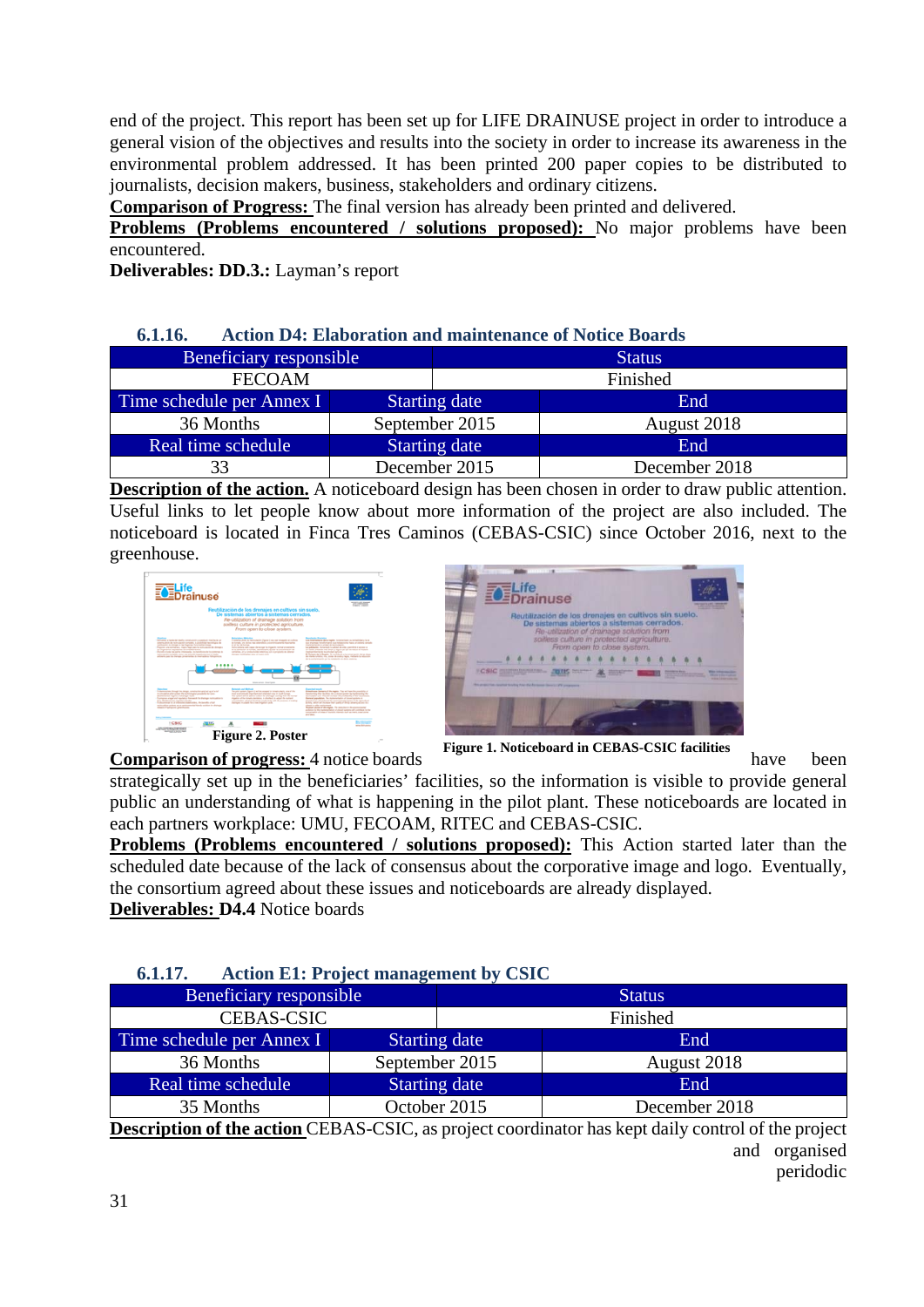meetings with the consortium to track and plan the project. Further information can be found on section 5. Administrative part.

Despite the great effort invested in creating the External Advisory Board, we did not manage to create it successfully. We contacted RUFEPA TECNOAGRO dedicated to greenhouse construction; the center of research of the Region of Murcia (IMIDA); Concierge of Agriculture of the Region of Murcia and the General Director of Research. Nevertheless all the effort made to build it, allowed the Consortium to increase its visibility among potential users and strengthen future collaborations.

CEBAS-CSIC has been collecting internally financial and technical information from all the partners every six months. This information has been used to track the project progress and identify rapidly problems and risks. It also helped to keep control of the budget expenditure.

## **Comparison of progress:**

- Periodic meetings have been organised to solve technical issues, to track project´s progress and take Consortium´s decisions.
- "Consortium Agreement" (milestone E1) was signed by coordinator (CEBAS-CSIC), and all the project partners.
- CEBAS-CSIC has delivered the "Project Management Guidelines" (deliverable E1).
- CEBAS-CSIC has produced the "Progress Report", the "Mid Term Report" and the Final Report
- CEBAS-CSIC has been the responsible for internal meeting organizations, and for the External Monitoring Team visits (June 2016 and May 2017 and June 2018).
- An amendment requesting the extension of 6 months to the Project has been requested and approved.

**Problems (Problems encountered / solutions proposed):** No problem was encountered. **Deliverables: DE1.** Project Management Guidelines

| $v_{\bullet}$ . $v_{\bullet}$ | Action 122. INTERNATING activities with other projects |          |               |  |  |  |
|-------------------------------|--------------------------------------------------------|----------|---------------|--|--|--|
| Beneficiary responsible       |                                                        |          | <b>Status</b> |  |  |  |
| <b>CEBAS-CSIC</b>             |                                                        | Finished |               |  |  |  |
| Time schedule per Annex I     | <b>Starting date</b>                                   |          | End           |  |  |  |
| 35                            | October 2015                                           |          | August 2018   |  |  |  |
| Real time schedule            | <b>Starting date</b>                                   |          | End           |  |  |  |
| 34                            | November 2015                                          |          | December 2018 |  |  |  |

## **6.1.18. Action E2: Networking activities with other projects**

**Description of the action:**This action is important to exchange good practices and generate synergies or opportunities regarding the scope of the LIFE DRAINUSE project. Networking activities include visits, meetings and exchange of information.

CEBAS-CSIC already took the opportunity to get in contact with the following projects at the Kickof-meeting of LIFE 2015. These projects were the following: LIFE STO3RE LIFE14 ENV/ES/000150 - Synergic TPAD and O3 process in WWTPs for Resource Efficient waste management; LIFE CELSIUS LIFE14 ENV/ES/000203; LIFE SIAMEC LIFE14 ENV/ES/000849 - Innovative solutions to generate bioenergy and reusable water from residual wáter; LIFE EFFIDRAIN LIFE14 ENV/ES/000860 - Efficient Integrated Real-Time Control in Urban Drainage and Wastewater Treatment Plants for Environmental Protection.They exchanged information about the thematic projects and have some relation in the future for possible meetings, workshops, networking, etc.

Regarding the networking activities with other projects, the following were already carried out ( all the details can be found in Deliverable E2):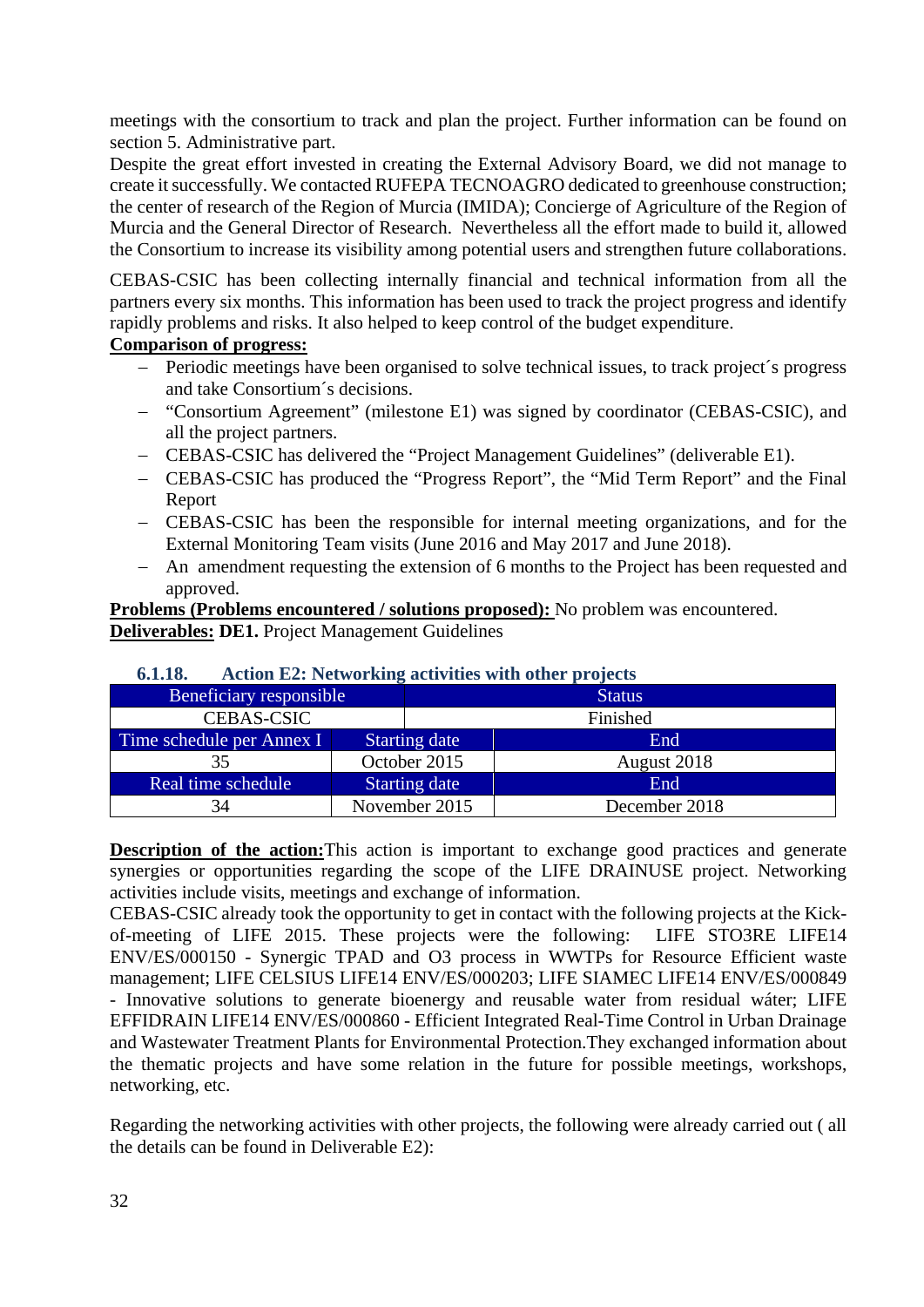| <b>Type of Event</b> | Date            | Place           | <b>Name</b>                                           |
|----------------------|-----------------|-----------------|-------------------------------------------------------|
| Networking           | 27/09/2016      | Murcia (Spain)  | <b>Provecto LIFE OFREA</b>                            |
| Networking           | 23/06/2016      | Murcia (Spain)  | Programa LIFE en el periodo de programación 2014-2020 |
| Networking           | 28/10/2016      | Murcia (Spain)  | <b>CEBAS (CSIC)-Italian LIFE projects</b>             |
| Networking           | <b>Feb 2017</b> | Murcia (Spain)  | LIFE DRAINUSE (CEBAS) v LIFE AQUEMFREE (IMIDA)        |
| Networking           | Ap 2018         | Murcia (Spain)  | LIFE DESECROP-LIFE DRAINUSE                           |
| Networking           | <b>May 2018</b> | Murcia (Spain)  | <b>Meeting LIFE</b>                                   |
| Networking           | 18/06/2018      | Murcia (Spain)  | <b>INFODAY AQUEMFREE INFODAY</b>                      |
| Networking           | 29/11/2018      | Murcia (Spain)  | <b>INFODAY LIFE DRAINUSE</b>                          |
| Networking           | 12/12/2018      | <b>Brussels</b> | <b>INFODAY LIFE DRAINUSE</b>                          |

Table 4. List of networking events with LIFE DRAINUSE participation

**Comparison of progress:** Networkings activities carried out during the Project open wide range of contacts with policy decision makers at all levels and public funding authorities for example: **Miguel Ángel del Amor** (*Agriculture Minister of Región de Murcia)*, **Miguel Ángel Rodenas (***President of Segura river hydrographic conference)* and **Dr. Emilio Nicolás** (*Member of Scientist Assessment Committee for the Mar Menor*).

New collaborations had been set and this has led to the development of new European, national and business projects to continue advancing in the search for new applications of technology and its transfer in relation to the reuse of water for agriculture. Among the projects achieved we can mention:

• **HIDROLEAF** Project (New cultivation systems RTC-2016-4827-2).

• **BERRIES** 4.0 Project (Greenhouses 4.0 for the production of superfoods 2I18SAE00060).

• Development of a commercial software for the reuse of the ducts of crops without soil (20528 / PDC / 18),

• **Prima WATERMED** 4.0 (efficient use and management of conventional and non-conventional water resources through intelligent technologies applied to improve the quality and safety of Mediterranean agriculture in semi-arid areas)

• **PRIMA Precimed** (precision irrigation management to improve water use) efficiency in the Mediterranean region).

These new projects are financed with European funds and will allow us to continue collaborating with UMU and RITEC.

**Problems (Problems encountered / solutions proposed):** Not problems were found **Deliverables: DE.2:** Networking report

### **6.1.19. Action E3: After LIFE Plan**

| Beneficiary responsible   |                      | <b>Status</b> |  |
|---------------------------|----------------------|---------------|--|
| <b>CEBAS-CSIC</b>         |                      | Finished      |  |
| Time schedule per Annex I | <b>Starting date</b> | End           |  |
| 35                        | Abril 2018           | August 2018   |  |
| Real time schedule        | <b>Starting date</b> | End           |  |
| 34                        | Abril 2018           | December 2018 |  |

**Description of the Action:** FECOAM was the partner in charge of carrying out this action. The main objective was to prepare a report with the plan to disseminate the project results for 5 years after the end of DRAINUSE actions. All partners will be involved

**Comparison of progress:** The final version of the After LIFE Plan has already been printed and delivered to all the partners to carry out the action. In this action all partners are involved.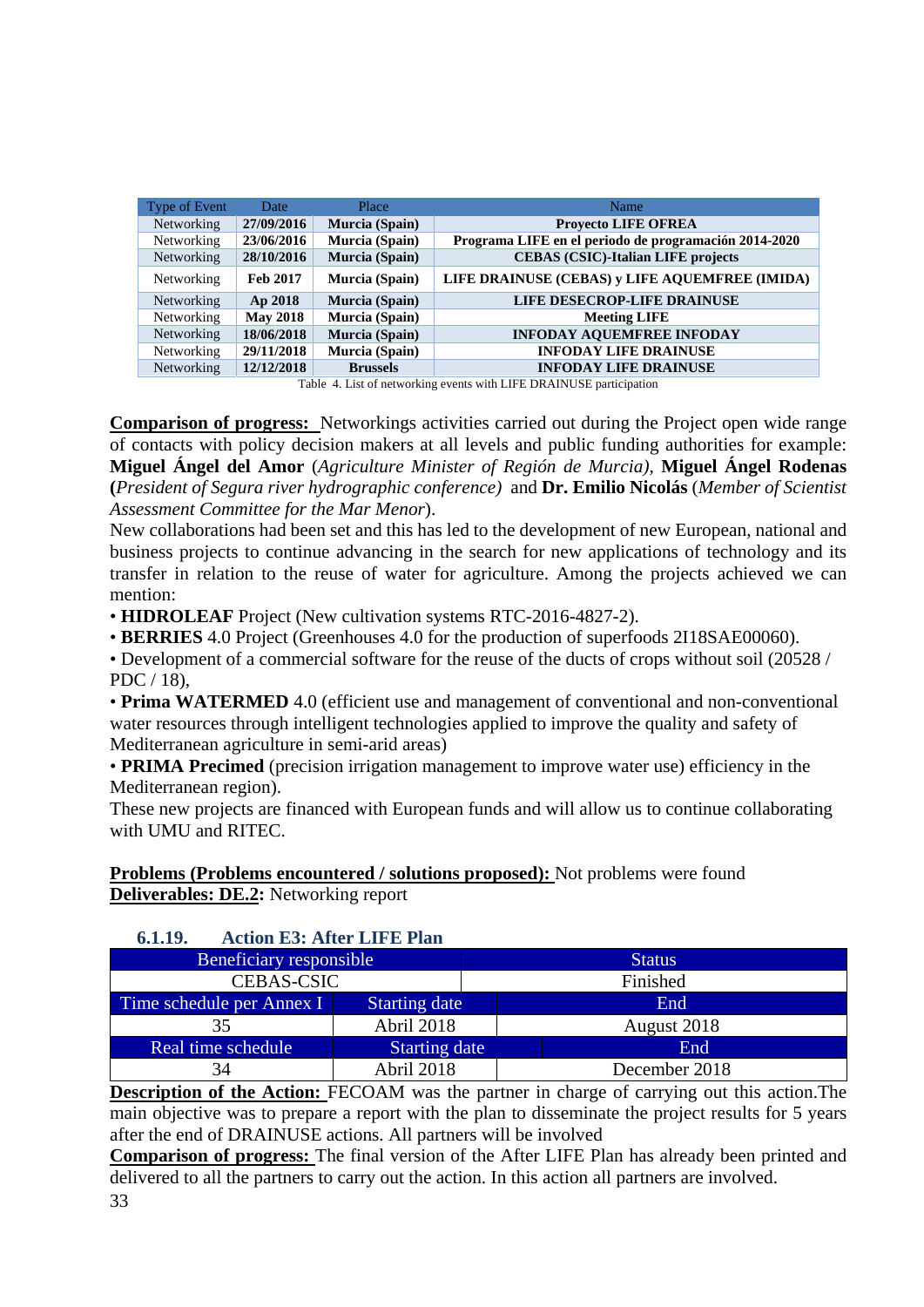**Problems (Problems encountered / solutions proposed):** No problems were found. **Deliverables:DE.3:** After LIFE Plan

| <b>Beneficiary responsible</b> |                      | <b>Status</b> |  |
|--------------------------------|----------------------|---------------|--|
| <b>CEBAS-CSIC</b>              |                      | Finished      |  |
|                                | <b>Starting date</b> | End           |  |
| 31 Months                      | January 2016         | August 2018   |  |
| Real time schedule             | <b>Starting date</b> | End           |  |
| 26 Months                      | Mayo 2016            | December 2018 |  |

### **6.1.20. Action E4: Compilation of information for indicator tables**

**Description of the action:** This action is focused on the compilation of information needed to complete the indicator tables (quantitative and qualitative) to be submitted with the official progress reports. The Coordinator is in charge of gathering this information from partners to correctly fill in the mentioned tables.

During the set-up of the first crop cycle, tables of values were elaborated where the data of interest related to this first test has been collected. These tables include data related to irrigation of the plants, reused drainage, amount of used water and fertilizers, biometrics, phytosanitary treatments and production.

Subsequently, these tables have served as a basis for studying the data contained therein, so that we can reach the relevant conclusions contained in actions B5, C1 and C2.

Many of the data has been extracted from the database, where it has been automatically stored in the software. Later, this have been interpreted and reordered for later study. Other data, however, has been collected manually during the course of the cycle, such as biometric parameters of plants or phytosanitary treatments.

**Comparison of progress:** It was planned to begin in January 2016 but we officially started in June 2016. The reason for such delay is because we didn't have any data of the pilot system before June 2016.

The data collection actually began to be recorded when the set-up of the pilot system started. The KPI selected have been: Project area/length; Humnas (to be) influenced by the project; Water (including the marine environment); Envioronment and health (including chemicals and noise); Climate change mitigation; Governance; Information and awareness raising to the general public; Capacity building; Jobs, Contribution to economic growth.

**Problems (Problems encountered / solutions proposed):** No problems has been encountered **Deliverables: DE4.1** Mid-Term Indicators Table ; **DE4.2** Final Indicator Table.

# **6.2 Main deviations, problems and corrective actions implemented**

During Action A1 the internal procedures of CSIC **delayed the hiring of a bachelor** and finally senior staff was involved in the Deliverable A1. Also FECOAM had problems with the collection of the producer's data. Some **local producers were unwilling** to make public their company's name and data in the report. However FECOAM managed to identity enough producers for a successful characterization in the following actions.As consequence, Action A2, B1 and B2 also started later than initially foreseen and finished with some delay. Apart from the hiring inconveniences and sample collection difficulties, it turned out that the BOD5 data was analysed but not essential in the end for the design of the pilot plant. Despite this, CEBAS-CSIC was willing to maximize results of its dedication and optimize the efforts by its senior staff to gather and produce the results needed for action B2.

On the other hand, some changes were done in Action B2 that also caused some delay. The changes involved **the introduction of three solution tanks** instead of one tank as foreseen, as well three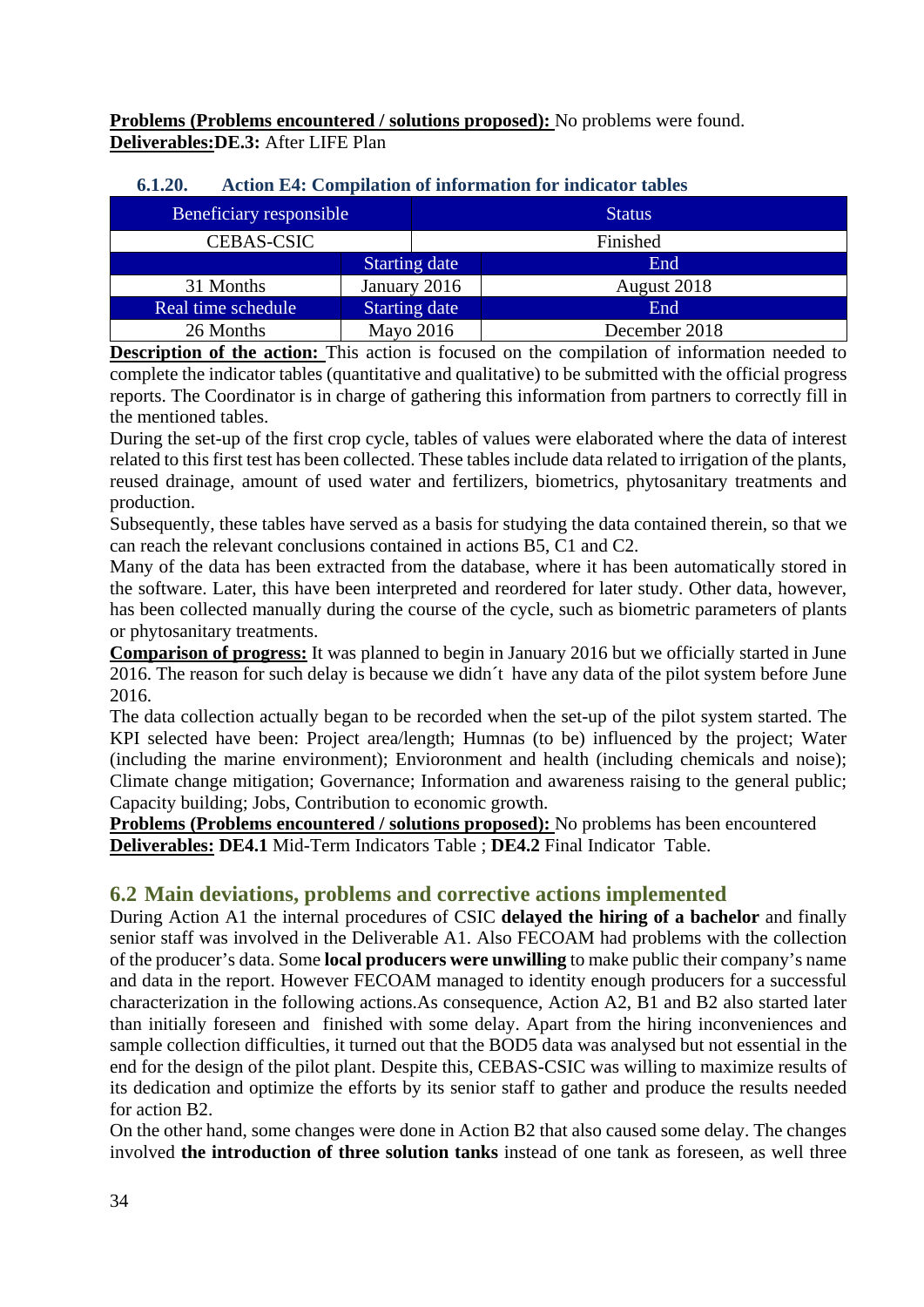sectors in order to allow testing different treatments in each sector of irrigation, combining two methods of disinfection with different qualities of water.

Therefore, more equipment was installed during action B3 and tested in the set up, although it resulted in an improvement of the project since now different crops can be irrigated from three different sectors and treatments.

B3 also had a 2-months delay due to the technical changes implemented in B2 compared with the initial design. Also, we had problems with the electrical installation because there were a lot of signals coming from different PLCs and we had to separate them in different blocks. Finally, some flow meters and a pump needed to be changed because they did not work properly.

In spite of the increase in the number of automata devices and electric panels as a consequence of more sensor/actuator signals to monitor the system, this fact has not involved any additional technical problem due to the scalability of the system. Only a slightly increase in time and cost that was assumed by the project.

Another change performed is the management of the process by the automata. Initially, we defined the management of the all process between two master automatas, but afterwards, when we have implemented the system, we have decided to allow all management over one master automata. The new hardware architecture allows simplifying the intra-communications among the different automata and keep the distributed nature of the system through the master-slave CAN bus communication

Besides, in Action B3 it was **needed to build an additional house of 60m2** as the system didn't fit in CEBAS-CSIC greenhouse premises.The cost of this extension has been reported according to the instructions of the EC.

Regarding B4 and B5, since the microorganisms such as fungi and bacterium were detected and caused a decrease of tomato production, it was decided to use a different disinfection method (UV system and electrolysis system). Thanks to that corrective action we were able to determine if the plague was an isolated problem or if the problem was the UV method. The irrigation was separated in 3 sectors and the drainage was disinfected separately using the two different systems.

The results determined that the mentioned plagues and the low temperatures of winter were the reasons for the low production rate and the quality. The corrective action for the first problem was described hereunder. Regarding the temperatures, the second crop had different maturing conditions and we were able to discern that temperatures have a big influence. Also, we decided to lower the density of the plants to avoid further problems.

The alternative disinfection method was a German machine (SOB) that synthesizes a liquid oxidizer with electrolysis from salts. This new system is composed of a reactor of electrolysis that produces a substance gas-liquid, composed of 4 elements (HClO, ClO, O<sub>3</sub> and H<sub>2</sub>O<sub>2</sub>) from water and NaCl. The product obtained is a powerful disinfectant that does not cause corrosion or leaves residues of salts or chemical residues.

Initially the system had to operate in a manual mode and during the first months of operation and after the initial tuning of the control unit the processes turned to automatic mode. The sensor measurements of the whole plant were stored from the first day of operation.

In Action C1, we only had a problem when measuring indicators of water consumption, the counters sometimes were jammed. The solution was to measure these parameters more often ant put filters before the counters.

About the Communication and Dissemination activities, the lack of initial consensus about the project logo provoqued a slight delay in the dissemination activities at the beginning of the Project. Once the first productive cycle was finished, the promotion of the project increased.

In relation of Action E1, RITEC faced some internal organization problems that affected the coordination. The communication was not fluid and great effort had to be done to coordinate the agendas.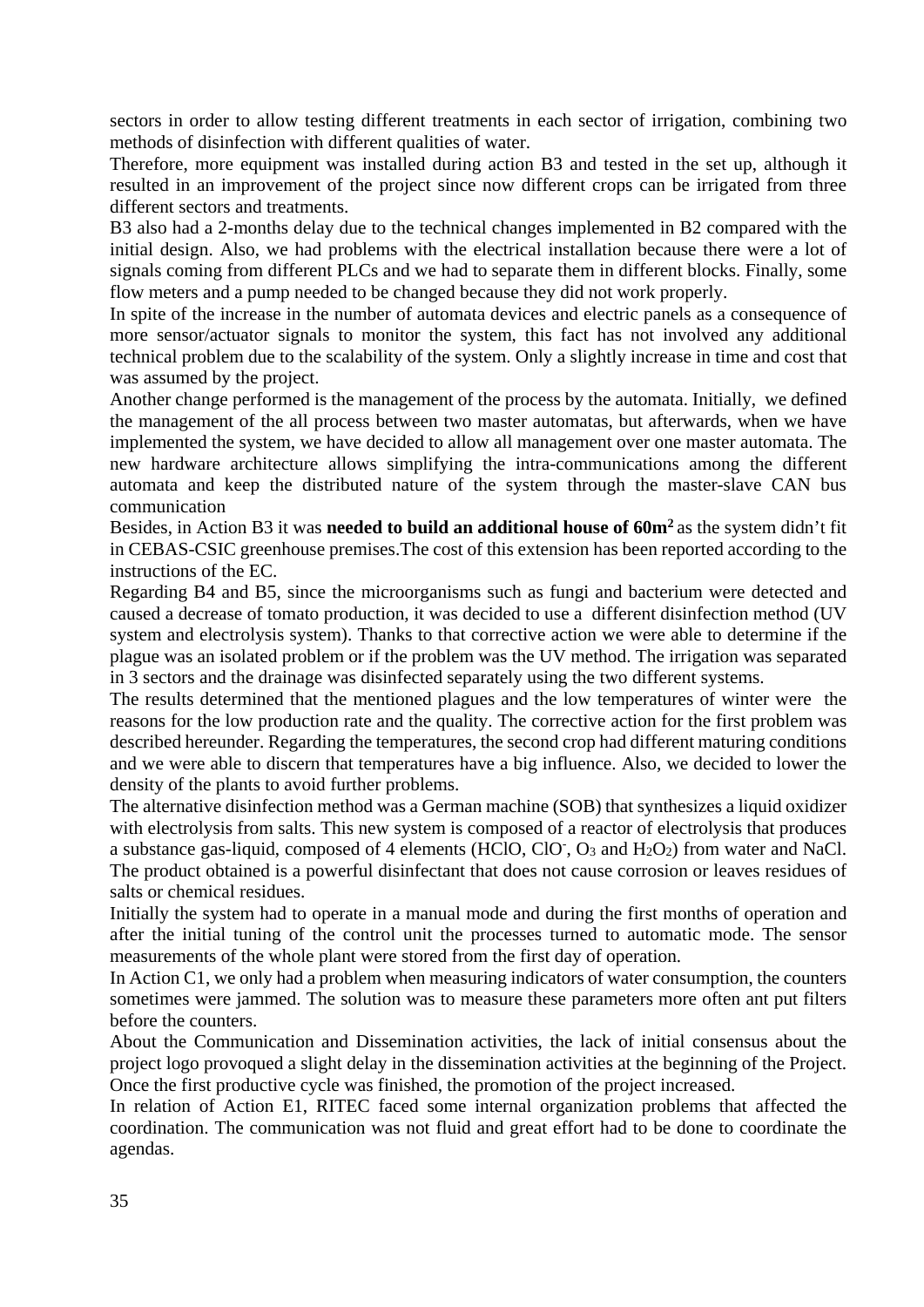# **6.3Evaluation of Project Implementation**

| Act            | Foreseen in the revised proposal                                                                                                                                                                                                                                                                                                                                                                                                                                                                    | <b>Status</b>    | Evaluation                                                                                                                                                                                                                                                                                                                                                                                                                                                                                                         |
|----------------|-----------------------------------------------------------------------------------------------------------------------------------------------------------------------------------------------------------------------------------------------------------------------------------------------------------------------------------------------------------------------------------------------------------------------------------------------------------------------------------------------------|------------------|--------------------------------------------------------------------------------------------------------------------------------------------------------------------------------------------------------------------------------------------------------------------------------------------------------------------------------------------------------------------------------------------------------------------------------------------------------------------------------------------------------------------|
| A1             | Objectives: (i) obtain relevant information on<br>agricultural production in greenhouses in Europe,<br>focusing research on the Mediterranean area. (ii)<br>identification and characterization of different<br>local farmers using soilless cultures<br>Expected results: The collected information will be<br>essential to design the optimal nutrient solution.                                                                                                                                  | Finished<br>100% | A report gathering the information on the<br>composition of the nutrient solution was<br>The<br>allowed<br>produced.<br>results<br>the<br>characterization of the nutrient solution and were<br>also used to develop the action B1 and C2.                                                                                                                                                                                                                                                                         |
| A2             | Objectives: (i) Prospective study of nutrient<br>solutions used for different crops and substrates in<br>Europe and local area (ii) Economic advantages of<br>the different nutritional balances,<br>different<br>substrates.<br>Expected results: (i) Determination of the ideal<br>nutrient solution to be used in the demonstration<br>phase. (ii)Nutrient solution of different crops under<br>soilless greenhouse conditions in Europe to ensure<br>the correct transferability of the results | Finished<br>100% | ideal<br>nutrient<br>solution<br>for<br>soilless<br>The<br>horticulture production was chosen and applied<br>in action B5.<br>2 Reports were produced: Prospective study of<br>the nutrient solution used for different crops and<br>substrates in Europe and local area, as well as<br>efficient protocols for irrigation, and economic<br>advantages of the different nutritional balances,<br>different substrates.                                                                                             |
| B1             | Objectives: (i) to perform the characterization of<br>drainage of a closed-loop solution<br>Expected results: Complete characterization of the<br>drainage solution in tomato crops.                                                                                                                                                                                                                                                                                                                | Finished<br>100% | Characterization of waste nutrient solution for<br>close cycle soilless tomato production was<br>defined, including, the measuring of<br>the<br>drainage, water consumption volumes<br>and<br>analytical reports.                                                                                                                                                                                                                                                                                                  |
| <b>B2</b>      | Objectives: design of the pilot plant.<br>Expected results: The expected outcome of this<br>action is the complete design definition of the pilot<br>plant.                                                                                                                                                                                                                                                                                                                                         | Finished<br>100% | The pilot plant design has been developed.<br>The main elements are control unit, nutrition<br>unit, disinfection unit, purification unit.                                                                                                                                                                                                                                                                                                                                                                         |
| B <sub>3</sub> | Objectives: Pilot plant construction<br>Expected results: Construction of the whole pilot<br>plant.                                                                                                                                                                                                                                                                                                                                                                                                 | Finished<br>100% | The pilot plant construction was finished and<br>working, according to the design defined in the<br>previous Action B2. Though some changes had<br>to be implemented for the proper functioning of<br>the plant. First one, extension of the greenhouse<br>in 60 sqm. And second, instead of the use of one<br>irrigation sector, three irrigatin sectors in order to<br>be able to apply different treatments.                                                                                                    |
| B <sub>4</sub> | Objectives: Pilot plant set-up, and following up of<br>functioning and software depuration<br>Expected results: Achievement of steady state<br>operation of the pilot plant                                                                                                                                                                                                                                                                                                                         | Finished<br>100% | A new disinfection system based on electrolysis<br>had to be installed due to the problems<br>encountered. The initial UV lamp couldn't<br>guarantee that the storage drainage would be free<br>of microorganism contamination.<br>Action B4 and B5 have run parallely. The set up<br>of the pilot plant was not completed until the<br>third cycle which required some specific<br>adjustment were implemented.                                                                                                   |
| B <sub>5</sub> | Objectives: Real demonstration of the water closed<br>cycle in soilless tomato production<br>Expected results: Validation of the proper<br>functioning of the system, including prototype for<br>drainages recirculation and crop production.                                                                                                                                                                                                                                                       | Finished<br>100% | From this first agronomic experiment it can be<br>said that the system has operated acceptably,<br>however, three cycles had to be necessary to get<br>proper conclusions. The proposed disinfection<br>system did not get the results expected and an<br>electrolysis equipment was implemented to<br>achieve proper results. After that, the best<br>production values were obtained in the third crop<br>cycle, wich was the most satisfactory in terms of<br>saving water, fertilizers and harvest production. |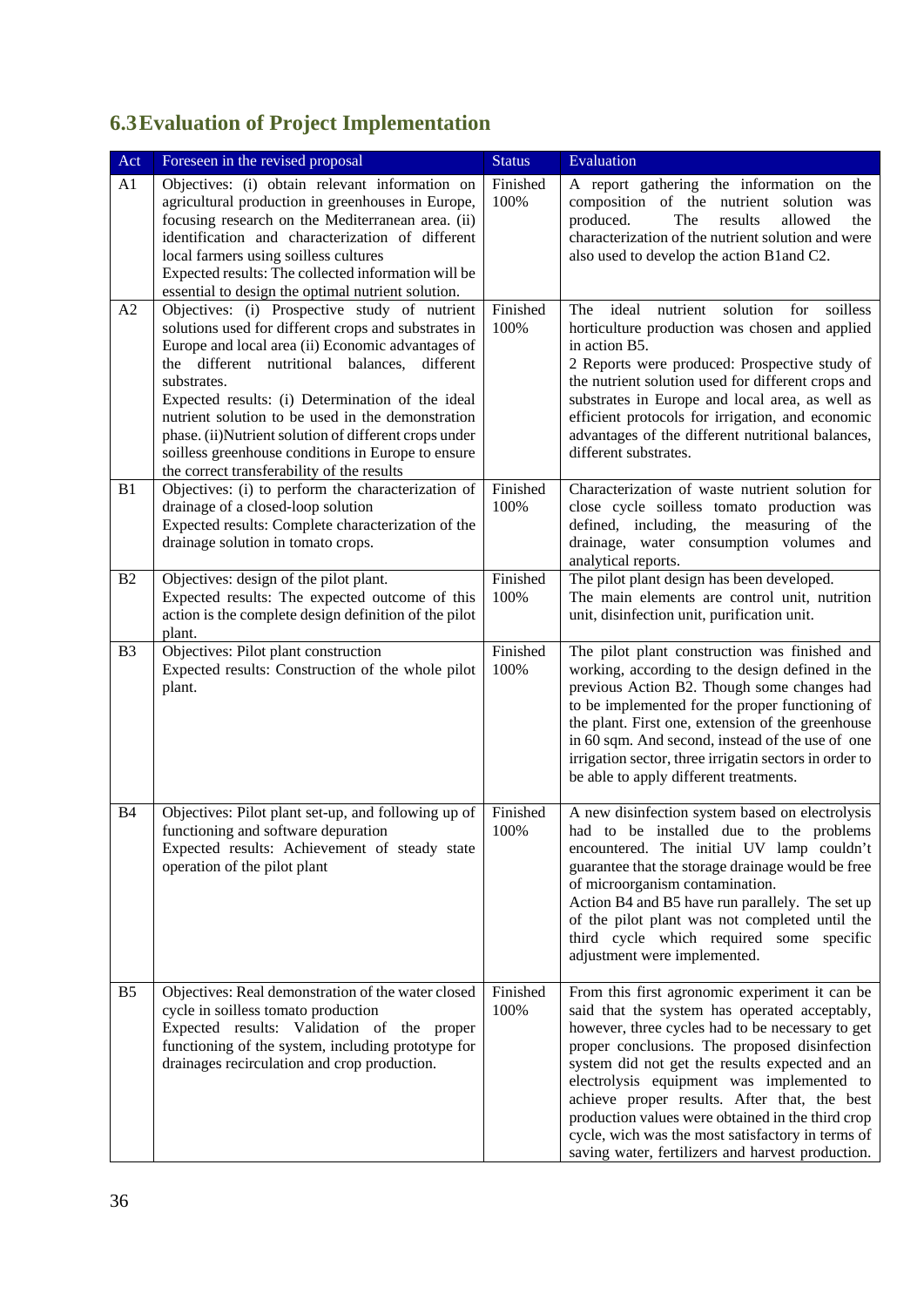|                |                                                                                                                                                                                                                                                                                                                                                                                                                                                                                                                                                        |                  | This third cycle had the characteristics of a<br>commercial exploitation.                                                                                                                                                                                                                                                                                                                                                                                        |
|----------------|--------------------------------------------------------------------------------------------------------------------------------------------------------------------------------------------------------------------------------------------------------------------------------------------------------------------------------------------------------------------------------------------------------------------------------------------------------------------------------------------------------------------------------------------------------|------------------|------------------------------------------------------------------------------------------------------------------------------------------------------------------------------------------------------------------------------------------------------------------------------------------------------------------------------------------------------------------------------------------------------------------------------------------------------------------|
| <b>B6</b>      | Objectives: This action is an economic analysis on<br>the costs of design, installation, commissioning<br>and operation of the pilot system DRAINUSE<br>Expected results: study the most important factors<br>that have influence in the final arrange of a new<br>installation of the closed system of the project.                                                                                                                                                                                                                                   | Finished<br>100% | As a result of the study of different sources, it can<br>be concluded that the quality of the water,<br>climatic region, type of substrate, type of crop,<br>the initial facilities and its size are the most<br>important factors that have influence in the final<br>set up and price of a new installation of the closed<br>system of the project.                                                                                                            |
| B7             | Objectives: To elaborate an exhaustive study of the<br>existing national and international normative on<br>water protection and nitrate pollution has been<br>carried out in order to guarantee that the pilot plant<br>proposed in the project is completely legal<br>Expected results: Finally, it was concluded that<br>none of the four units require any special<br>permission for their installation and it is<br>completely legal in Spain and in the rest of the<br>countries of the European Union.                                           | Finished<br>100% | It was concluded that none of the four units<br>require any special permission for their<br>installation and it is completely legal in Spain<br>and in the rest of the countries of the European<br>Union.<br>The pilot system can be installed without having<br>to request any permission for its use.                                                                                                                                                         |
| <b>B8</b>      | Objectives: The objective of this deliverable was<br>to carry out an evaluation of the LIFE-DRAINUSE<br>system transferability to other<br>scenarios,<br>considering the characteristics of the system, the<br>cultivated species and the scalability to the<br>dimensions of other greenhouses.<br>Expected results: Conclude if<br>the<br><b>LIFE</b><br>DRAINUSE system is ready to be transferred to<br>other scenarios.                                                                                                                           | Finished<br>100% | The transferability of the LIFE-DRAINUSE<br>system to other European countries is supported<br>by the directives in relation to the reuse of water<br>and the environmental concerns arising from<br>intensive agriculture. In addition, due to its<br>modular, scalable and adaptable nature, the pilot<br>system is ready to be installed in any country<br>because it is easily implemented and transferable<br>to any type of climate and exploitation.      |
| C <sub>1</sub> | Objectives: to develop and implement a set of<br>indicators to measure the impact of the LIFE<br>DRAINUSE project<br>Expected results: Definition and application of a<br>set of Impact indicators that allows the measure of<br>the quality and quantity of the project results                                                                                                                                                                                                                                                                       | Finished<br>100% | The set of indicators have been defined and<br>applied to the three tomato crops. The expected<br>improvements in quality and quantity were<br>visible only with the third crop. The main<br>indicators evaluated have been consumption of<br>water and fertilizers, observing a substantial<br>reduction on the consumption of both elements.                                                                                                                   |
| C <sub>2</sub> | Objectives: To develop and apply a set of<br>indicators that allows measuring the socio-<br>economic impact of the LIFE DRAINUSE project.<br>Expected results: Definition and application of a<br>set of Socio-economic Impact indicators that allow<br>the measurement of the impact of the project in the<br>targeted socio-economic problems.                                                                                                                                                                                                       | Finished<br>100% | The indicators monitorised in Action C1 have a<br>direct socio-economic impact evaluated in<br>Deliverable C2. Moreover other parametres have<br>been evaluated as it is job creation and number of<br>potencial end-users.                                                                                                                                                                                                                                      |
| D <sub>1</sub> | Objectives: This action is focused on the efficient<br>knowledge dissemination and other types of<br>communication in order to assure the social and<br>environmental impact of the results of the project.<br>Expected results: A project dissemination portfolio<br>including all the dissemination impacts throughout<br>the project (reports, publications, dissemination<br>elements, etc.).<br>Production and dissemination of a set of<br>dissemination elements. Diffusion of press release<br>and attendance to European and National Events. | Finished<br>100% | Dissemination of the Project has had good<br>impact among stakeholder that have been<br>showing interest on the Project. FECOAM has<br>participated in different events and numerous<br>press releases have been published. Promotional<br>material has been produced and distributed:<br>leaflets, notebooks, pens. And a Demo video has<br>been made available in the Project Website and<br>youtube. The Project has facebook and linkedin<br>public profile. |
| D <sub>2</sub> | Objectives: Notice boards will be designed and<br>displayed during the project in strategic visible<br>places on the beneficiaries' premises                                                                                                                                                                                                                                                                                                                                                                                                           | Finished<br>100% | The notice boards were printed and sent to all<br>partners so that it could be placed in their<br>facilities.                                                                                                                                                                                                                                                                                                                                                    |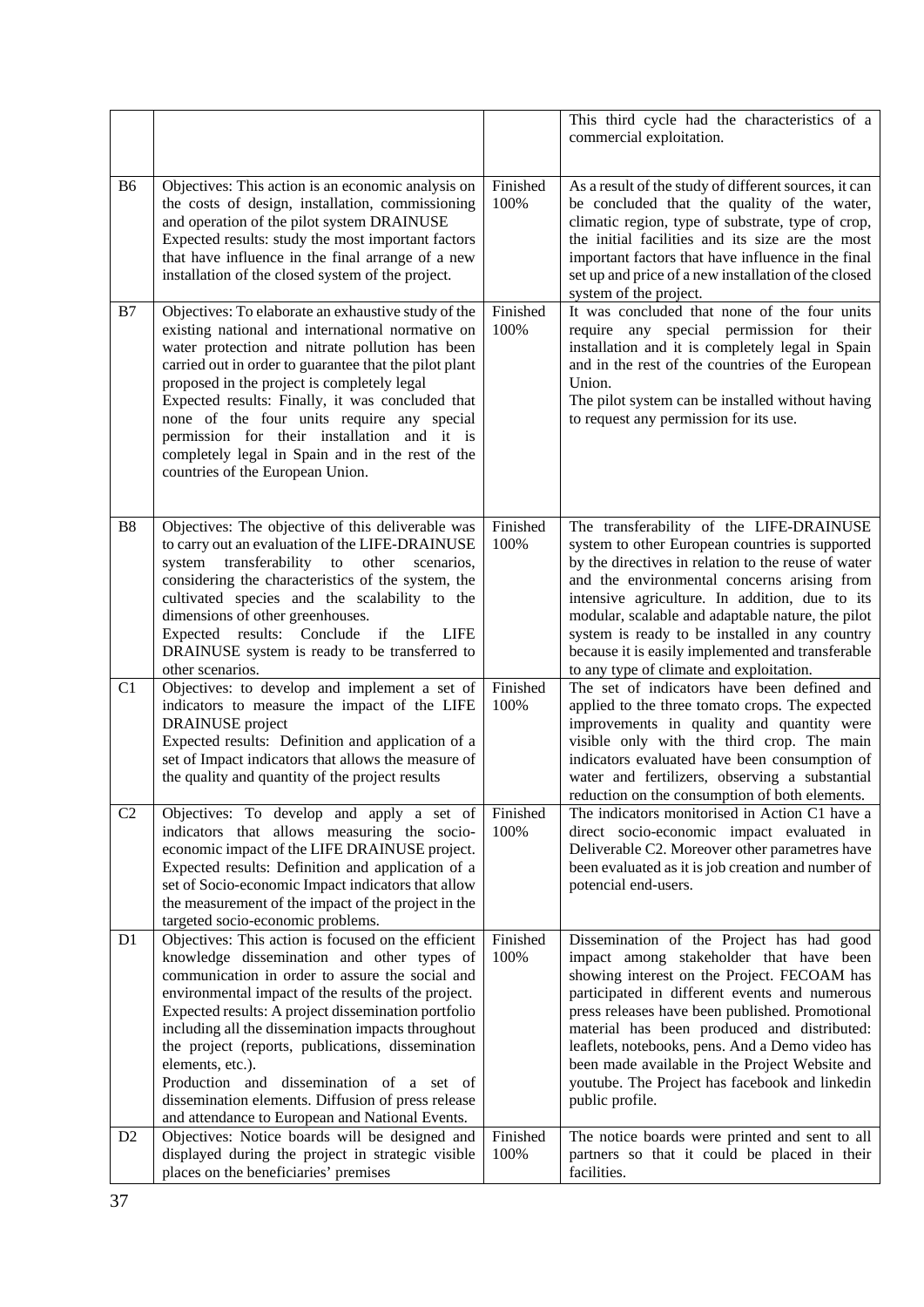|                      | Expected results: 4 notice boards will be set up.                                                                                                                                                                                                                                                                                                                                                                             |                                      |                                                                                                                                                                                                                                                                                                                                                                                                                                                                                                                  |
|----------------------|-------------------------------------------------------------------------------------------------------------------------------------------------------------------------------------------------------------------------------------------------------------------------------------------------------------------------------------------------------------------------------------------------------------------------------|--------------------------------------|------------------------------------------------------------------------------------------------------------------------------------------------------------------------------------------------------------------------------------------------------------------------------------------------------------------------------------------------------------------------------------------------------------------------------------------------------------------------------------------------------------------|
| D <sub>3</sub>       | Objectives: Elaboration and maintenance of the<br>project website.<br>Expected results: Website contents elaborated.                                                                                                                                                                                                                                                                                                          | Finished<br>100%                     | Website has been updated periodically with news<br>Project, Deliverables and<br>about the<br>any<br>information that could be relevant for the Public.                                                                                                                                                                                                                                                                                                                                                           |
| E1                   | Objectives: Elaboration of the project management<br>Guidelines.<br>Expected results: A serie of documents to ensure<br>appropriate management throughout the project<br>life: Consortium Agreement, PM Guidelines<br>deliverable, Meeting minutes.                                                                                                                                                                           | Finished<br>100%                     | The coordinator has carried out successfully the<br>management and coordination of the project.                                                                                                                                                                                                                                                                                                                                                                                                                  |
| E2<br>E <sub>3</sub> | Objectives: Networking activities with other<br>projects (visits, meetings, exchange of information<br>other relevant LIFE projects).<br>Expected results: This networking action will<br>permit to exchange experiences and establish<br>synergies with positive repercussions between<br>similar projects.<br>Objectives: The main objective is to prepare a plan<br>so as to disseminate the project results after the end | Finished<br>100%<br>Finished<br>100% | During the evolution of the project, CBAS-CSIS<br>has contacted with other projects LIFE and invite<br>them to participate jointly in networking<br>Networking activities have been<br>activities.<br>successful, important<br>specially<br>agreement<br>collaboration and Projects have raise from this<br>networking. See description in Action E2.<br>The after-LIFE plan has been planned and<br>prepared adecuately. Printed version                                                                        |
|                      | of DRAINUSE actions.<br>Expected results: Involve partners to maintain it<br>the dissemination for 5 years after the project.                                                                                                                                                                                                                                                                                                 |                                      |                                                                                                                                                                                                                                                                                                                                                                                                                                                                                                                  |
| E4                   | Objectives: This action is focused on the<br>compilation of information needed to complete the<br>indicator tables (quantitative and qualitative).<br>Expected results: Submission of indicators tables<br>with the final Report.                                                                                                                                                                                             | Finished<br>100%                     | The Coordinator has revised and updated the<br>of<br>indicators<br>according<br>table<br>to<br>the<br>recommendations of the EC. The KPI selected<br>have been: Project area/length; Humnas (to be)<br>influenced by the project; Water (including the<br>marine environment); Envioronment and health<br>(including chemicals and noise); Climate change<br>mitigation; Governance; Information<br>and<br>awareness raising to the general public; Capacity<br>building; Jobs, Contribution to economic growth. |

Table 5. Evaluation of action implementation

### **Effectiveness of the dissemination**

During the life of the Project, all the partners of the Consortium have participated in many dissemination activities and events. The Project has raised a lot of interest among other Projects, stakeholders and end users. The results of this Action have been presented in Section 6, Actions D1 to D4. Among the most significative activities carried out: attendance to trade fairs and exhibition, publication of the Demo Video; Noticeboards and Website of the Project.

### **Policy impact**

The project is relevant for different policy areas. The main instrument for this purpose is the Common Agricultural Policy (CAP), but more specific instruments have been developed as the Nitrates Directive (91/676/EEC) and Groundwater Directive (2006/118/EC) both integrated in the Water Framework Directive (2000/60/IEC).

The Groundwater Directive aims to preserve groundwater as the most sensitive and the largest body of freshwater in European union, and it identifies a maximum of 50mg/L of nitrates while the soilless drainage waters contains between 500-1.000mg/L.

The Nitrates Directive aims to protect water quality across Europe by preventing nitrates from agricultural sources polluting ground and surface waters and by promoting the use of good farming practices. This directive has resulted efficient since nitrate concentrations have been importantly reduced in some EU countries. For the first time mineral fertilizer consumption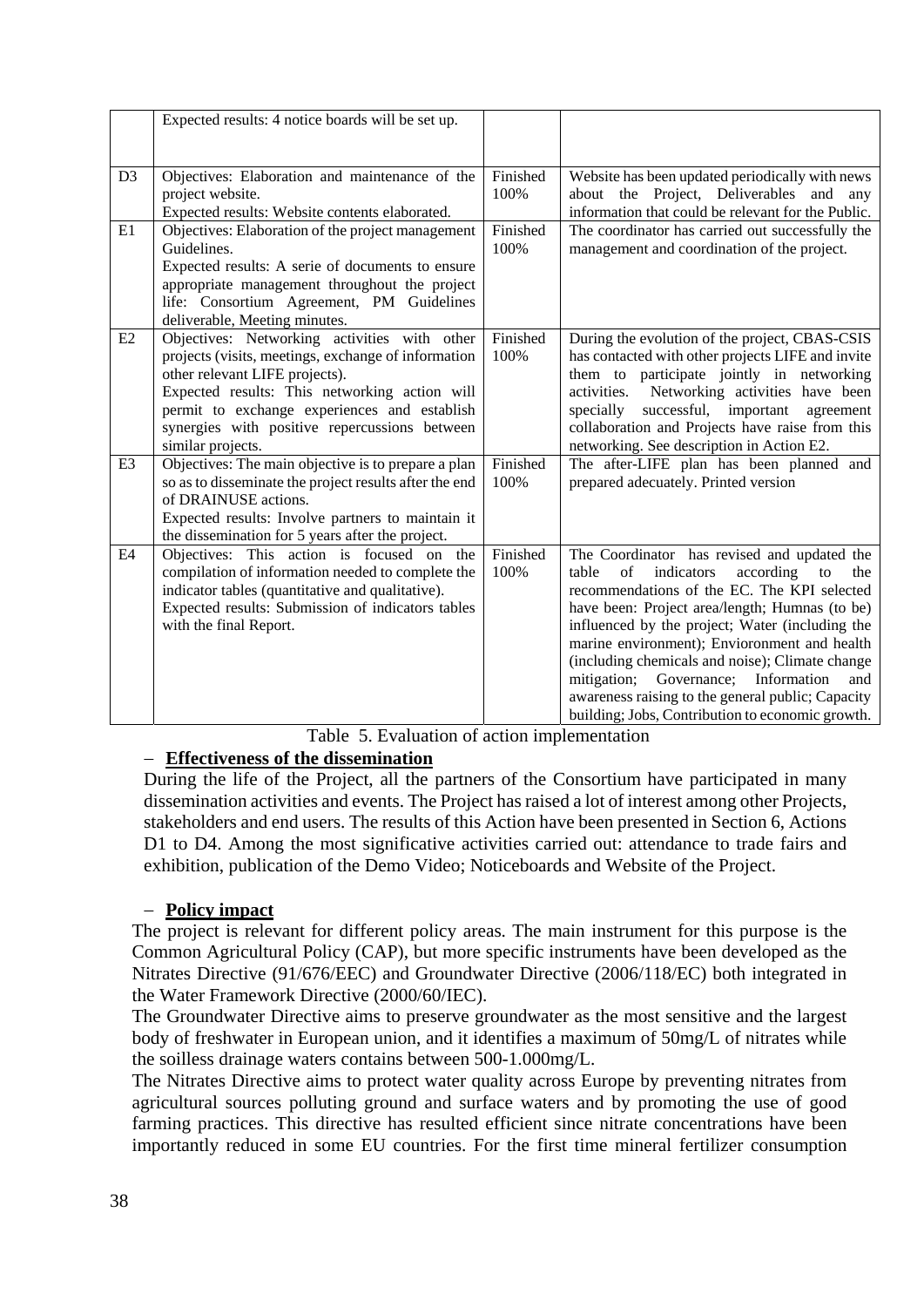registered a progressive reduction in the early 1990s and stabilized during the last four years in the EU-15, but across all 27

Member States nitrogen consumption has increased by 6%. Generally, farming remains responsible for over 50% of the total nitrogen discharge into surface waters. Annual N fertilizer consumption in the EU is currently about 11 million tons – almost 30% below the peak of twenty five years ago. The use of P and K fertilizers was about 2.5 million tons in 2010 – almost 70% down on their peaks of the late 1980s. The full implementation of the Nitrates Directive is expected to contribute to the reduction of ammonia emissions by 14% on 2000 levels by 2020. A goal of zero emissions from greenhouse horticulture for 2020 has been put forward.

EU state members develop action programmes to include a set of measures laid down in the Directive. In Spain, the Nitrates Directive was incorporated into the legal system (Real Decreto 261/1996, de 16 de febrero). Following the Nitrates Directive, state members have designated territories that are or could be affected by high nitrate levels or eutrophication as vulnerable zones. As compared to 2008, the total area in the EU designated as vulnerable zone has increased. In Spain several zones have been designated as vulnerable, including important agricultural areas of south eastern Spain (Murcia and Almeria) as for example the seacoast area of Mar Menor (B.O.R.M. - 10/03/2009) where we tested the pilot plant.

Although the recirculation of drainages among the producers of the Mediterranean area is not very extended, it is predicted to be expanded in the near future. Nowadays, no law exists in these countries that enforce the recirculation of drainages; however, the European policies (CAP, Nitrates Directive, Water framework directive) will force these countries to design laws to converge to the European legal frame. This will prompt to develop specific regulations for drainages release in the environment in a close future.

In this regard, LIFE DRAINUSE has contributed to propose a legal and regulatory framework for drainage recirculation to Euro-Mediterranean regulatory bodies. In particular in Action B7, *Legal Feasibility analysis*, an exhaustive study of the laws and normative that regulated the fabrication, installation and exploitation of the product has been made in order to guarantee that the product is completely legal. The final report, which will include the advantages and the inconvenient of the use of this system, will help to the regional, national and EU authorities to implement the regulation of the drainages leakage in different agriculture areas, using The Netherlands experience and the viability demonstrated in the project.

In Spain there are not laws concerning/regulating the reuse of drainages. The only legal constrain may be related to the EU Nitrates Directive. In this sense, the project is in perfect consonance with these regulations, since it aims to protect water quality and prevent nitrates from greenhouse irrigation sources polluting ground and surfaces waters, by the recirculation of the resulting drainages.

During and after the system development, the generated results from the first and second cycle have been published and presented to the regional minister responsible of the environmental regulations, in order to force a regional regulation for nitrates and other contaminant fertilizers released to ground and surface and ground waters When the project began there was no law in the Region of Murcia that regulated the discharge of drains in soilless culture. At the end of the project, the law 1/2018 has been approved prohibiting the use of fertilizers highly soluble in soilless culture without a closed recirculation system.

### **6.4Analysis of benefits**

### Environmental benefits

The project generated direct (quantitative) and indirect (qualitative) benefits. The recirculating systems avoid draining fertilizers to ecosystems while reducing the total volume of water to use. These actions could be measured in terms of quantities (kgs, litres) that could be translated in direct costs (so, economical benefits) and also could be translated into carbon dioxide emissions related with the amounts of water and fertilizer that are not necessarily due to recirculating.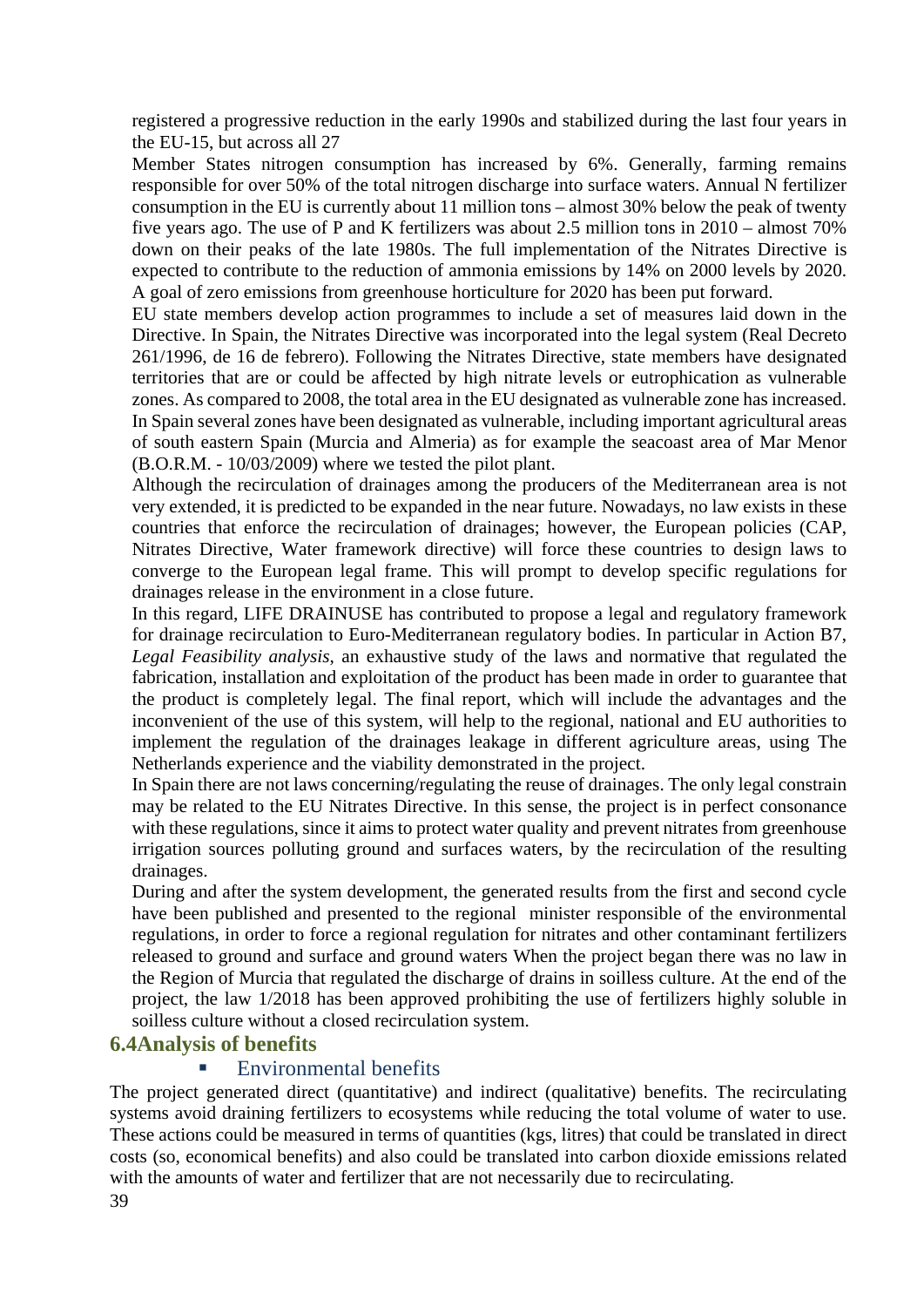Besides the measurable impacts, these actions had an indirect effect because of the risk reduction inherent to these actuations. The recirculation of the water and the total reduction of the drainage reduces drastically the possibility of introducing fertilizers in surrounding ecosystems. Fertilizers drainage is the main reason for ecosystems eutrophication, so the reduction of these risks could suppose huge amounts of money in terms of ecosystems restoration.

# Economic benefits

The economic benefits are related to the saving of water and fertilizers that is achieved during the implementation of a closed cycle of cultivation. On one hand, the consumption of quality water represents a very important expenditure in the agricultural sector, so if a part of it can be reused, it will mean a final saving. On the other hand, the saving of fertilizers is also considerable when it comes to extensive plantations. So far, the closed cycle represents a significant economic saving in the volume of water destined for irrigation, since it is reusing 38% of the total water needed. The closed cycle means a significant saving in the amount of fertilizers used in the nutrient solution.

### Social benefits

The social benefits of the project are related to the environmental concerns present today in the region of Murcia. One of the causes of the contamination and degradation of the Mar Menor has been the leaching of the agricultural residues of the zone. Reducing these spills would reduce the pollution in the area, and also, could recover the ecosystem. Also, by reducing the drainage, the environment is protected which at the end would enhance the tourist sector, and would help reactivate the local economy of this area

# Replicability, transferability, cooperation: Potential for technical and commercial application

Transferability and replicability will be guarantee on one hand, by the consortium, FECOAM is the Federation of Agricultural Cooperatives of Murcia. It includes 75 agricultural associations representing about twenty thousand farmers only in the Region of Murcia which is about 90% of agriculture cooperatives in the Region. It also belongs to the Confederation of Agricultural Cooperatives of Spain (CCAE) to the national community and to the Committee of the General Union of Agricultural European Cooperatives (COGECA), based in Brussels. In this sense, they will promote the Project among their contacts, most of them, agricultural cooperatives. Moreover, RITEC is a recognized company with relevant knowledge and infrastructure in all the processes related to irrigation, water treatments and water management in greenhouses, etc. RITEC will hold and important marketing campaign at regional and nation level to boost the commercialisation and installation of the system. The transferability study was done during the B8 action. It was concluded that the pylot plant, designed as a modular and scalable system, can be easily implemented for any type of crop. None of the four units that form the whole system require any special permission for installation, and comply with the current legislation both in Spain and in the rest of the countries of the European Union.

The substrate used in the demonstration is coco peat, which among all substrates may produce the most problems regarding turbidity of the drainages. An added problem is the microbial content. Therefore, implementation into greenhouses with other substrates such as perlite, that produces less turbidity and microbial contamination, should be easier.

The tomato is produced in the 38% of the European greenhouse surface. So, this demonstration project can be readily implemented in other greenhouses that are producing tomato. However, because the system is adaptable, it can be easily installed for other crop species. The control unit, that commands the formulation of the nutrient solutions, can be easily adapted to the nutritional needs of other crops. Moreover, specific nutritional needs for each crop may be installed into the software databases, so the adaptation to different crops can be easily performed.

Besides, from Action A2 the ideal nutrient solution for different crops was identified. With the conclusions of that study on nutritive solutions, modified Hoagland nutrient solution was chosen to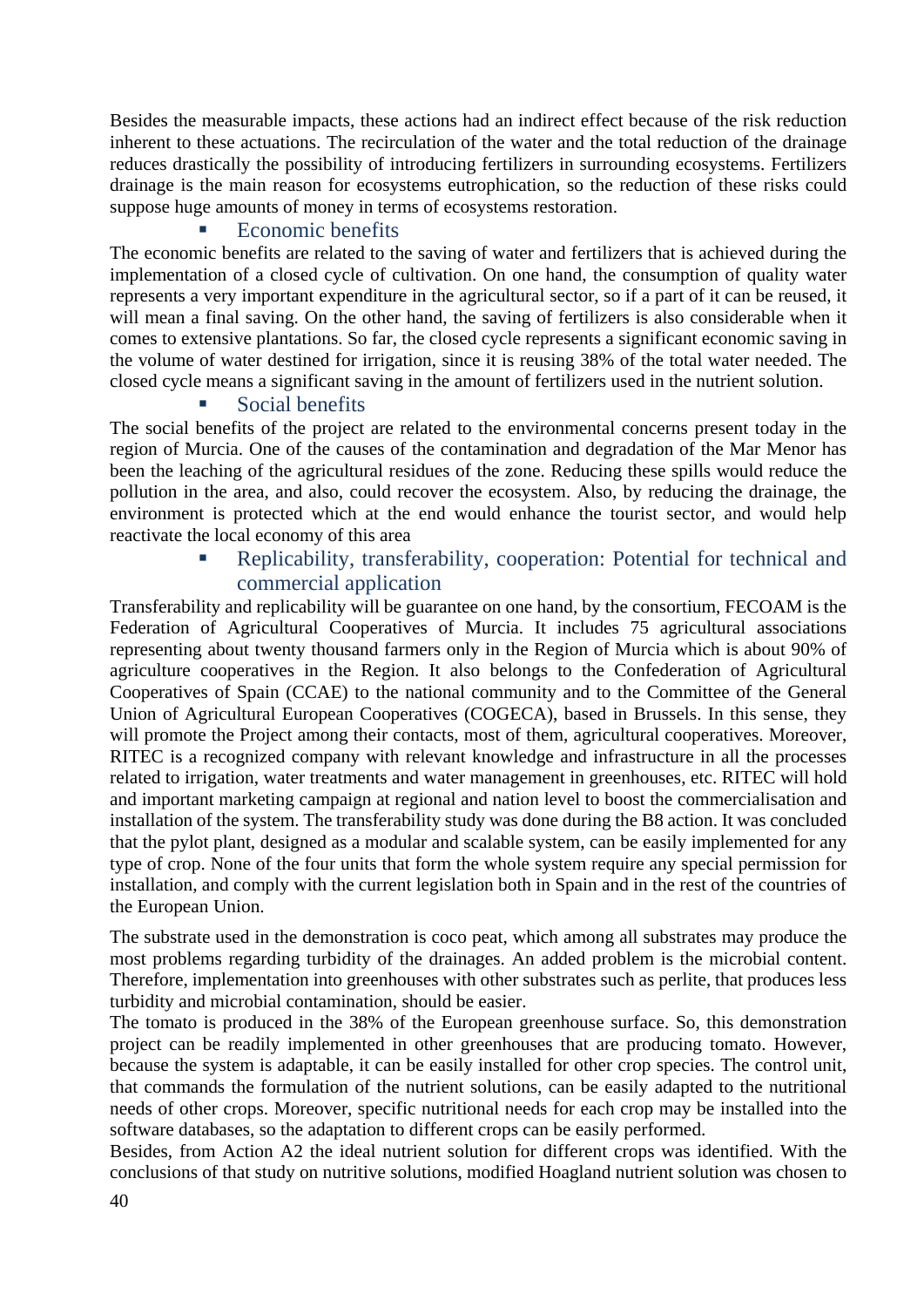grow tomato plants. As is indicated in the DA2.2 report, main plant species could grow without problems and without any deficiencies in this nutrient solution. Other characteristic that also benefit the replicability and transferability is that system is modular, scalable and adaptable. This means that it can be implemented in greenhouses of different sizes by simply increasing the number of units to be installed.

It must be noted also that DRAINUSE consortium will continue to implement the system developed during the project by implementing the following actions: New research projects by CEBAS-CSIC and UMU; Website maintenance;RITEC will install the systems in other areas; FECOAM dissemination and diffusion; Maintenance of the demonstration pilot system; Participation in Social Networks.

### Best Practice lessons: briefly describe the best practice measures

During the two cycles programmed, poor results were obtained due to different problems that affected the crops. After each cycle, measures were taken in order to solve the problems observed. After two cycles, results weren't enough in order to ensure the project success, so a third cycle was required. The third cycle was successful because water reused and fertilizers reductions complied with the expected results, without affecting the crop productivity and fruit quality. These results were possible because of the lessons learnt in the first two cycles.

### **Innovation and demonstration value**

The recirculation of drainages in soilless culture supposes a great technological advance for agriculture. The innovation values of the system supposes an improvement in the conditioning and the automation of the greenhouses. The use of software and hardware for control irrigation contribute to the development of a very precised agriculture.

### Policy implications

Within the region of Murcia, the policy of waste disposal should be controlled in order to improve the Mar Menor area and avoid future problems arising from these bad practices. On the other hand, the laws of the government of Spain should regulate and legislate the implementation of crops, providing economic aid to farmers who would like to implement this new method or aggravating the penalties for breaching the laws that regulate the conservation of the environment. European legislation should also regulate the use of these systems in order to reduce water expenditure and derby pollution from agriculture.

When the project began there was no law in the Region of Murcia that regulated the discharge of drains in soilless culture. Researchers and related scientific involved in LIFE DRAINUSE project have had some meetings with the authorities of Region of Murcia in agricultural and environmental topics, in order to promote the LIFE-DRAINUSE closed system that allows farms to be more respectful with the environment. Law 1/2018 of "Urgent measures to ensure environmental sustainability in the Mar Menor environment" has been recently approved by the Regional Government. The law prohibits the use of high soluble fertilizers in soil crops without a recirculation system.

# 7. Key Project-level Indicators

The environmental and socioeconomic impact of LIFE-DRAINUSE has been monitored during the project. The indicator values have been measured through a series of selected verification sources and protocols in three different moments of the project: at the beginning of the project, at the end of the project, and in 5 years. The impact has been studied in Murcia and the Mediterranean area. The following indicators values have been selected in the KPI online database.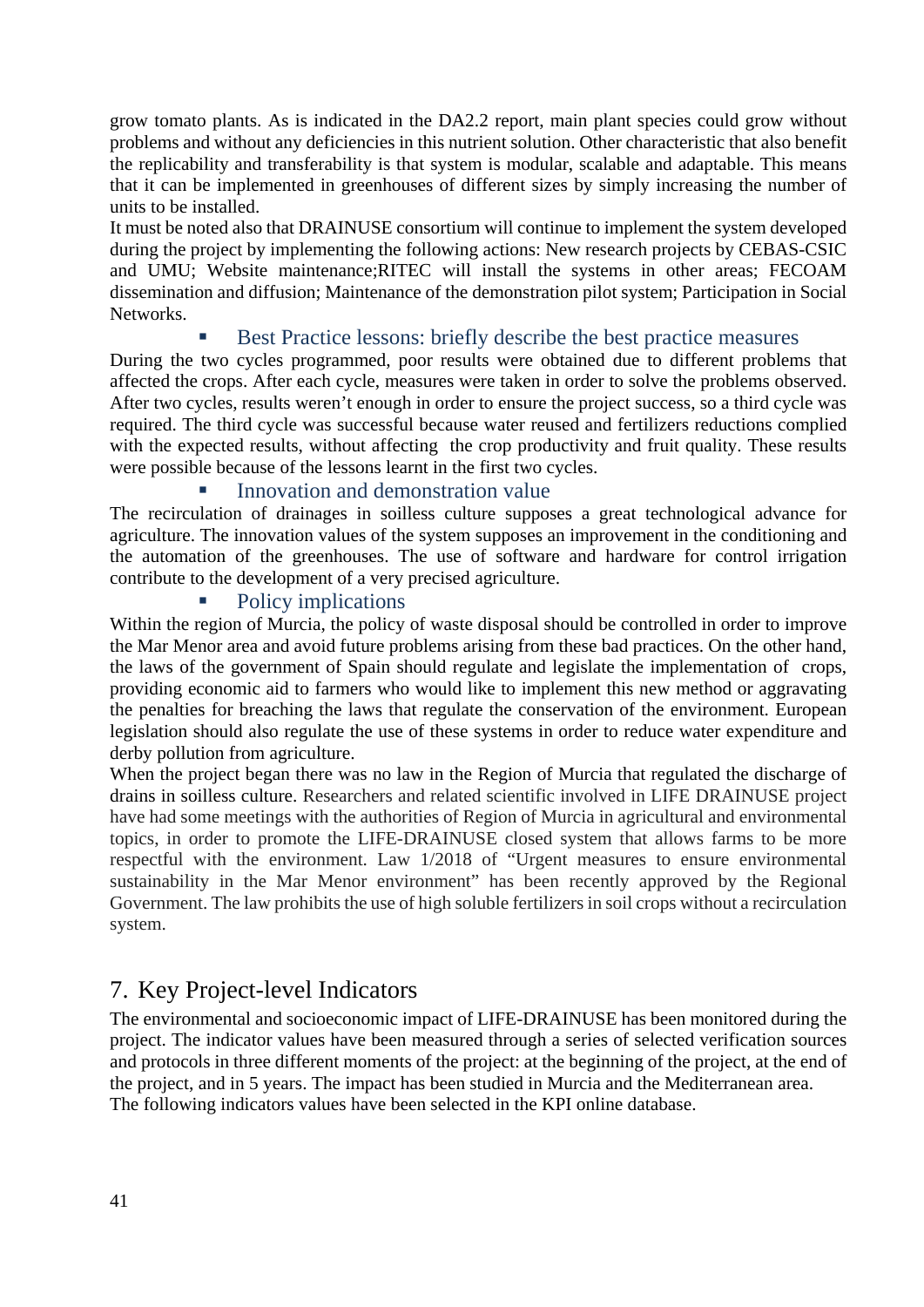| <b>Indicator No.</b> | <b>Indicator</b>                                                                    |
|----------------------|-------------------------------------------------------------------------------------|
| 1.5                  | Project area/length                                                                 |
| 1.6                  | Humans (to be) influenced by the project                                            |
| 2.3.5.1              | Drought risk/water scarcity risk                                                    |
| 2.3.5.2              | Water abstraction/diversion                                                         |
| 2.3.5.3              | Water consumption for production                                                    |
| 5.1                  | Chemicals released                                                                  |
| 8.1                  | $CO2$ greenhouse gas emissions                                                      |
| 10.2                 | Involvement of non-governmental organisations (NGOs)                                |
|                      | and other stakeholders in project activities                                        |
| 11.1                 | Website                                                                             |
| 11.2                 | Other tools for reaching/raising awareness of the general public                    |
| 12.1                 | Networking                                                                          |
| 13                   | Jobs                                                                                |
| 14.1                 | Running cost/operating costs during the project in case of continuation/replication |
|                      | after the project period                                                            |
| 14.3                 | Future funding                                                                      |
| 14.4                 | Continuation/replication/transfer after the project period                          |

#### **Table 6. Indicator selected in the KPI online database**

### **7.1. Project area/length (indicator number 1.5)**

In Table 3, tomato crops in greenhouse and soilless production in Mediterranean area and Region de Murcia are shown in three different project stages: at the beginning, at the end and in a five-year estimation after project.

Regarding to greenhouse area in Region de Murcia, about 40% of the total (5,584 hectares), with 940 ha used in an open soilless growth system and no data in closed system production.

At the end of the project, only the LIFE-DRAINUSE project has a closed recirculation system, with a total area of 0.05 ha. It is estimated that in five years, 300 ha of a total of 940 ha will be transformed into closed systems in Region de Murcia.

A similar situation occurs in the Mediterranean area. The total area of greenhouse crops is 159784 ha. Among them, 31,044 ha are tomato crops. 17576 in soilless culture (open cycle). At the end of the project, it is estimated that 10 ha will turn into a closed drainage recirculation system. In 5 years, it is expected that 1500 ha will be transformed in a closed system.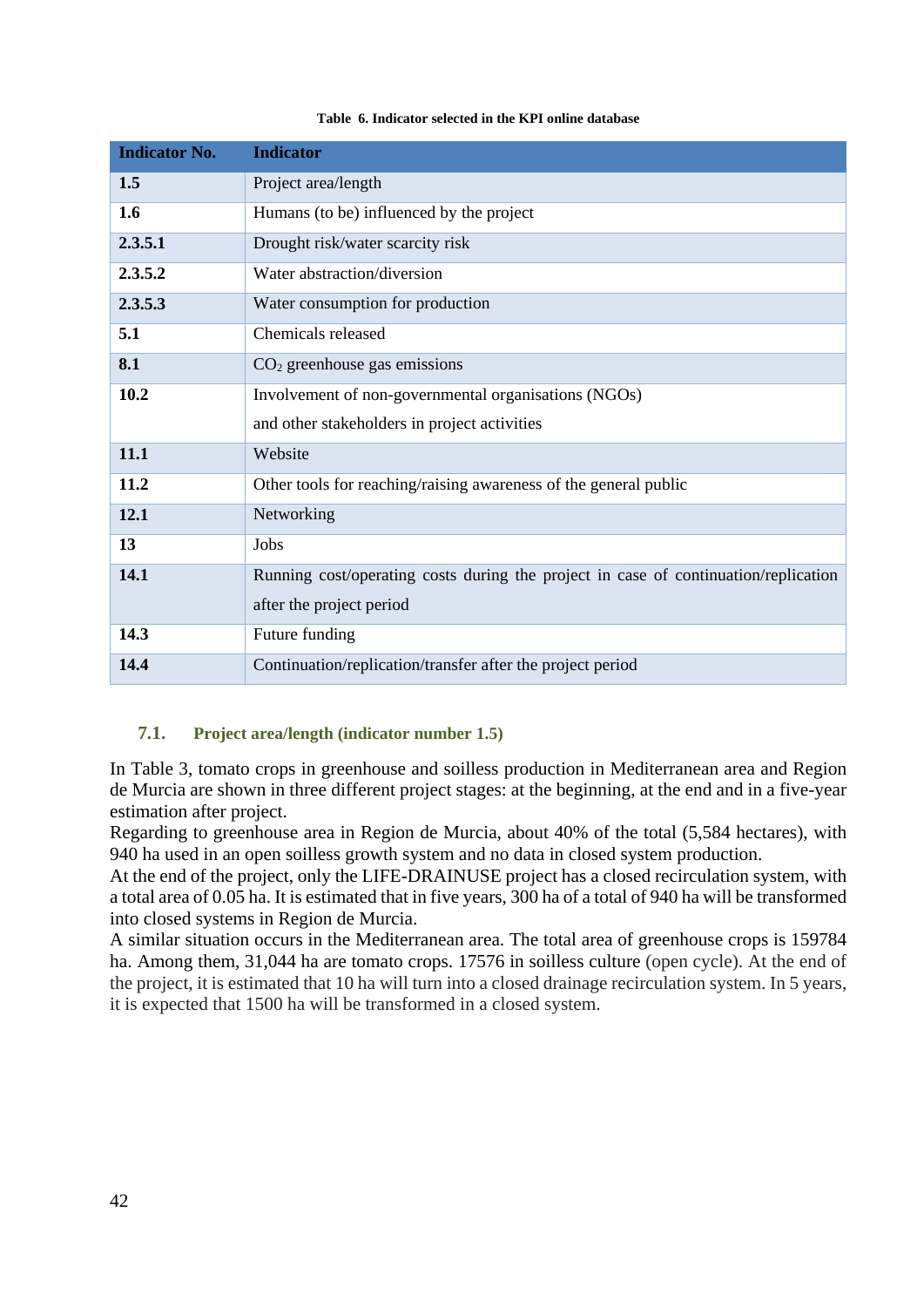#### **Table 7. Region de Murcia and Mediterranean area data for different land uses**

| <b>Area length</b>                                     | <b>Murcia</b> | Mediterranean area |
|--------------------------------------------------------|---------------|--------------------|
| <b>Greenhouses</b>                                     | 5,584 ha      | 159784<br>ha       |
| Soilles culture (open cycle, beginning of the project) | 941 ha        | 17576 ha           |
| End of the project                                     | $0.05$ ha     | 0 <sub>ha</sub>    |
| In 5 years                                             | 300 ha        | 1500 ha            |

### **7.2. Humans (to be) influenced by the project (indicator 1.6)**

There are two main groups influenced by the project. In the other hand, people who have visit the pilot plant, which have been students, companies or other researchers. On the other hand, people who have been working throughout the project LIFE-DRAINUSE.

At the end of the project, 120 people visited the pilot plant, and the LIFE-DRAINUSE project generated 6 jobs through the CEBAS-CSIC, 1 jobs the UMU, 1 jobs RITEC.

In 5 years, it is estimated that the values will be the same, because the LIFE-DRAINUSE pilot plant will no longer be in operation. Even so, CEBAS-CSIC will continue to carry out projects based on the recirculation of drainages, such as Berries 4.0 or PRIMA WATERMED.

**Tabla 3: Humans to be influenced by the project in Region de Murcia** 

| <b>Humans influenced</b>                                                            | <b>Murcia</b> |
|-------------------------------------------------------------------------------------|---------------|
| Visitors and others regulary present to the project area (beginning of the project) | -0            |
| Visitors present to the project area (end of the project)                           | 120           |
| Visitors present to the project area (5 years beyond)                               | 120           |
| Other regulary present to the project area (end of the project)                     | 8             |
| Other regulary present to the project area (5 years beyond)                         | 8             |

### **7.3. Drought risk/Water scarcity risk (indicator 2.3.5.1)**

Both, Región de Murcia and Mediterranean area, are semi-arid areas in which drought risk causes large losses in crop productions. It is estimated that, in these regions, scarcity water for irrigation causes around 10% of agricultural losses in total production.

In the Región de Murcia, soilless culture produces about 99605 tons of tomato, pepper, cucumber and other crops per year, of which 9960 tons are lost due to problems caused by or related to water scarcity. With the implantation of the LIFE-DRAINUSE system these losses would not take place, because It has been proved that the drainage recirculation lead to saving of almost 40% of the irrigation water.

At the beginning of the project, assuming that, in the market, the average price of a kilogram of tomato, pepper and cucumber is around  $\epsilon$  0.80, more than 8 million euros of annual losses are estimated. At the end of LIFE-DRAINUSE, the pilot plant did not generate a commercial impact, since only 0.05 ha of crop was cultivated. But, if 300 of the 940 hectares become in recirculation soilless culture, the economic losses would be reduced by more than 30% in the next five years.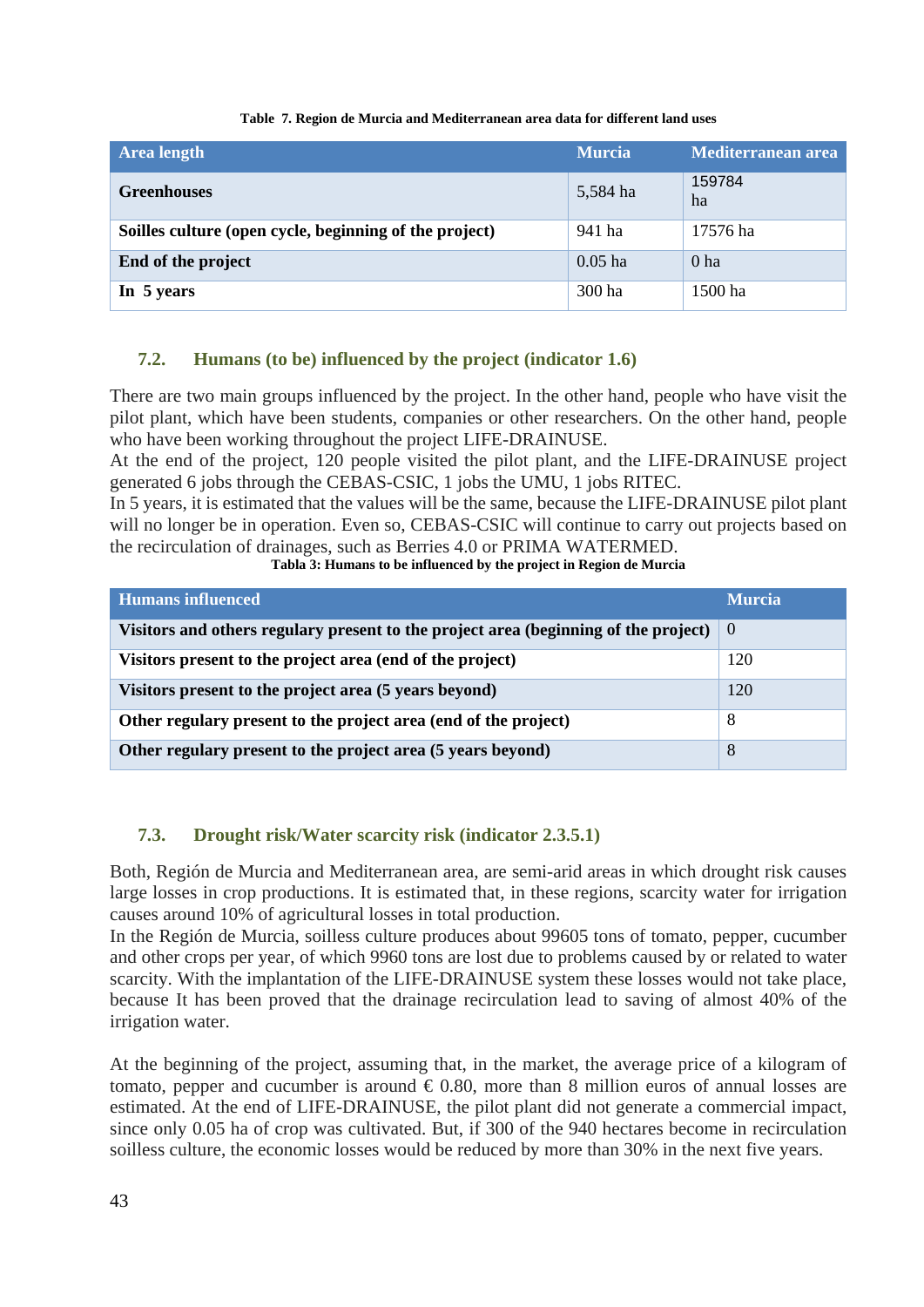In the Mediterranean area, annual losses are estimated over 150 million euros. The drainage recirculation in an 1500 ha would reduce in more than 40% the production losses within 5 years. The following table collect the losses values caused by water scarcity in Murcia and the Mediterranean area.

| <b>Drought risk/Water scarcity risk</b>            | <b>Murcia</b>  | Mediterranean area |
|----------------------------------------------------|----------------|--------------------|
| Tomato soilless culture (open cycle)               | 941 ha         | 17576 ha           |
| <b>Annual production</b>                           | 99605 tn       | 1860000 tn         |
| <b>Estimated losses (beginning of the Project)</b> | $71715600 \in$ | $1339200000 \in$   |
| End of the project                                 | $71715600 \in$ | $1339200000 \in$   |
| <b>Beyond 5 years</b>                              | 79684000 €     | 1488000000€        |

**Table 4. Drought risk/water scarcity values in Murcia and Mediterranean area** 

### **7.4. Water abstraction/diversion (indicator 2.3.5.2)**

Water abstraction refers to the process of taking or extracting water from a natural source (rivers, lakes, groundwater aquifers, etc.) for various uses, from drinking to irrigation, treatment, and industrial applications.

Tomato soilless culture in open cycle consume  $22813 \text{ m}^3$  of water per hectare per year, and more than 30% is discarded to the environment without the possibility of being reused. The implementation of the LIFE-DRAINUSE system reduces water consumption to  $13,457 \text{ m}^3$  per hectare, which represents a reduction of 41% of total water consumption.

Since the pilot system has an area of 0.05 ha, the water saving does not cause a great impact on the total water consumption in the Region de Murcia. Assuming that in 5 years, 300 hectares of crops in Murcia, and 1500 hectares in the Mediterranean area, will turn into closed system, the reduction in water abstraction will be around 20%.

| <b>Water abstraction/Diversion</b>    | <b>Murcia</b>                  | Mediterranean area             |
|---------------------------------------|--------------------------------|--------------------------------|
| <b>Water abstraction (Open cycle)</b> | $22,816 \text{ m}^3/\text{ha}$ | $22,816 \text{ m}^3/\text{ha}$ |
| Water abstraction (closed cycle)      | $13,457 \text{ m}^3/\text{ha}$ | $13,457 \text{ m}^3/\text{ha}$ |
| Beginning of the project              | 21.44 million $m^3$ /year      | 400.96 million $m^3$ /year     |
| End of the project                    | 21.44 million $m^3$ /year      | 400.96 million $m^3$ /year     |
| <b>Beyond 5 years</b>                 | 118.63 million $m^3$ /year     | 386.93 million $m^3$ /year     |

**Table 5. Water abstraction/diversion values in Murcia and Mediterranean area** 

### **7.5. Water consumption for production (indicator 2.3.5.3)**

Tomato soilless culture in open cycle consume  $22813 \text{ m}^3$  of water per hectare per year, and more than 30% is discarded to the environment without the possibility of being reused. The implementation of the LIFE-DRAINUSE system reduces water consumption to  $13,457 \text{ m}^3$  per hectare, which represents a reduction of 41% of total water consumption.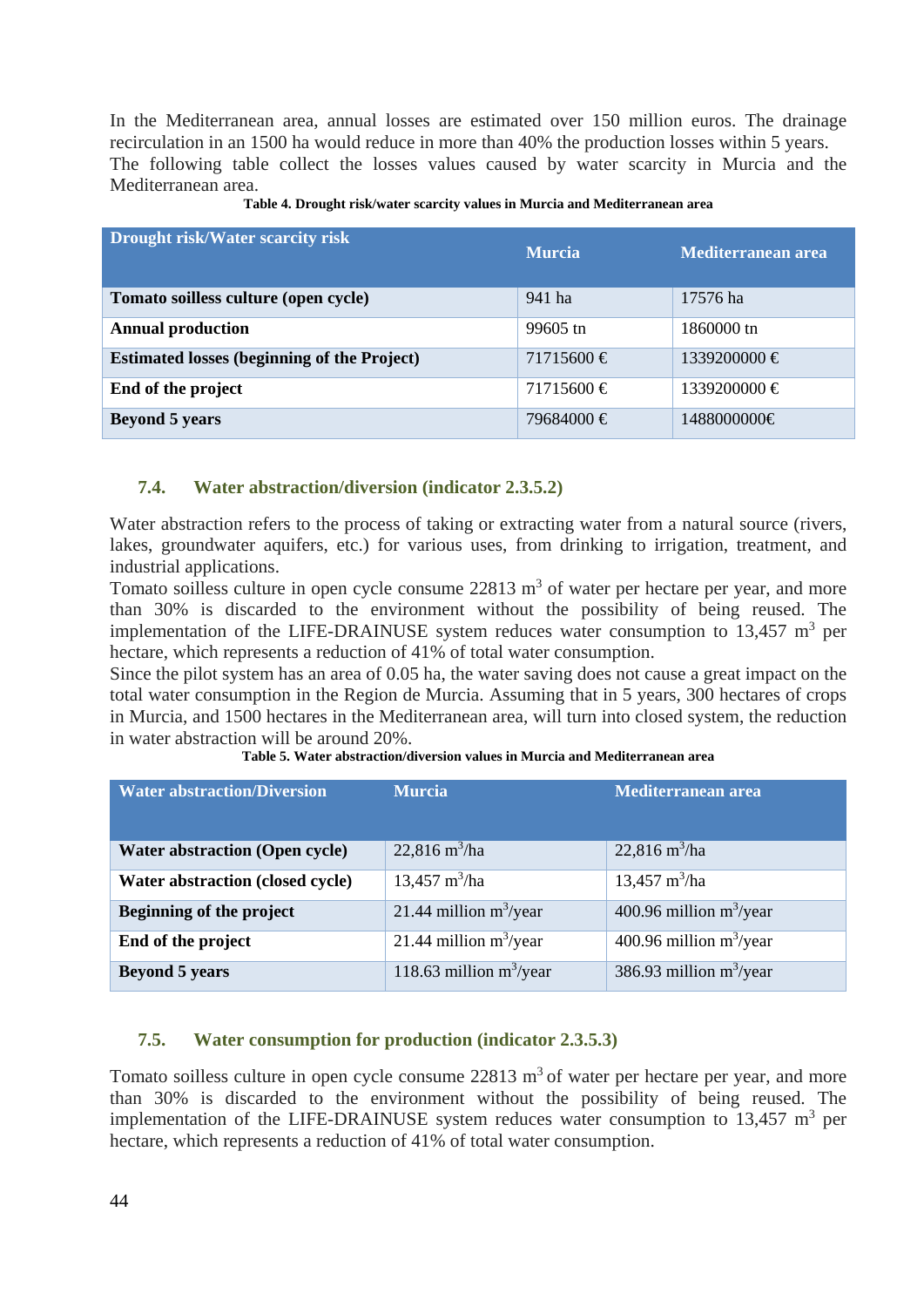In Murcia, soilless crops produce 99605 tons per year. In the Mediterranean area, tomato soilless crops produce 1860000 tons. This approximately supposes more than  $200 \text{ m}^3$  of water to produce a tons.

Assuming that in 5 years 300 hectares in Murcia, and 1500 in the Mediterranean area will turn into closed system, the assumed reduction in water consumption per ton of tomato will be approximately around 20%.

The following table shows the annual production values in Murcia and Mediterranean area based on the water used for tomato soilless culture.

| <b>Water consumption for production</b>                  | <b>Murcia</b>                  | Mediterranean area             |
|----------------------------------------------------------|--------------------------------|--------------------------------|
| Anual production (beginning of the project)              | 99605 tn                       | 186000 tn                      |
| Water abstraction (Open cycle, beginning of the project) | $22,816 \text{ m}^3/\text{ha}$ | $22,816 \text{ m}^3/\text{ha}$ |
| Water abstraction (closed cycle)                         | 13,457 $m^3/ha$                | $13,457 \text{ m}^3/\text{ha}$ |
| Beginning of the project                                 | $215.25 \text{ m}^3/\text{tn}$ | 222.75 $m^3$ /tn               |
| End of the project                                       | $215.25 \text{ m}^3/\text{tn}$ | $222.75 \text{ m}^3/\text{tn}$ |
| In 5 years                                               | $187.03 \text{ m}^3/\text{tn}$ | 203.31 $m^3$ /tn               |

**Table 6. Water consumption for tomato production in Murcia and Mediterranean zone** 

### **7.6. Chemicals released (indicator 5.1)**

Open hydroponic systems are widely present in modern agriculture. However, in an open hydroponic systems drainages are released into the environment with the concomitant pollution and eutrophication of aquifers, land and water surfaces.

The amount of fertilizer released to the environment is estimated at an average of 28053 Kg per year per hectare of crop. At the end of the project, the LIFE-DRAINUSE system reduced the consumption of fertilizers but did not suppose an impact on the total savings in Murcia, just as it happened in the Mediterranean area.

It is estimated that in 5 years, 300 ha in Murcia and 2100 ha of the Mediterranean area could turn into closed system, which would reduce chemicals released around 30%.

| Table 7. Chemicals released in Murcia and Mediterranenan area |  |
|---------------------------------------------------------------|--|
|---------------------------------------------------------------|--|

| <b>Chemicals released</b>                     | <b>Murcia</b>   | Mediterranean area |
|-----------------------------------------------|-----------------|--------------------|
| Chemicals released (beginning of the project) | $43045$ tn/year | 804874 tn/year     |
| End of the project                            | $43045$ tn/year | 804874 tn/year     |
| <b>Beyond 5 years</b>                         | $34629$ tn/year | 762795 tn/year     |

### **7.7. Greenhouse gas emission CO2 (indicator 8.1)**

Although agriculture is essential in sustaining human life, the practices associated with it have been known to have impacts on the surrounding environment. The most notable of these effects includes deforestation, pollution, environmental degradation and have been a key factor in global warming.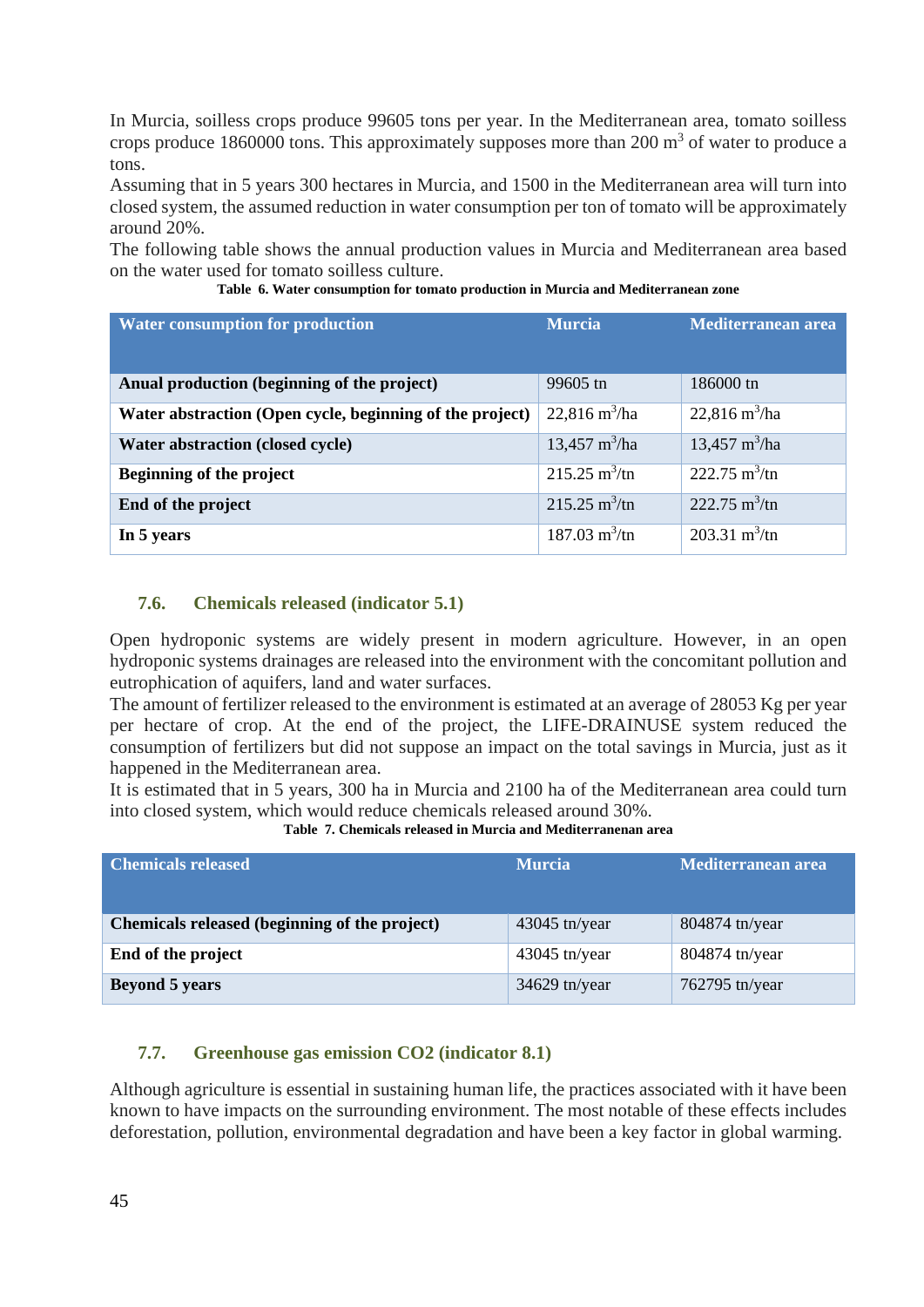In Murcia, the fertilizers used in the 940 hectares of tomato soilless culture produces 65798 tons of  $CO<sub>2</sub>$  per year. In the Mediterranean area, this value reaches 1230305 tons of  $CO<sub>2</sub>$  per year.

Comparing these values with tomato soilless culture production, producing a Kg supposes an impact of approximately 0.7 kg of CO2, both in Murcia and in the Mediterranean area.

Taking into account the hectares that could turn into closed system, in Murcia and Mediterranean area, a reduction of 15% in the emission of  $CO<sub>2</sub>$  to produce a kilogram of tomatoes is estimated. **Table 8. CO2 gas emission in Murcia and Mediterranean area** 

| $CO2$ gas emission                       | <b>Murcia</b>                    | Mediterranean area               |
|------------------------------------------|----------------------------------|----------------------------------|
| $CO2$ emission at beginning              | 65798 tn/year                    | 1230305 tn/year                  |
| $CO2$ emission End of the project        | $65798$ tn/year                  | 1230305 tn/year                  |
| $CO2$ emission Beyond 5 years            | 58625 tn/year                    | 1175423 tn/year                  |
| $CO2$ emission/production                | $0.7$ kg $CO2/Kg$<br>production  | $0.71$ kg $CO2/Kg$<br>production |
| $CO2$ emission/production beyond 5 years | $0.63$ kg $CO2/Kg$<br>production | $0.65$ kg $CO2/Kg$<br>production |

# **7.8. Involvement of non-governmental organisation s(NGOs) and other stakeholders in project activities (indicator 10.2)**

During the project, CEBAS-CSIC has been in touch with a nongovernmental association. It is expected that in 5 years, CBAS CSIC will be in conctact with two more associations (Grupo Ecologista Mediterráneo and Asociación de Naturalistas del Sureste, "**ANSE")**.

CEBAS-CSIC is part of the Scientific Advisory Committee of the Mar Menor. This Committee was approved by the following legislation Orden de 29 de julio de 2016, por la que se crea el Comité de Asesoramiento Científico del Mar Menor and Orden 30 de diciembre de 2016 de la Consejería de Agua, Agricultura y Medio Ambiente, que modifica la Orden de 29 de julio de 2016, por la que se crea el Comité de Asesoramiento Científico del Mar Menor.

The aim of this Committee is to improve the ecological status of the Mar Menor. In January 2018, a meeting with Dr.Emilio Nicolás (a colleage from CEBAS-CSIC who belongs to "Scientific Advisory of The Mar menor" association) was arranged, in order to share the results of the Drainuse system and to promote it as a sustainable alternative of soilless culture..In February 2018, the Law 1/2018 of urgent measures was approved to guarantee environmental sustainability in the Mar Menor environment, which prohibits the use of fertilizers highly soluble in crops without soil that do not have a system closed recirculation.

**Tabla 9: Involvement of non-governmental organisation s(NGOs) and other stakeholders in project activities** 

| <b>NGOs activities</b>                         | Murcia (end of the In 5 years<br>project) |  |
|------------------------------------------------|-------------------------------------------|--|
| <b>Mar Menor Scientific Advisory Committee</b> |                                           |  |

### **7.9. Website (indicator 11.1)**

The web page of the project LIFE DRAINUSE is running and is available in English and Spanish since october 2016. The website was regularly updated. The url address is: http://www.drainuse.eu.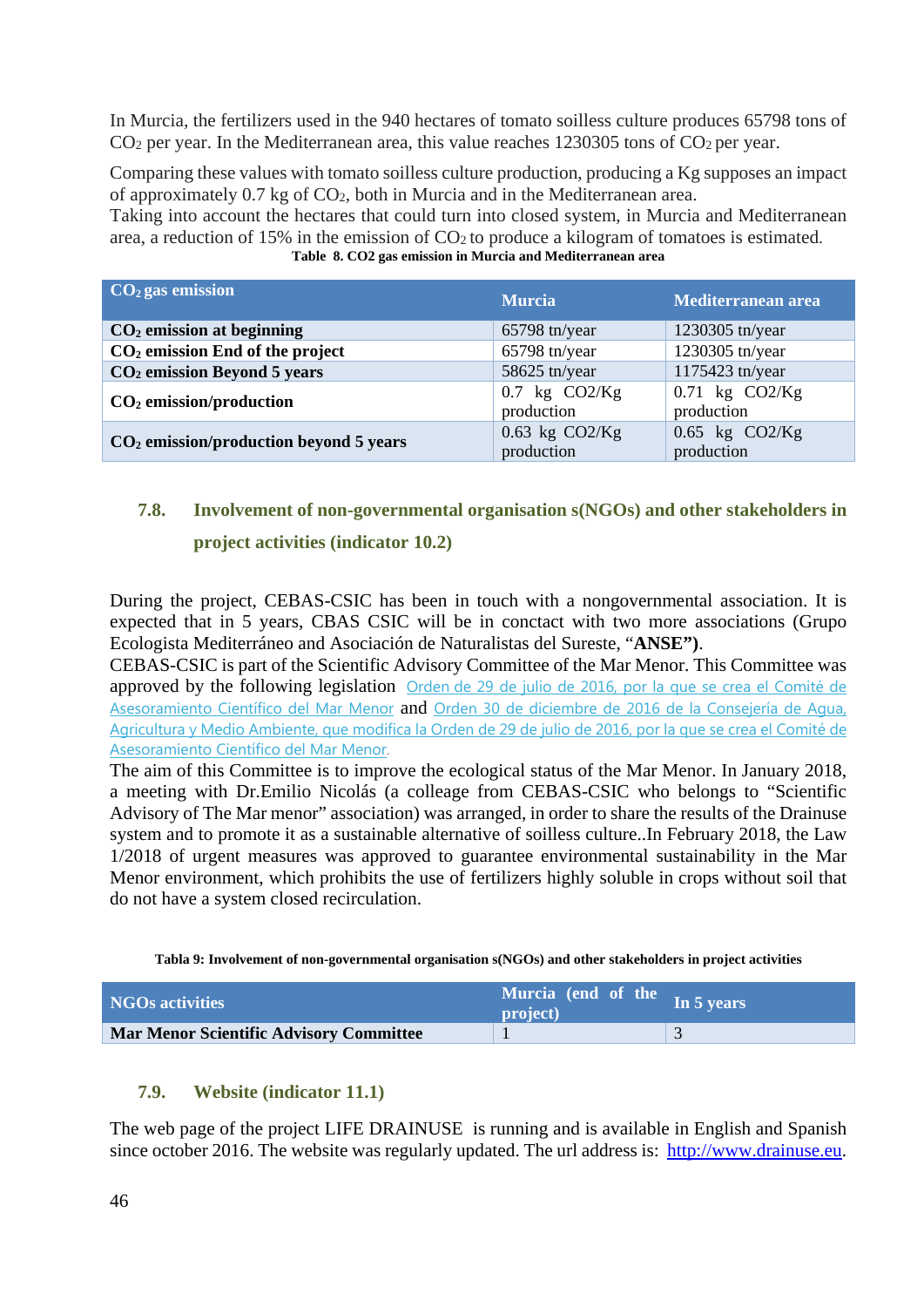The project logo and the LIFE logo are both visible in the website. The following graph shows clicks and impressions from the last year.



**Figura 1: Website's clics and impressions from last year.** 

| <b>Website's statistic</b>              | End of the project | In 5 years |
|-----------------------------------------|--------------------|------------|
| <b>Average visit duration (minutes)</b> | 5                  |            |
| $No$ downloads                          | 188                | 250        |
| $No$ individuals                        | 150                | 300        |
| $No$ of unique visits                   | 5587               | 8000       |

**Table 10. Website's statistic** 

### **7.10. Other tools for reaching/raising awareness of the general public (indicator 11.2)**

Several communication activities were carried out during the Project in order to increase its visibility and disseminate its results to end users and groups of interest.

The following table shows the activities done in Murcia to disseminate LIFE-DRAINUSE Project. The After LIFE Communication Plan aims to ensure the dissemination of the project results after the end of the project. Based on the technical and economic viability results, a pool of actions is planned with three leading objectives: Dissemination of results, Commercial promotion, Governance. Actions include all the steps leading to the registration of the Intellectual Property Rights (IPR), the commercial promotion of the DRAINUSE System, the inclusion of DRAINUSE in the regional training programs of the Rural Development Plan, the initiative to participate in more projects for further technological and scientific progress of the system. The activities are foreseen within 3-5 years after the completion of the project and is targeted to the stakeholders: farmers, companies and associations, technicians, students, public advisors and decision makers.

The final number corresponds to the number of people estimated to have been influenced by LIFE-DRAINUSE project in the different media.

The values of the indicators of this section 11.2 in the KPIs webpage are not correct. The correct ones are those that appear in "Deliverable E4 Final Indicators Table" included in *"Annex IV Deliverables*".

The values that appear in the website are those that were defined during the Midterm Report, but due to a misinterpretation of the units, the data are overestimated. We tried to correct these values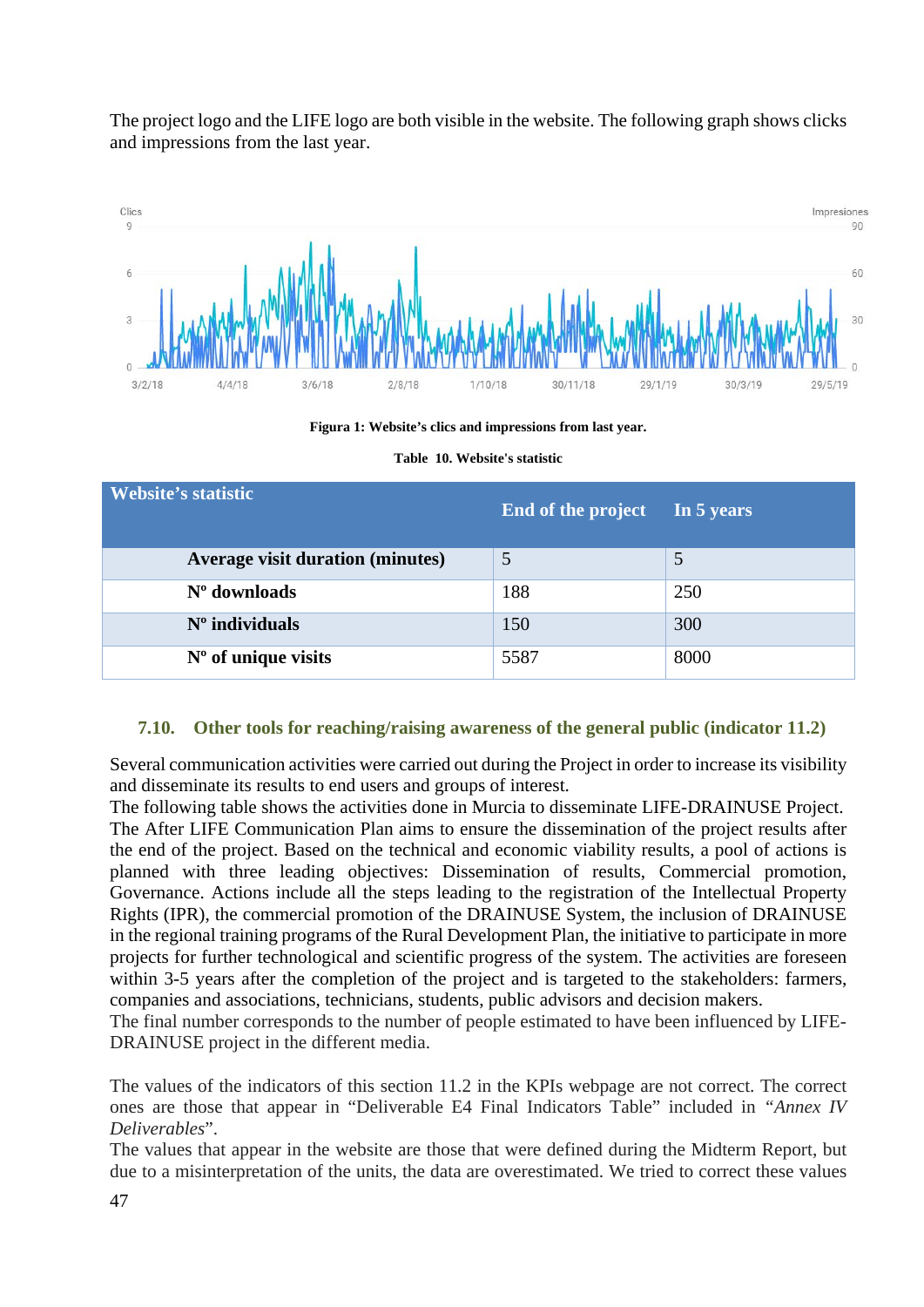during the Final Report, but the page gave us the following error and we have not been able to correct them.



| <b>Activities</b>                 | <b>Murcia</b> | In 5 years |
|-----------------------------------|---------------|------------|
| <b>Publications/reports</b>       | 4             | 4          |
| <b>Print media</b>                | 21            | 35         |
| Other media                       |               |            |
| <b>Hotline/information centre</b> | $\theta$      | $\Omega$   |
| <b>Displayed information</b>      | 5             |            |
| <b>Events/Exibitions</b>          | 39            | 60         |

#### **Table 11. Dissemination activities in Region de Murcia**

### **7.11. Networking (indicator 12.1)**

Great effort has been invested in networking in the Región of Murcia. Dissemination in symposiums, congresses and meetings, workgroup conferences and local media. The main objective of these activities was to present the progress and final results of the LIFE-DRAINUSE project. These events facilitated the exchange of knowledge and experience among the participants, debates, and identification of new lines of investigation. Many of the workgroup conferences were held to raise awareness of the LIFE program as a funding alternative for research and innovation studies that have a favourable impact on the environment.

At the end of the LIFE-DRAINUSE project, we will continue to hold meetings in order to study the reuse of drainages in soilless culture through other projects. The following table shows the number of people who participated in these meetings.

| <b>Networking</b>                    | <b>Murcia</b> | In 5 years |
|--------------------------------------|---------------|------------|
| <b>Numbers of interesting groups</b> | 150           | 200        |
| <b>Students</b>                      | 90            | 140        |
| <b>Professionals</b>                 | 120           | 150        |

**Table 12. Networking in Murcia at the end of the Project and beyond 5 year** 

### **7.12. Jobs (indicator 13)**

LIFE-DRAINUSE project applies technology in rural agriculture, converting farm crops into more autonomous and specialized farms more sustainable with the environment. Therefore, the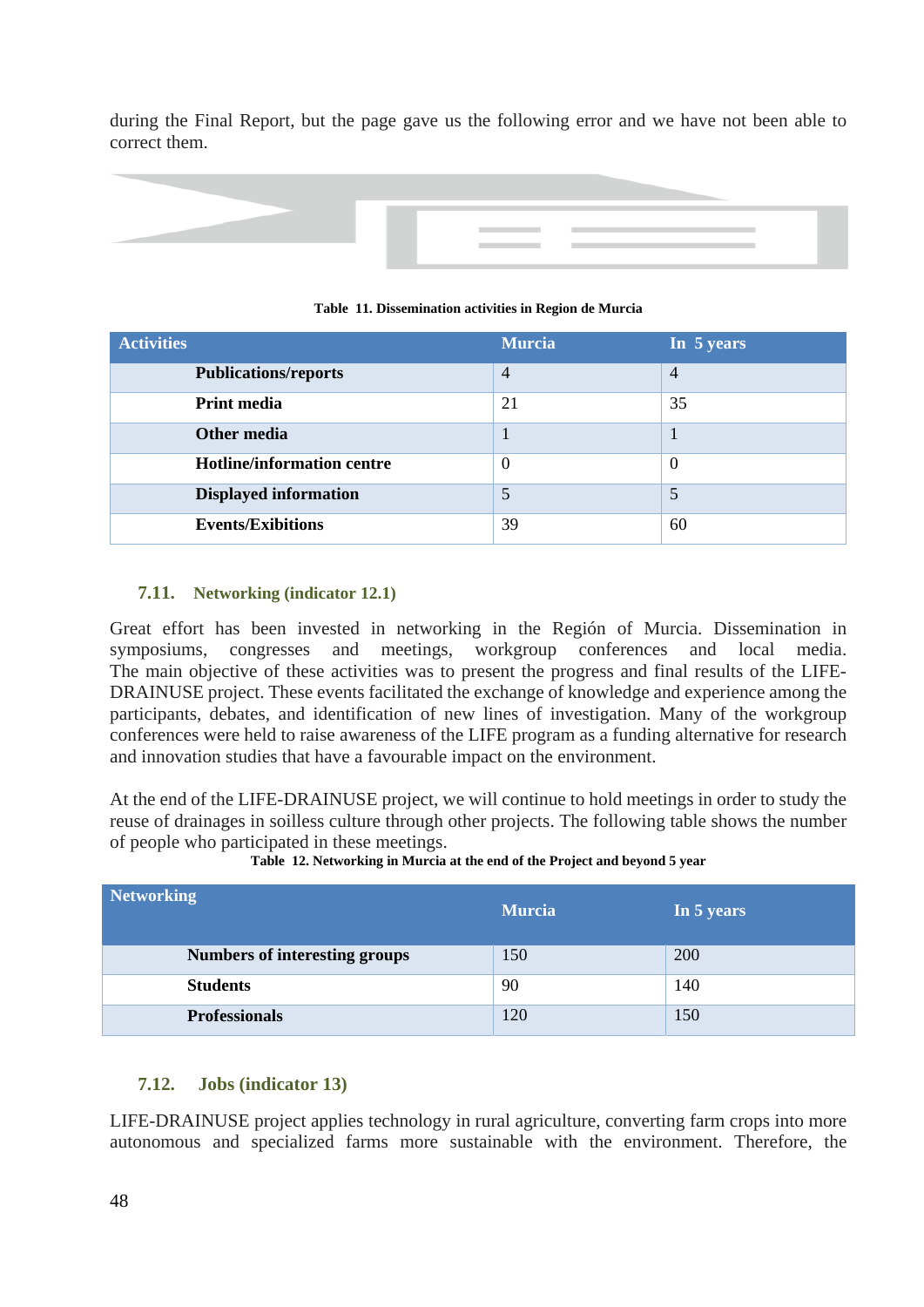implantation of the system in the local exploitations, could have a direct impact and improve he following category of jobs:

• Installation companies: The implementation of the LIFE-DRAINUSE system will need an increase in the technical team of RITEC.

• Software maintenance companies: the software that has been developed by UMU. Software should be constantly improved, and need a continuous review to offer better versions to the end-user. UMU throught new software development project, will need to hire new employees.

• Production companies: The increase of incomes, due to the improvement of fruit quality and the saving by reduce input (water and fertilizers) could increase the production area lead to increase the number of unskilled employees. On the other hand, more specialized jobs are required in the production companies (graduates in agronomic engineering or similar) in order to manage all the information available with this system.

The following table shows specific jobs that could be create by implementing the DRAINUSE project.

At the end of the project, the number of jobs needed for the maintenance of a 1Ha pilot plant under optimum working conditions is the one listed below. After 5 years, it is assumed that in an favorable scenario the pilot plant could be installed in 30% of the surfaces of the tomato crops without soil, which supposes some 300ha in the region. This means an improvement in the jobs's creation.

| <b>Jobs</b>                  | End of the project | <b>Beyond 5 years</b> |
|------------------------------|--------------------|-----------------------|
| <b>Instalation companies</b> |                    |                       |
| Software maintance companies |                    |                       |
| <b>Production companies</b>  |                    | 30                    |

### **Table 13. Jobs generated by LIFE-DRAINUSE project**

# **7.13. Running cost/operating cost during the Project and expected in case of continuation/replication/transfer after the Project period (indicator 14.1)**

At the end of the project, an economical study about implementation of the pilot plant was made by the partnes in both, national and international scenario.

The following table shows the estimated budget for the implementation and start-up of a recirculation plant. The operating costs of the system are also estimated during the first year in Murcia and Mediterranean area.

The following table shows the costs that have been taken into account for this operation study. The international scenario is 6% more expensive than national scenario due to costs derived from transport, maintenance, lodging and issuance of visas by the company's assembler technician.

**Table 14. Implementation, set up an running during the fist year of crop** 

|                  | <b>Cost category</b>         | <b>Costs incurred within the</b> |
|------------------|------------------------------|----------------------------------|
|                  |                              | reporting period in $\epsilon$   |
| 1.               | Personnel                    | 709.894,36                       |
| $\overline{2}$ . | Travel<br>and<br>subsistence | 10.700,35                        |
|                  | External assistance          | 32.629,93                        |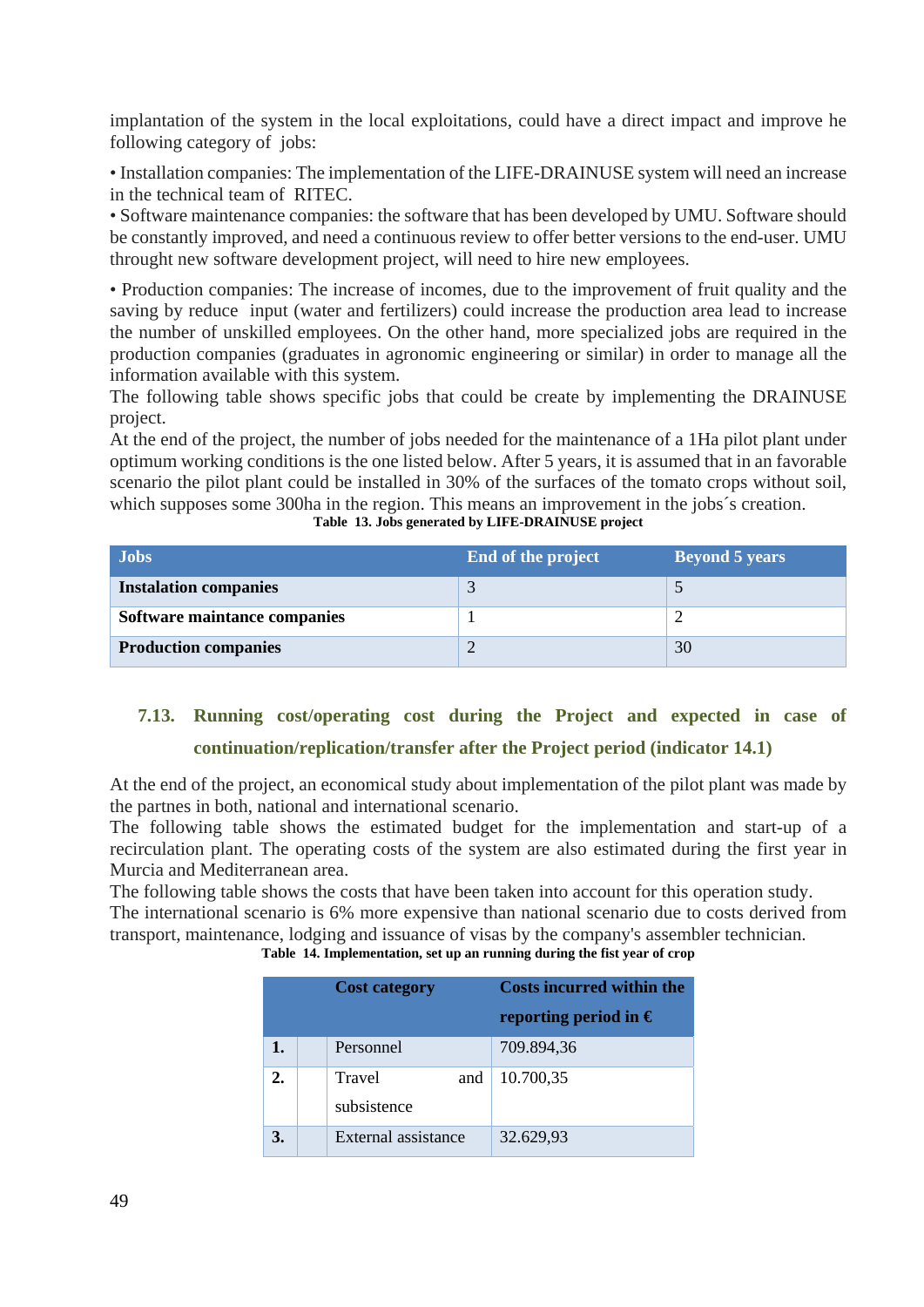| 4. | Durables goods: total<br>non-depreciated cost | 110.313,26   |
|----|-----------------------------------------------|--------------|
|    | - Infrastructure sub-<br>tot.                 | 3185,66      |
|    | - Equipment sub-tot.                          |              |
|    | - Prototype sub-tot.                          | 107.127,60   |
| 5. | Consumables                                   | 67.204,86    |
| 6. | Other costs                                   | 6.153,66     |
| 7. | Overheads                                     | 65.580,00    |
| 8  | Infraestructure                               | 9557         |
|    | TOTAL                                         | 1.012.033,41 |

### **7.14. Future funding (indicator 14.3)**

In order to continue investigating the optimization of the closed system proposed in LIFE-DRAINUSE, and the development of the new technology and its applications, CBAS CSIC will continue collaborating with RITEC and UMU in the following Projects ( all financed with regional, national and European Commission funds).

- HIDROLEAF Project (New cultivation systems for vegetables production. RTC-2016- 4827-2)
- BERRIES 4.0 (Greenhouses 4.0 for superfoods production 2I18SAE00060)
- Development of commercial software for the reuse of drainages in soilless culture (20528/PDC/18).
- Prima WATERMED 4.0 (Efficient use and management of conventional and nonconventional water resources through Smart technologies applied to improve the quality and safety of Mediterranean agriculture in semi-arid areas) and
- PRIMA Precimed (Precision irrigation management to improve water use efficiency in the Mediterranean region).

### **7.15. Entry into new entities/projects (indicator 14.4)**

The modular and scalable nature of the system makes it easy to adapt to multiple scenarios depending on the starting point. The 4 units that compose the systems, fertirrigation unit, control unit, purification unit and desinfection unit, are functional and configurable independently, which makes it a very adaptable working system.

None of the four units that compose the system require any special permission for installation, and comply with current legislation both in Spain and in the rest of the countries of the European Union.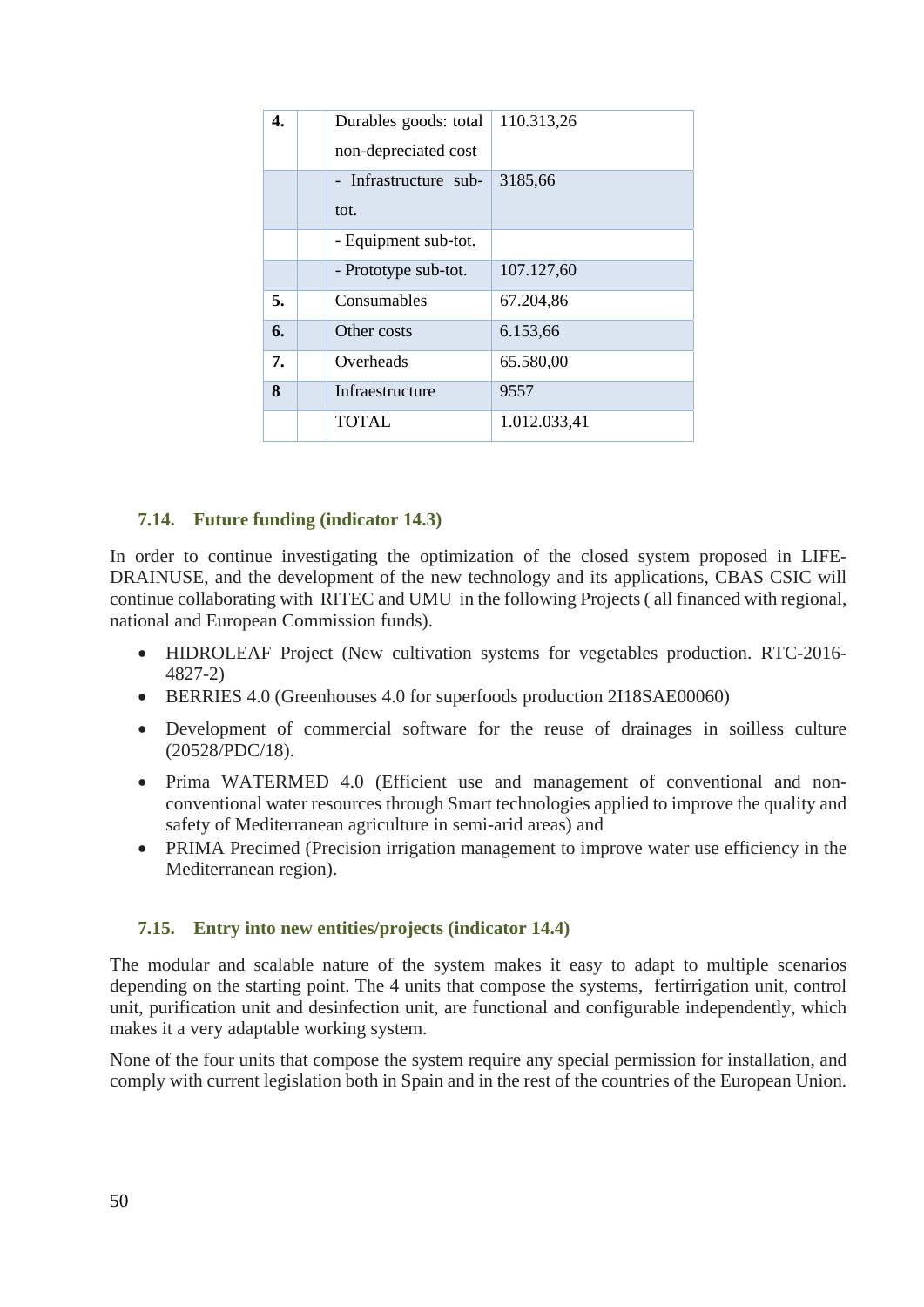### **7.16. Entry in new sectors (indicator 14.4)**

In order to transfer the system to other greenhouses or other crops, it will be necessary to take into account: irrigation water quality, weather conditions, type of substrate, type of crop, previous installation and the size of the installation.

Selected countries: Spain, Italy, Greece, Turkey

# 8. Comments on the financial report

## **8.1 Summary of Costs Incurred**

### **Total summary of costs incurred**

|    | PROJECT COSTS INCURRED                        |                                                          |                                                             |         |  |
|----|-----------------------------------------------|----------------------------------------------------------|-------------------------------------------------------------|---------|--|
|    | Cost category                                 | Budget according to the<br>grant agreement in $\epsilon$ | Costs incurred within the<br>reporting period in $\epsilon$ | %       |  |
| 1. | Personnel                                     | 656.125                                                  | 709.894,36                                                  | 108,19% |  |
| 2. | Travel and subsistence                        | 17.085                                                   | 10.700,35                                                   | 62,63%  |  |
| 3. | External assistance                           | 42.503                                                   | 32.629,93                                                   | 76,77%  |  |
| 4. | Durables goods: total<br>non-depreciated cost | 115.460                                                  | 110.313,26                                                  | 95,54%  |  |
|    | - Infrastructure sub-tot.                     |                                                          | 3185,66                                                     |         |  |
|    | - Equipment sub-tot.                          |                                                          |                                                             |         |  |
|    | - Prototype sub-tot.                          | 115.460                                                  | 107.127,60                                                  | 92,78%  |  |
| 5. | Consumables                                   | 83.050                                                   | 67.204,86                                                   | 80,92%  |  |
| 6. | Other costs                                   | 14.373                                                   | 6.153,66                                                    | 42,81%  |  |
| 7. | Overheads                                     | 65.000                                                   | 65.580,00                                                   | 100,89% |  |
|    | <b>TOTAL</b>                                  | 993.596                                                  | 1.002.476,41                                                | 100,89% |  |

In general terms, costs incurred by type of category are in line with project budget and timetable actions. There are no significant deviations from planned budget except from Travel and Subsistance Costs and Other Costs that have been below Budget. Nevertheless, the following minor incidences should be noticed by cost category where main deviations can be seen:

**Travel:** Concerning the "Travel and subsistence" category, the incurred costs have been minimal despite the beneficiaries held several Technical meetings with regards the Actions B. The main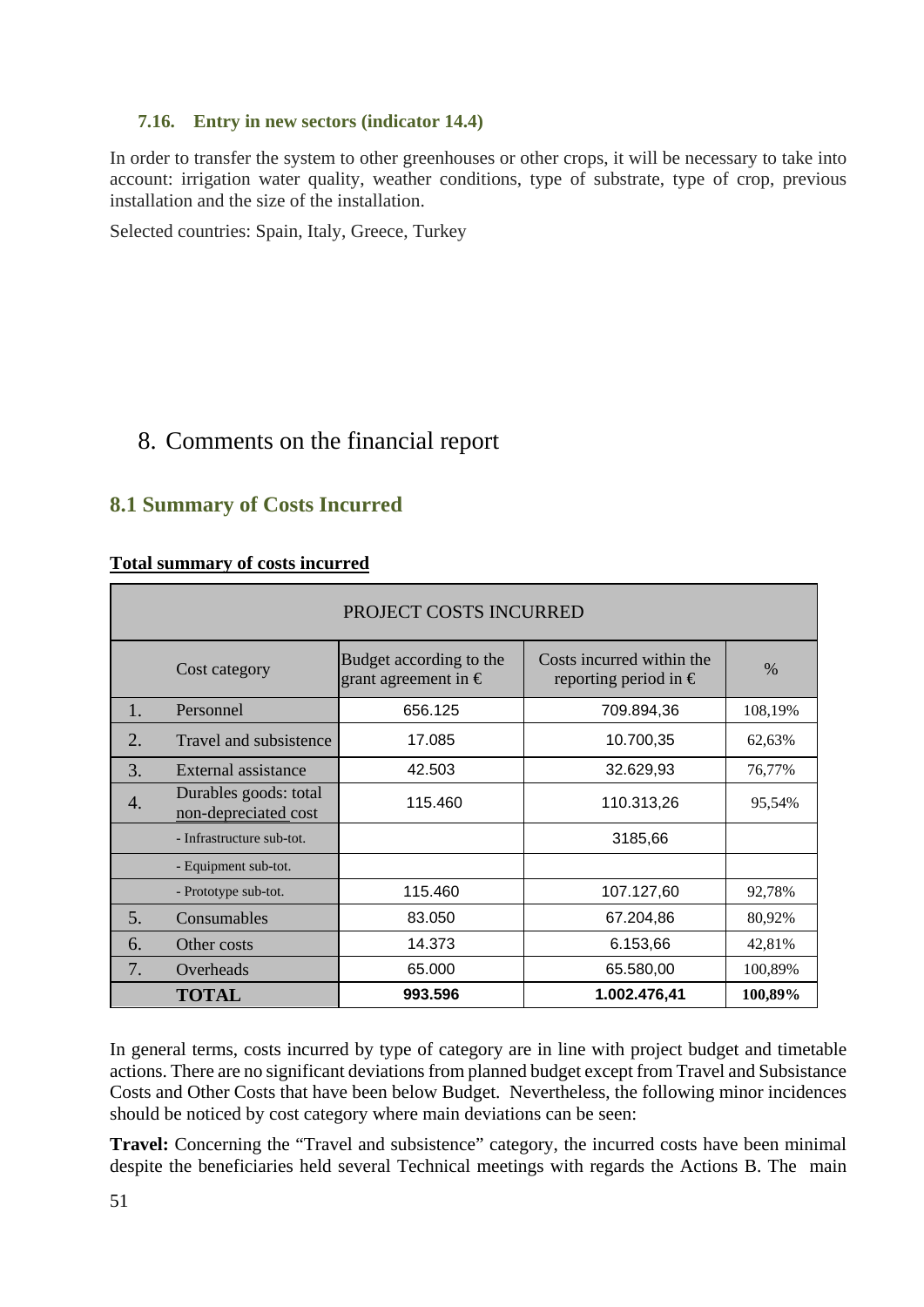reason for this saving is that most of the meetings took place in Murcia where are the headquarters of all the beneficiaries. It was not always easy to coordinate the agendas of the beneficiaries which made very difficult to arrange face-to-face meetings. Therefore the Consortium decided to set up videoconferences and/or phone meetings. As a consequence, travel and subsistence´s budget wasn´t consumed.

**External Assistance:** A great part of the external assistance budget is associated to dissemination and communication activities effectively incurred during the Project duration. There are two main reasons why the total budget was not used in this category. The first one is that the cost of the Project video was less than expected. The total cost of the Project Video was 3790 Euros and the budget foreseen in the Grant Agreement for this Demo Video was 8.000 Euros. The second reason is that the organisation and expenses of the Infoday in Brussels were less than initially expected due to the fact that it was organised at the premises of CBAS-CSIC Brussels, therefore there were not venue´s expenses. The cost of the catering of the Infoday was 510 Euros and the total budget foreseen for the Infoday was 5250 Euros.

**Infraestructure:** There was not Budget foreseen in Infraestructure in the proposal. But during the Project´s execution the Consortium realised that CEBAS-CSIC's greenhouse ( where it was foreseen to house the pilot plant) wasn't big enough according to the design and dimensioning needed for the system. Therefore a house of 60  $m<sup>2</sup>$  to shelter the pilot plant had to be built next to the greenhouse. CEBAS-CSIC could assume the unforeseen cost without any increase in the final Budget.The reason is that the budget for the initial greenhouse conditioning foreseen in the proposal was not needed and could be used to build the new house extension. The cost of the new house was 12.742,66€ € and the Budget foreseen for the greenhouse conditioning was 12.750€. The detailed breakdown of the cost comparison is shown below:

 Cost foreseen in the budget for the greenhouse conditioning and that has not been needed: The ceiling of the greenhouse, new mesh plastic of shade, frequency variators and a propagation chamber

| <b>Beneficiary</b> | <b>Action</b><br>number | <b>Description</b>                                       | Cost $\Theta$ |
|--------------------|-------------------------|----------------------------------------------------------|---------------|
| <b>CSIC</b>        | B <sub>3</sub>          | Greenhouse condition: 1 unit Propagation 2400<br>Chamber |               |
| <b>CSIC</b>        | B <sub>3</sub>          | Electric components: 3 frequency variator                | 3500          |

Prototype

Consumable

| <b>Beneficiary</b> | <b>Action</b><br>number | <b>Description</b>  | Cost $\Theta$ |
|--------------------|-------------------------|---------------------|---------------|
| <b>CSIC</b>        | B <sub>3</sub>          | Shade cloth 500m2   | 3500          |
| <b>CSIC</b>        | B <sub>3</sub>          | Plastic films 600m2 | 3350          |

### **Total 12.750€**

 Cost needed for the additional facility construction: Concrete floor and Iron structure (electroweded lath), an aluminium window and a door.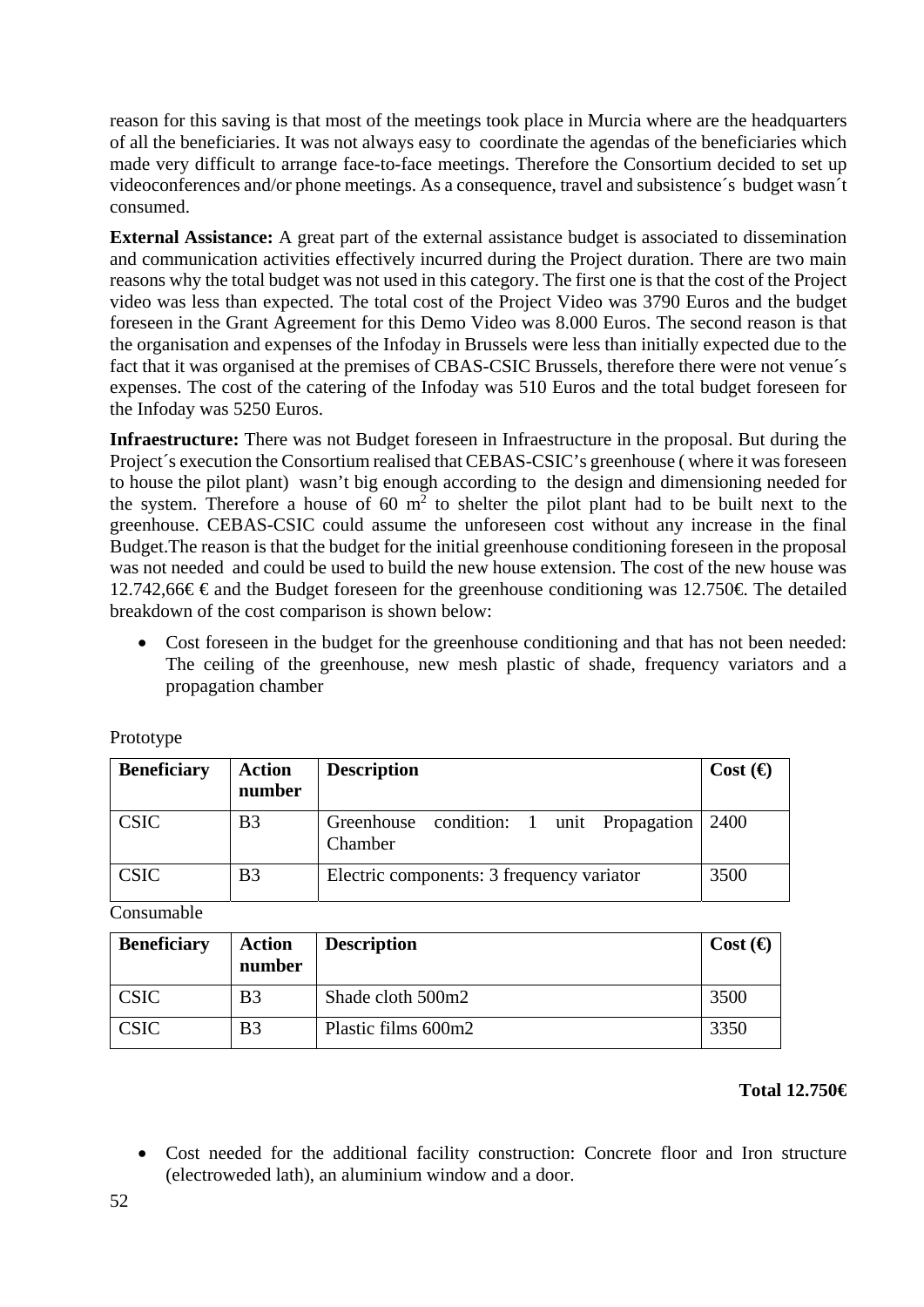Prototype:

| <b>Beneficiary</b> | <b>Action</b><br>number | <b>Description</b>                                                                | Cost $\Theta$ |
|--------------------|-------------------------|-----------------------------------------------------------------------------------|---------------|
| <b>CSIC</b>        | B <sub>3</sub>          | construction:<br>facility<br>24524/16 Additional<br>concrete slabs                | 2805,82       |
| <b>CSIC</b>        | B <sub>3</sub>          | 24518/16 Additional facility construction: joist,<br>door, glass window and blind | 8788,04       |
| <b>CSIC</b>        | B <sub>3</sub>          | 25463/16 Additional facility construction: slab,<br>electrowelded lath.           | 1148,80       |

## **Total 12.742,66€**

The EC in its letter from December  $8<sup>th</sup>$ , 2017 in point n<sup>o</sup>17 requested to declare all costs associated to this new facility/ extension of the greenhouse in the category "infrastructure" instead of "prototype".

**Prototype:** Assemble and set up of the prototype has been implemented successfully and almost all the budget initially foreseen has been used. The cost of the extensión of the greenshouse has been included in the category "Infraestructure", following the instrucions of the EC.

**Consumables:** As numbers show, almost all the Budget foreseen for the tomato crop demonstration activities has been consumed.

**Other cost**: This category is directly related with dissemination and communication activities. Great effort was dedicated to the dissemination all along the Project. The reasons for not having consumed the whole budget foreseen in the Grant Agreement are the following:

In Other Cost was foreseen the Audit of the Project with a budget of 6.252 Euros. Due to the Amendment nº1 signed on 6 December 2016, the external auditor have to certify the financial statmeents only for beneficiaries for which the expected contribution of the European Union exceeds 325.000 Euros which is not the case for any of the beneficiaries of this Project. Therefore only the firsts months of the Project were audited until the enter into force of this Amendment nº1 and the total budget foreseen in the Grant Agreement was not used. The amount paid to AUDIPUBLIC AUDITORES, S.A. was 1.984 Euros.

The 2.605 Euros foreseen in the budget of CSIC for "Open Access publication fees" were not spent since all the technical and scientific publications were able to be published free of charge. The 416 Euros foreseen as well in the budget of CBAS for "Fees 1 national and 1 EU events" were not used neither. All the events were able te be attended without any cost.

### **Comparison of total summary costs budgeted and incurred per partner**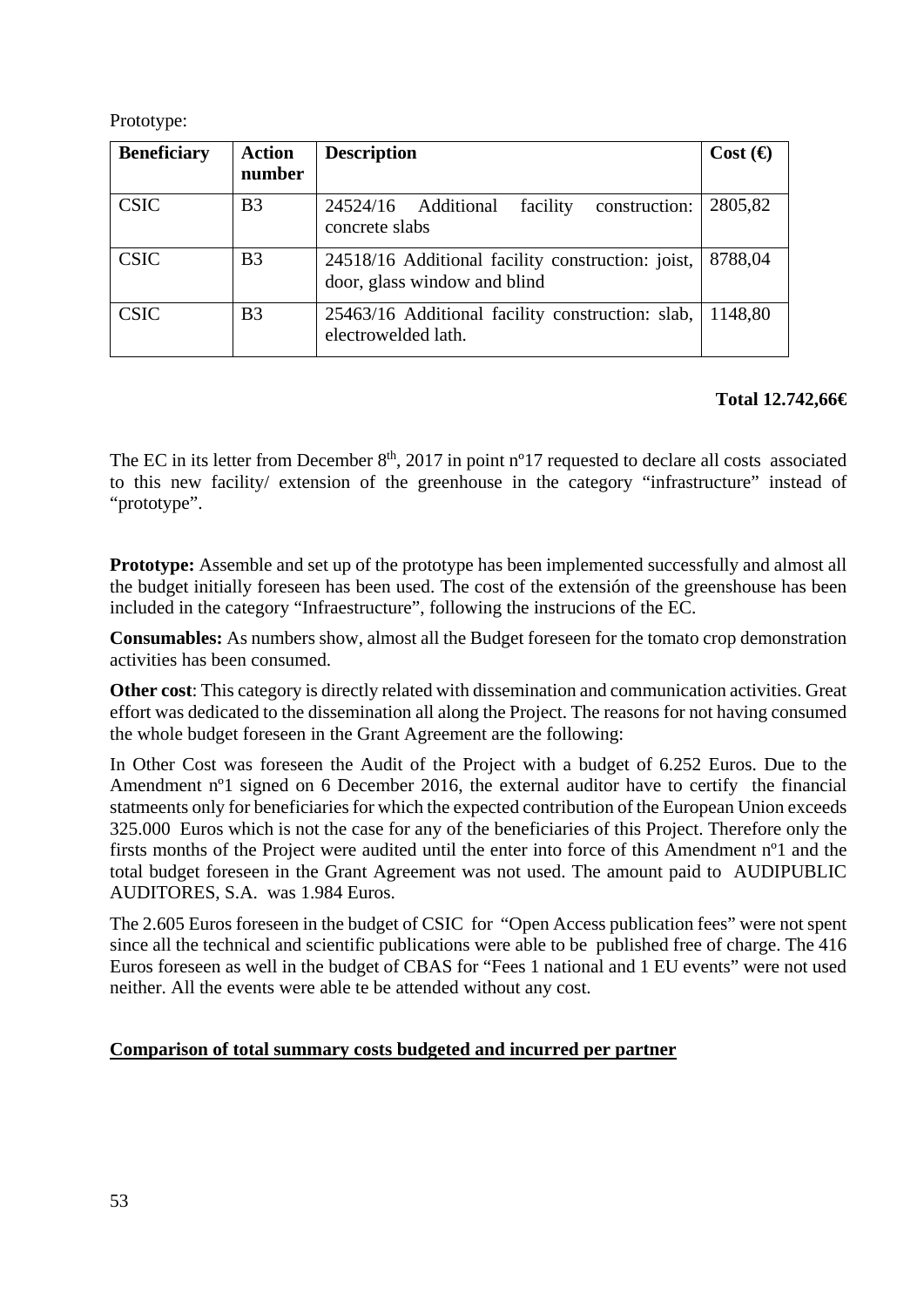| <b>COSTS PER BENEFICIARY (TOTAL Contractual Budget)</b> |             |                                                  |          |                             |                |             |                      |                     |          |                  |                                                     |                                |                                        |
|---------------------------------------------------------|-------------|--------------------------------------------------|----------|-----------------------------|----------------|-------------|----------------------|---------------------|----------|------------------|-----------------------------------------------------|--------------------------------|----------------------------------------|
| <b>Short Name</b>                                       | <b>Days</b> | Personnel                                        | Travel   | Assistance<br>External      | Infrastructure | Equipment   | Prototype            | Consumables         | Other    | <b>Overheads</b> | EU Contrib.                                         | <b>Total Elegible</b><br>Costs | elegible costs<br>of Total<br>৯ৎ       |
| <b>CEBAS-CSIC</b>                                       |             | 1.635,00 328.755,00                              |          | 8.760,00 22.403,00          | 0,00           | 0,00        | 38.069,00            | 74.050,00           |          |                  | 9.273,00 33.691,00 309.001,00                       | 515.001,00                     | 51,83%                                 |
| <b>FECOAM</b>                                           | 255,00      | 45.380,00                                        |          | 3.070,00 20.100,00          | 0,00           | 0,00        | 0,00                 | 4.000,00            | 4.700,00 | 5.407,00         | 49.594,00                                           | 82.657,00                      | 8,32%                                  |
| <b>RITEC</b>                                            |             | 545,00 158.500,00                                | 3.775,00 | 0,00                        | 0,00           | 0,00        | 60.111,00            | 5.000,00            |          |                  | 400,00 15.945,00 146.238,00                         | 243.731,00                     | 24,53%                                 |
| <b>UMU</b>                                              |             | 580,00 123.490,00                                | 1.480,00 | 0,00                        | 0,00           | 0,00        | 17.280,00            | 0,00                | 0,00     | 9.957,00         | 91.324,00                                           | 152.207,00                     | 15,32%                                 |
| <b>Total</b>                                            |             | 3.015,00 656.125,00 17.085,00 42.503,00          |          |                             | 0,00           | 0.00        |                      |                     |          |                  | 115.460,00 83.050,00 14.373,00 65.000,00 596.157,00 | 993.596,00 100,00%             |                                        |
| Share of total eligible costs                           |             | 66,04%                                           | 1,72%    | 4,28%                       |                | 0,00% 0,00% | 11,62%               | 8,36%               | 1,45%    | 6,54%            | 60,00%                                              | 100,00%                        |                                        |
|                                                         |             |                                                  |          |                             |                |             |                      |                     |          |                  |                                                     |                                |                                        |
|                                                         |             |                                                  |          |                             |                |             |                      |                     |          |                  |                                                     |                                |                                        |
| <b>COSTS PER BENEFICIARY (TOTAL Declared Costs)</b>     |             |                                                  |          |                             |                |             |                      |                     |          |                  |                                                     |                                |                                        |
| <b>Short Name</b>                                       | <b>Days</b> | Personnel                                        | Travel   | Assistance<br>External      | nfrastructure  | Equipment   | Prototype            | Consumables         | Other    | <b>Overheads</b> | EU Contrib.                                         | <b>Total Elegible</b><br>Costs | elegible costs<br>of Total<br>$\aleph$ |
| <b>CEBAS-CSIC</b>                                       |             | 1.682,77 353.131,72                              |          | 4.313,46 11.974,93 3.185,66 |                | 0,00        |                      | 29.391,98 67.204,86 |          |                  | 2.100,66 32.991,00 302.576,56                       | 504.294.27                     | 50,30%                                 |
| <b>FECOAM</b>                                           | 287,77      | 54.235,19                                        |          | 4.073,81 15.080,00          | 0,00           | 0,00        | 0,00                 | 0,00                | 4.053,00 | 5.420,00         | 49.717,20                                           | 82.862,00                      | 8,27%                                  |
| <b>RITEC</b>                                            |             | 969,38 178.820,39                                | 1.168,83 | 5.575,00                    | 0,00           | 0,00        | 60.589,72            | 0,00                |          |                  | 0,00 17.230,00 158.030,36                           | 263.383,94                     | 26,27%                                 |
| <b>UMU</b>                                              |             | 583,75 123.707,06                                | 1.144,25 | 0,00                        | 0,00           | 0,00        | 17.145,90            | 0,00                | 0,00     | 9.939,00         | 91.161,72                                           | 151.936,21                     | 15,16%                                 |
| <b>Total</b>                                            |             | 3.523,66 709.894,36 10.700,35 32.629,93 3.185,66 |          |                             |                | 0,00        | 107.127,60 67.204,86 |                     |          |                  | 6.153,66 65.580,00 601.485,85                       | 1.002.476,41 100,00%           |                                        |

# **8.2Accounting system**

### **How it is ensured that invoices contain a clear reference to the LIFE project showing how invoices are marked in order to show the link to the LIFE project.**

As stated and communicated in the project on the one hand in the Management Guidelines (DE1), and on the other hand in the Partnership Agreement signed just at the beginning of the project, the entire consortium was informed and confirmed to be aware that there should be a clear reference to the Project on all the invoices using the format: LIFE14 ENV/ES/000538.

Besides, when purchasing goods, suppliers are given the project reference and informed that its inclusion in the invoice is compulsory. When this is not possible, beneficiaries have a mark stamp with the projects reference and internally they always check that all invoices are correctly marked.

### **CEBAS-CSIC:**

**Accounting System:** All Centers and Institutes belonging to CSIC work under a Standardised Management System of Internal Accounts (SANCI from its Spanish name Sistema de Administración Normalizada de Cuentas Internas), as established in the Instruction of 10th February 2016 of the General Secretary of CSIC.

Internal Accounts (Cuentas Internas) are created in order to register all costs incurred under one specific scientific activity or project and constitute the basic unit for the financial management of this specific activity.

Therefore LIFE DRAINUSE is identified with the following reference Account: 403140 MARTINEZ LOPEZ, VICENTE - LIFE14 ENV/ES/000538 - 403140-LIFE14 ENV/ES/000538 OPE01240 DRAINUSE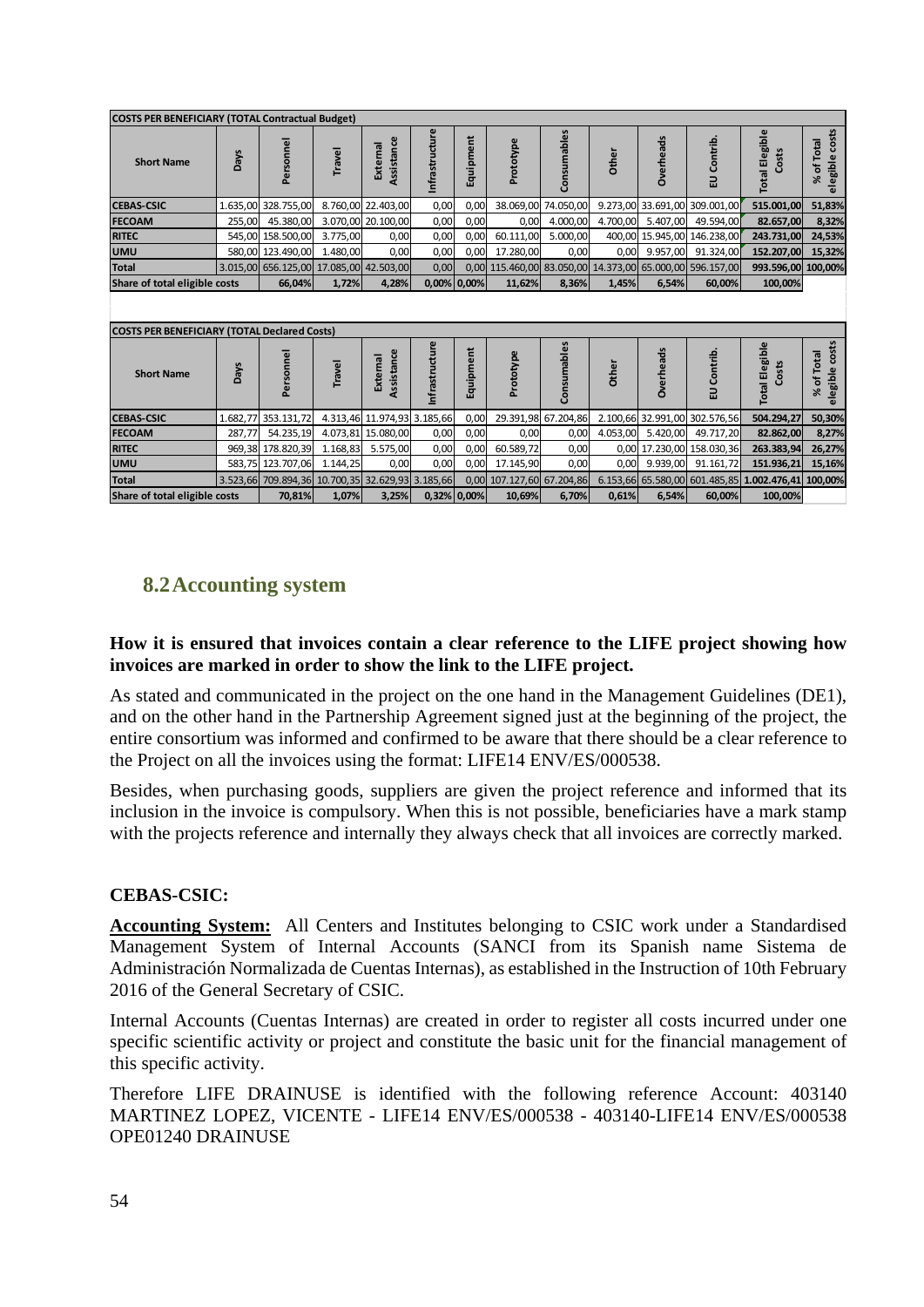

**Approval of cost, purchase procedures**: The researcher responsible for the project in CEBAS-CSIC is the competent person to propose the register of an invoice to the corresponding Internal Account.

The procedure for costs' approval is determined on the LGP 47/2003, *Ley General de Subvenciones 38/2003RD 3/2011, del 14 de noviembre,* la *Ley de Contratos del Sector Público* updated with *la Ley 9/2017 de 8 noviembre de Contratos del Sector Público and RD 1730/2007 de creación de la Agencia Estatal CSIC* and its Estatuto.

**Time registration:** The official LIFE model time sheet is used for all personnel participating in the implementation of the project. As required by the LIFE Program, Timesheets are double signed by the supervisor and the person participating in the project.

There is no a physical/electronical registration system. At the end of each month, the filled-in Timesheets are printed and signed.

**VAT deduction**: CSIC carries out activities subject to VAT that cause a legal right for tax deduction, according to the national legislation and particularly to Regla de la Prorrata of the Ley 37/1992 de 28 de diciembre, del Impuesto sobre el Valor Añadido (where Impuesto sobre el Valor Añadido - IVA - corresponds to VAT).

Every year, CSIC is meant to calculate the percentage of the supported IVA (VAT) in the previous fiscal year that can be deducted as it is established in the aforementioned law. In 2015 and 2016, the percentage of IVA deductible (recoverable) was 72%, meaning CSIC assumed 28% of this tax (nonrecoverable). In 2017 the porcentaje of IVA deductible was 84% and in 2018 of 85%.

Please find attached the yearly VAT declaration submitted to the national tax authority (Agencia Tributaria belonging to Ministerio de Hacienda y Administraciones Públicas) for the fiscal years 2015, 2016, 2017 and 2018.

### **UMU: University of Murcia**

**Accounting System:** The Accounting System established at the University of Murcia is a Public Accounting System that uses a computer application called "Justo" implemented since 1996. The basis of accounting lays on the accrual and the currency used is the Euro.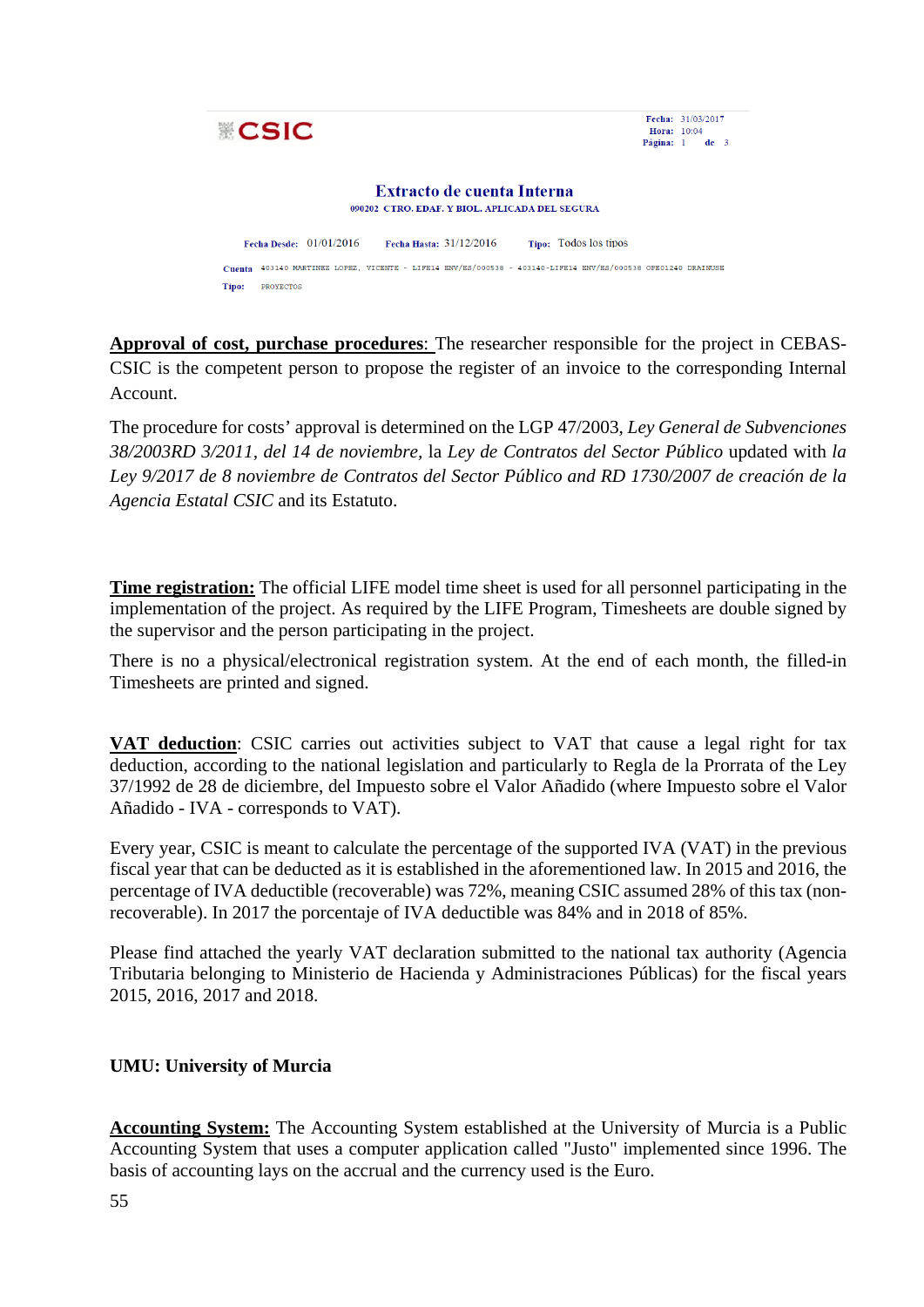The Accounting System is the same one for the whole University of Murcia. Therefore, in order to carry out the accounting of a project, income and expenditure are identified through the allocation of a "Justo" project number. Project DRAINUSE has been assigned number 20034.

| $\Sigma$<br>回<br>MED JUSTO, SERVICIO DE INFORMÁTICA, UNIVERSIDAD DE MURCIA.<br>$\Box$<br>19/04/2017                                                                                                                                                                                            |
|------------------------------------------------------------------------------------------------------------------------------------------------------------------------------------------------------------------------------------------------------------------------------------------------|
| Archivo Mant Presu Fact Cajas Proy Gastos Ing Extra Conta List Indi Ante<br><b>Ofi</b><br>Fisca<br>Admi<br>Ventana                                                                                                                                                                             |
| $F_{\rm H}$<br>З                                                                                                                                                                                                                                                                               |
| <b>ET: PROY021G. MANTENIMIENTO DE PROYECTOS - FST</b><br>$\Sigma$                                                                                                                                                                                                                              |
| EURO Respon.: 28710458 ANTONIO FERNANDO SKARMETA GO<br>Prov.: 20034 Tipo: Nº C.A.:<br>Inves.: PROYECTOSUE Ref.: LIFE14 ENV/ES/000 Núm.: 585<br>Cod. Ing.<br>S.IVA: S 717 Pr.:<br>Fechas: 01/09/2015 -31/08/2018 Desc.: LIFE14 ENV/ES/000538 - RE-UTILIZATION OF DRAINAGE SOLUTION FROM SOILLES |
| Pr. Gastos: 152.207.00 Pr. Ingr: 152.207.00 T. Fondo:<br>Súper.:<br>Finalista<br>$\vert$ Ir                                                                                                                                                                                                    |
| MODIF.   AV.COBR.   AGREGA.<br>RESUMENT 4 F H<br>JUSTIF.  <br>FINAN.<br>INGR.<br>GAST.                                                                                                                                                                                                         |
| <b>PROYECTOSUE</b><br>RE-UTILIZATION OF DRAINAGE SOLUTION FROM SOILLESS CULTU<br>585                                                                                                                                                                                                           |
| INVESTIG. TIP. GASTOS AMORTIZ.<br>ANUALID.<br>CIA.<br>GF<br>36 Tipo: 0040 Blog.: N<br>Fec. minjunuarzuns Fec. Fin: 31/08/2018 F.Conv. j<br>Duracion:                                                                                                                                           |
| Resp.: 28710458<br>ANTONIO FERNANDO SKARMETA GOMEZ<br>Entidad: 310 COMISION DE LAS COMUNDADES EUROPEAS                                                                                                                                                                                         |
| Modalidad: 35 LIFE                                                                                                                                                                                                                                                                             |
| 152.207,00 EURO<br>Cont.anu.: N Costes:<br>$0,00$ Imp.:<br>Referencia: LIFE 2014<br>F.Fin Real: 31/08/2018 Fec. Fin Fact.: 31/08/2018 Ref.Cont.: LIFE14 ENV/ES/000 Imp.Pre.:                                                                                                                   |
| Responsables<br>Pagos de Nómina<br>Asignar datos<br>Listados                                                                                                                                                                                                                                   |
| Número de Proyecto<br>Registro: 1/1                                                                                                                                                                                                                                                            |

**Approval of cost, purchase procedures:** The Principal Researcher of the project is responsible for authorizing the necessary expenses for the execution of the project. Once this person authorises (signs) the invoices, these invoices have to be sent to the Department of Economic Management to be charged to the project.

The pocedure followed by UMU for approval of cost and purchase procedure is described in articles 48 to 59 of the economic regime that can be found in the web page of UMU in the following link : https://sede.um.es/sede/normativa/instrucciones-de-regimen-economico-presupuestariomodificacion-2018/pdf/68.pdf

**Time registration:**. The University of Murcia uses the model timesheet made available on the LIFE website, an "Excel" spreadsheet which is manually completed.

Each employee registers the time worked for the project in a timely manner, on a daily basis or as soon as possible. The fulfilled timesheet printout for a given month is signed and dated by the employee and passed to the supervisor, who checks the timesheet before signing and dating it, within the first two weeks after the month the timesheet relates to, being the supervision role for the Principal Researcher developed by the Secretary of Department of Information Engineering and Communications.

### **FECOAM:**

**Accounting System:** FECOAM counts on an analytical accounting system that distributes the costs amongst department, projects and activities. In this sense, the costs charged to LIFE DRAINUSE project expenses are distinguished from others as they use a clear accounting reference "6292034" and named: PROYECTO UE LIFE DRAINUSE.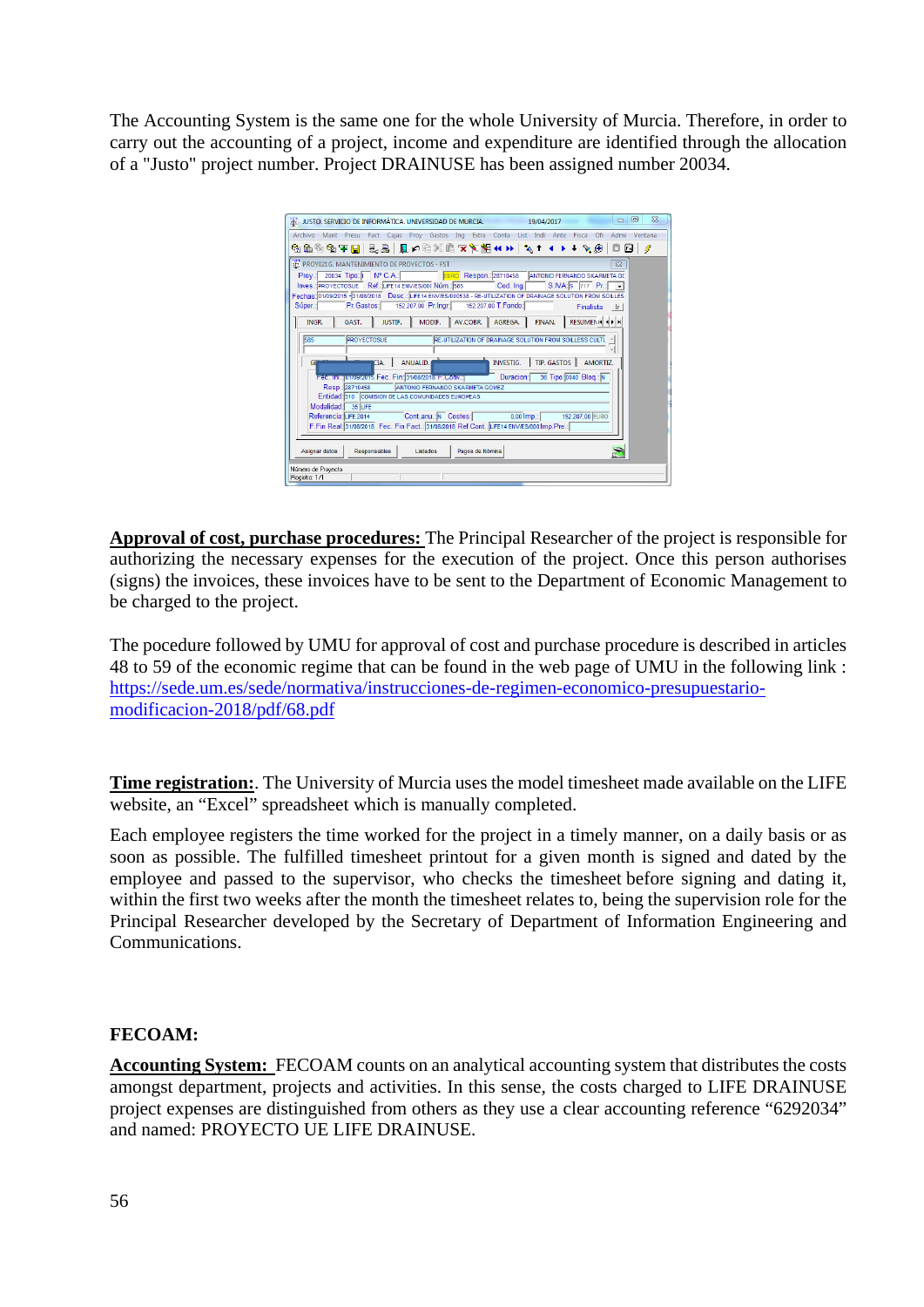| <b>Extracto de Cuentas</b>                                       |                    |                                                                         |                   |                       |                              |       |
|------------------------------------------------------------------|--------------------|-------------------------------------------------------------------------|-------------------|-----------------------|------------------------------|-------|
| Nº Cuenta<br>$\mathbf{v}$                                        |                    | ◆◆◆◆ 英国 ○ 图 见                                                           |                   |                       | <b>Mtto, de Asientos</b>     |       |
|                                                                  |                    | Asiento-<br>Punteados <sup>-</sup>                                      |                   | Hasta<br>Desde        | Desde                        | Hasta |
| Fecha Apunte Desde 01/01/2016<br>Fecha Valor<br>Hasta 09/05/2017 |                    | C Normal<br>C Si C No G Todos<br>C Contable                             | Tipo Concepto     | 999<br>$\overline{0}$ | Tipo Asto.<br>$\overline{0}$ | 999   |
| N <sup>ª</sup> de Cuenta<br>Título<br>6292034                    |                    | <b>FROYECTO UE LIFE DRAINUSE</b>                                        | Tipo Punteo X     |                       |                              |       |
|                                                                  |                    | <b>Suma Anterior</b>                                                    | 0.00              | 0.00                  | 0.00                         |       |
| F.Apunte   Nº Asto. Tipo Asto. Descripción                       |                    |                                                                         | P <br><b>Debe</b> | Haber                 | Saldo Tipo Concepto          |       |
| 05/02/2016<br>73680                                              |                    | # 11,837# RODRIGO FONSECA Su Fra. 15 RODR                               |                   |                       | 8                            |       |
| 01/10/2016<br>75831                                              | 1                  | # 12.312# RODRIGO FONSECA Su Fra. 34 RODRIG                             |                   |                       | 8                            |       |
| 14/10/2016<br>76539                                              | 1                  | # 12.517# RODRIGO FONSECA Su Fra. 35 RODRIG                             |                   |                       | 8                            |       |
| 77466<br>31/12/2016<br>77700<br>27/03/2017                       | 96<br>$\mathbf{1}$ | <b>REGULARIZACION</b><br># 12.692# VIAJES DIANA S.A. Su Fra. 000E170414 |                   |                       | 96<br>8                      |       |
|                                                                  |                    |                                                                         |                   |                       |                              |       |
|                                                                  |                    |                                                                         |                   |                       |                              |       |

### **Approval of cost, purchase procedures:**

**The approval of expenses:** In accordance with Law 38/2003, of November 17, General of Subsidies. *Article 31. Eligible expenditure*, where it is stated that when the amount of eligible expenditure exceeds EUR 30 000 in the case of a cost for the execution of a work, or EUR 12 000 in the case of supply of capital goods or provision of services by consulting or technical assistance companies, the beneficiary shall request at least three offers from different suppliers, prior to contracting the commitment for the provision of the service or delivery of the good, unless the number of entities that provide it with the special characteristics of the eligible expenses does not exist in the market Or provide, or unless the expense has been incurred prior to the grant application.

The choice between the bids submitted, which must be provided in the justification, or, where applicable, in the application for the subsidy, shall be made according to efficiency and economy criteria, and the choice must be expressly justified in a report when it does not fall within the Most advantageous economic proposal.

**Travel costs** Employees travelling are asked to fill a "Travel Note" to register all the expenses that have to be reported by providing all supporting tickets and invoices. There is a travel agency that manage and book the flights and accommodation, and after the administration Department validates the expenses and includes the costs on the corresponding sub-account. Travel expenses are generally reimbursed on real cost basis with supporting documents. Travel tickets are issued on economy class basis.

### **Time registration:**

FECOAM uses the model of Timesheet proposed by LIFE Program as template for time registration. The timesheet, which includes not only DRAINUSE but other European projects being funded as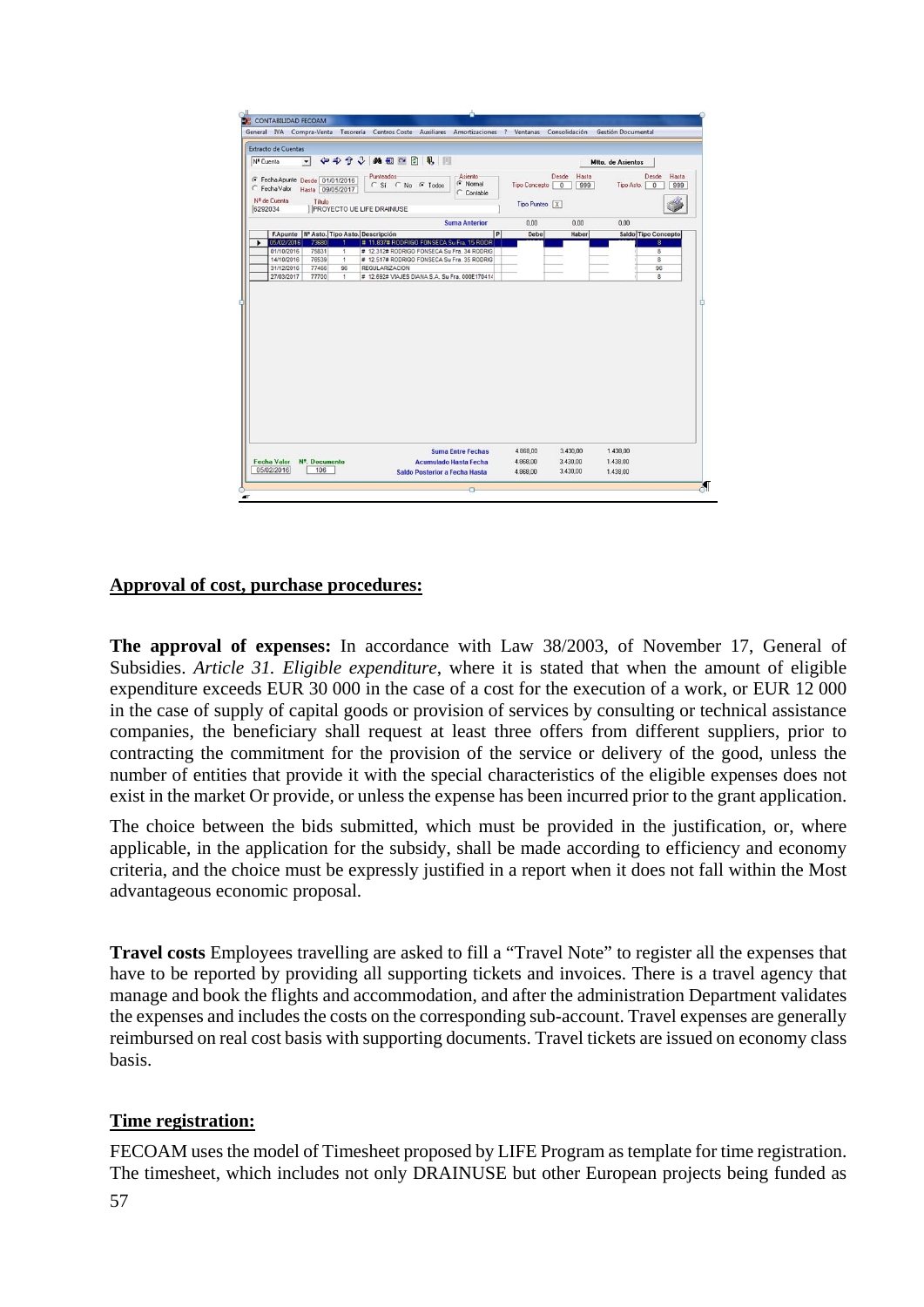well, is filled in a daily manner by the worker; printed out, dated and signed every month by the staff during the first week of the following month. This timesheet signed by the worker is also sent to the supervisor who validates that the information is correct and signs and dates the timesheet during the first week of the following month.

### **RITEC: Riegos y Tecnología S.L**.

**Accounting System**: RITEC has an analytical accounting system that distributes the costs amongst department, projects and activities. In this sense, the costs charged to LIFE DRAINUSE project expenses are distinguished from others as they use a clear accounting reference: LIFE14 ENV/ES/000538



**Time registration:** RITEC uses the model of Timesheet proposed by LIFE Program as template for time registration. The timesheet, which includes not only DRAINUSE but other European projects being funded as well, is filled in a daily manner by the worker; printed out, dated and signed every month by the staff during the first week of the following month. This timesheet signed by the worker is also sent to the supervisor who validates that the information is correct and signs and dates the timesheet during the first week of the following month.

All the beneficiaries of this Consortium guarantee the implementation of the procedures defined by LIFE during their approval of costs and the purchase procedure .

### **8.3Partnership arrangements**

### **Financial transactions between the coordinating beneficiary and the associated beneficiaries**

There is a partnership agreement that was signed on November 2015 by the entire consortium (It can be found in Annex VI). Key content of the document is: Definition and duration; Consortium management and structure; Technical and financial management of the project; Payment conditions; Intellectual Property Rights; Access rights; Results publication and dissemination; Responsibilities; Confidentiality and payment schedule.

### **Financial reporting implemented by each beneficiary and consolidated cost statement prepared**

For the financial reporting, the Coordinator prepared a Management Guide (Delivered in the First Progress Report, DE1), which explains the procedure to be performed. Besides, the coordinator has the support of an external assistance company (Euro-Funding) subcontracted to deal with any financial project issues and assist with the procedure of requesting, reviewing and compiling the different Reports (Progress, Mid-Term and Final).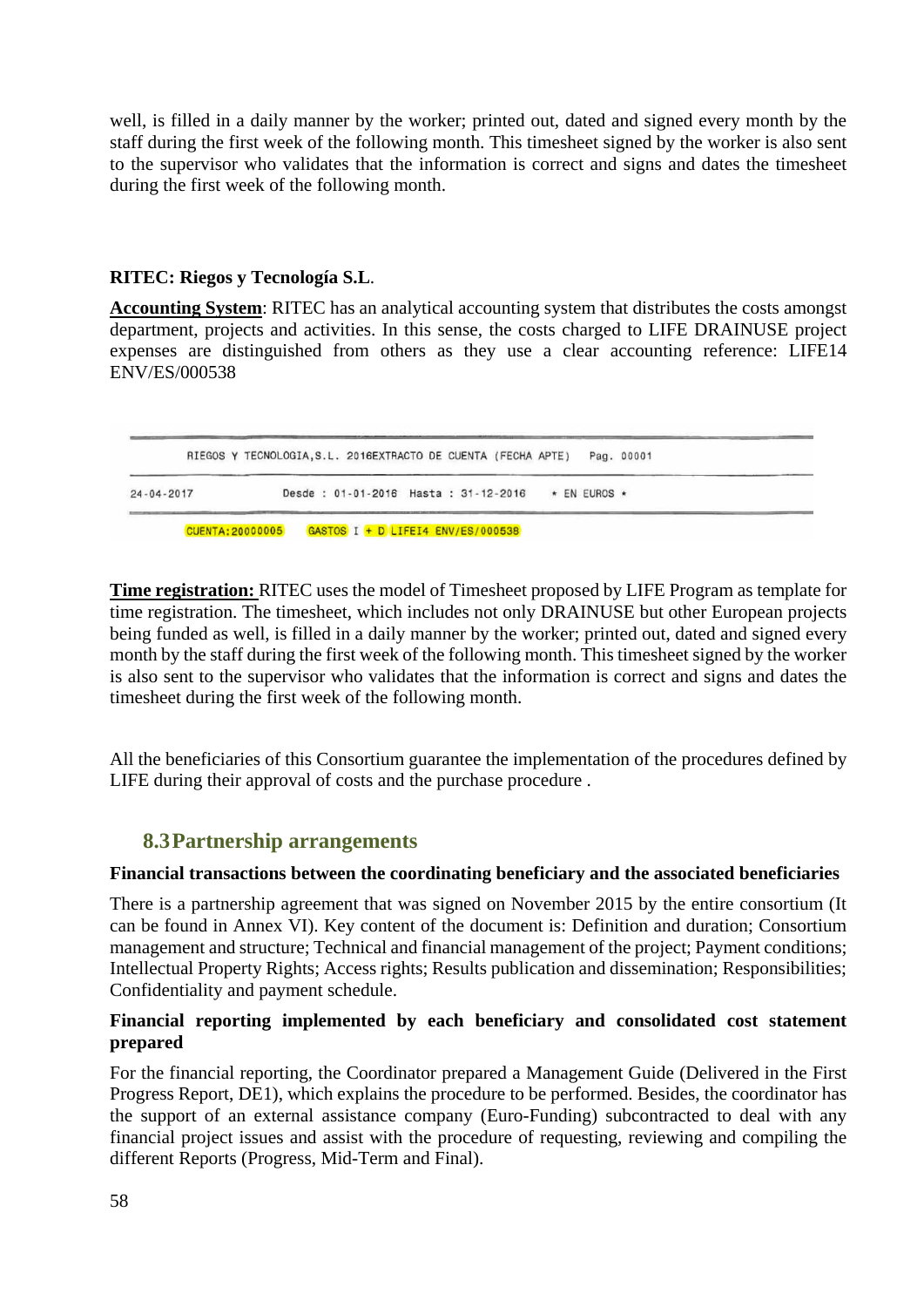All in all, the Periods of justification will be communicated in advance by the Coordinator in order to plan the timings to request the information.

• A template for each report with instructions to be completed will be sent to each partner two weeks before the end of each period of justification.

• At the end of the period of justification, a reminder will be done to all partners.

• The template will be sent back completed maximum 2 weeks after the end of justification period to review and consolidate the information received and request any change if required before sending the final version to the Commission and the External Monitoring Team.

In addition, the coordinating beneficiary will require from the associated beneficiaries copies of the supporting documents (e.g. pay slips, timesheets, invoices, proof of payment, etc.) with the production of every report in order to monitor the development of the financial implementation of the project.

The financial information will be reviewed and if any incongruences or errors are detected during this process, the corresponding beneficiary will be informed and modifications requested if needed.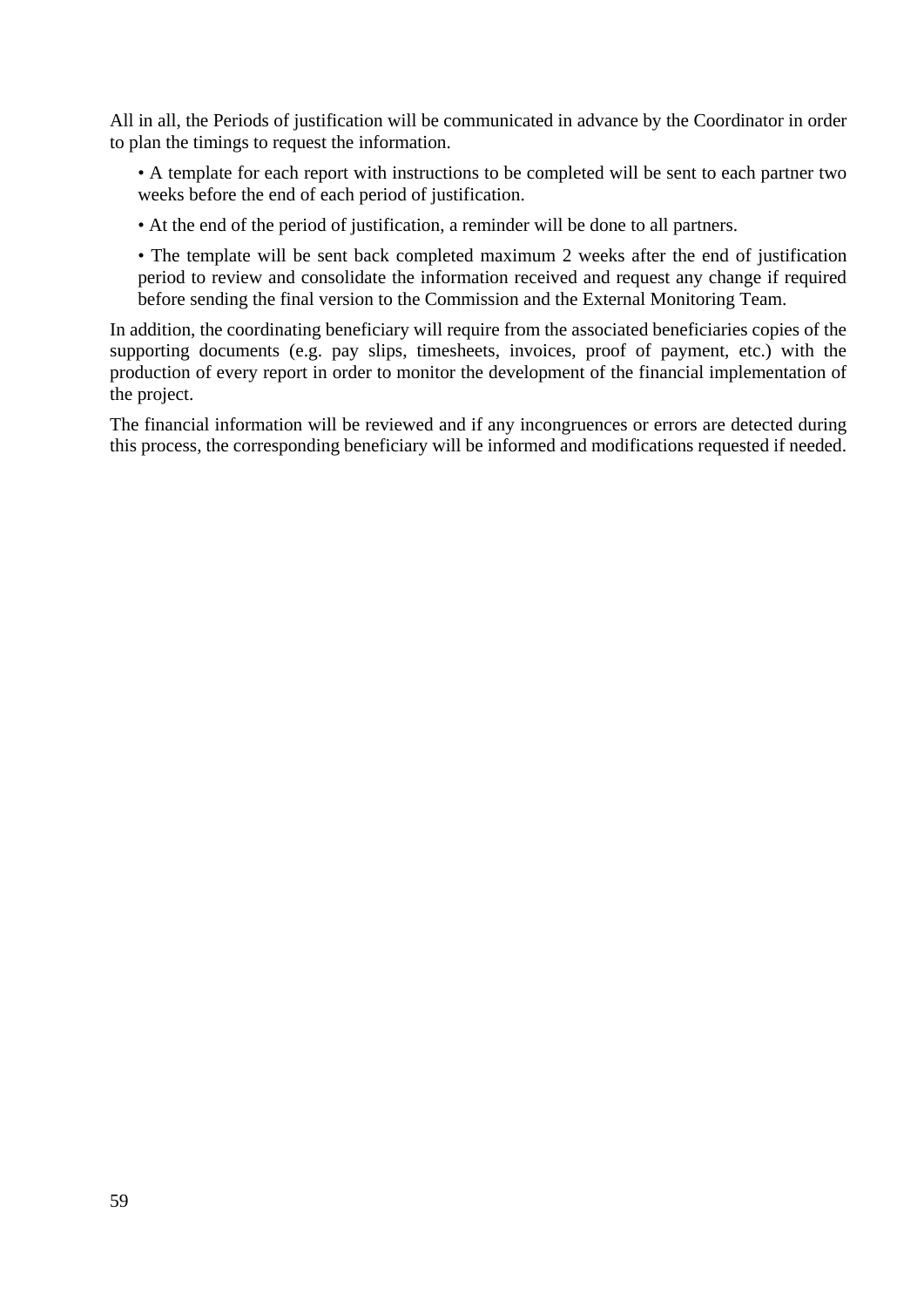# **8.4Certificate on the financial statement**

In accordance with Annex Art. II.24.2, an independent auditor, nominated by CEBAS-CSIC, has verified the statement of expenditure and income submitted to the Commission. The coordinating beneficiary has selected **AUDIPÚBLIC AUDITORES, S.A.**, ROAC No S1700, Nº3 Plaza de los Apóstoles 30001 Murcia.

The Period audited comprehends from September 1st 2015 until May 31st 2016. Taking into account that in December 2016 the EC launched an amendment limiting the need to present the Certificate on the financial statement to those beneficiaries for which the total contribution in the form of reimbursement of actual costs was at least of EUR 325.0000.

# **8.5Estimation of person-days used per action**

| Action type                                                                                                     | <b>Budgeted</b><br>person-days | <b>Estimated</b><br>person-days spent | of<br>$\%$ |
|-----------------------------------------------------------------------------------------------------------------|--------------------------------|---------------------------------------|------------|
| Action A: Preparatory actions                                                                                   | 85                             | <b>78 %</b>                           | (66,21)    |
| Action B: Implementation actions                                                                                | 2095                           | 127,2%                                | (2665,2)   |
| Action C: Monitoring of the impact of the<br>project action                                                     | 60                             | 94.2%                                 | (56,5)     |
| Action<br>Public<br>$\mathbf{D}^{\mathbf{\cdot}}$<br>awareness/communication<br>and<br>dissemination of results | 205                            | 106,7%                                | (218,76)   |
| Action E: Project management                                                                                    | 570                            | 90,7%                                 | (516,99)   |
| <b>TOTAL</b>                                                                                                    | 3015                           | 116,9%                                | (3523, 66) |

### **ACTION A: Preparatory Actions**

|               | A.1                                              |                                             |  |
|---------------|--------------------------------------------------|---------------------------------------------|--|
| <b>Action</b> | <b>BUDGETED</b><br><b>PERSON-</b><br><b>DAYS</b> | <b>REAL</b><br><b>PERSON</b><br><b>DAYS</b> |  |
| Days Worked   | 55                                               | 41,38                                       |  |

|               | A.2                                              |                                             |  |
|---------------|--------------------------------------------------|---------------------------------------------|--|
| <b>Action</b> | <b>BUDGETED</b><br><b>PERSON-</b><br><b>DAYS</b> | <b>REAL</b><br><b>PERSON</b><br><b>DAYS</b> |  |
| Days Worked   | 30                                               | 24,83                                       |  |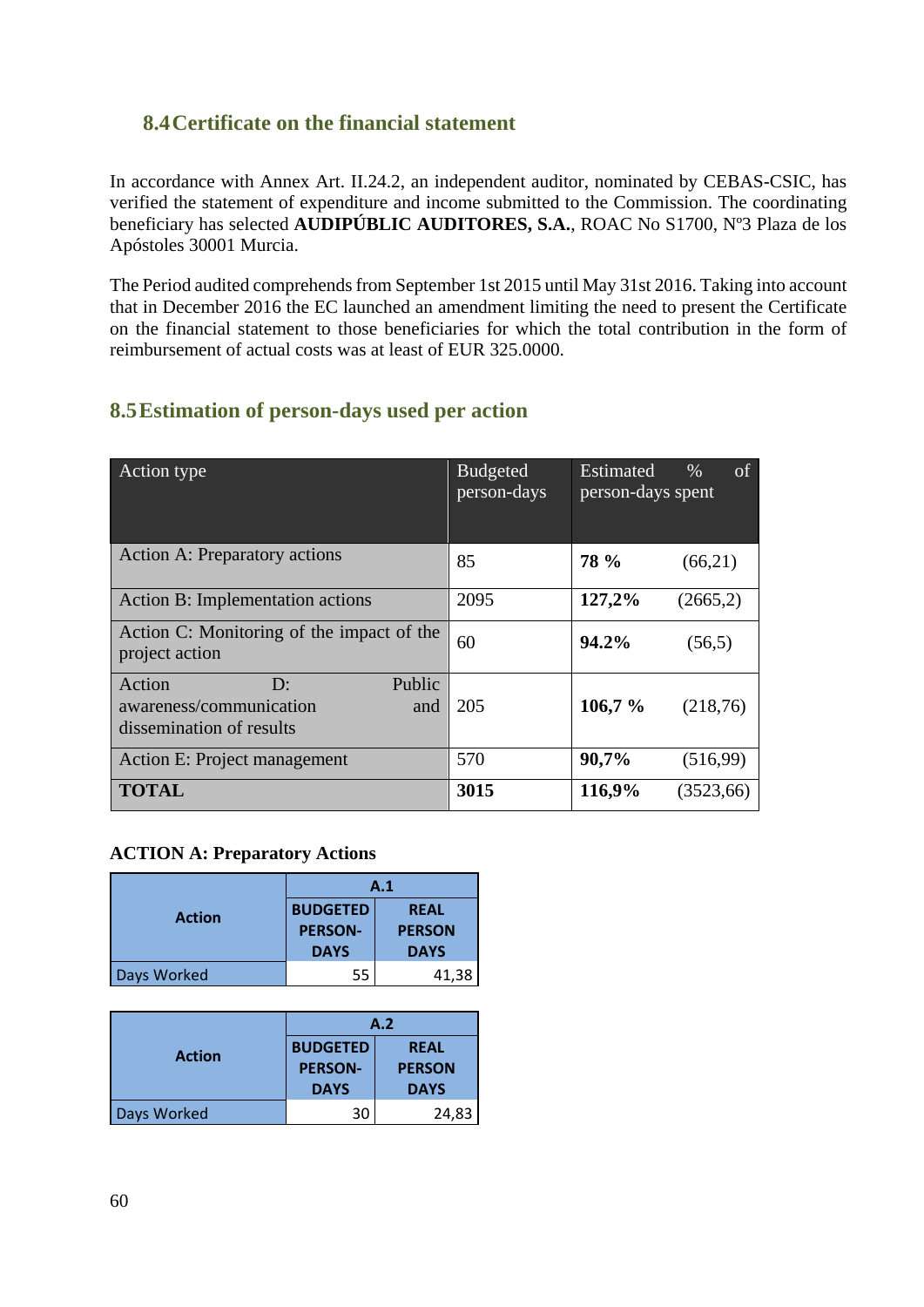The amount charged corresponds to 41,38 days-worked in Action A1 and 24,86 days-worked in Action A2. The effort has been less than budgeted due to the fact that more senior staff was involved. CEBAS-CSIC had some internal procedures for hiring personnel that delay the beginning of Action A1, resulting in a delay of Action A2 as well. To overcome this situation, CEBAS-CSIC involved more senior staff than expected that helped saving working days.

### **Action B: Implementation actions**

Below is described the effort deviation per action:

|               |                                                  | B.1                                         |               |                                                  | B.5                                         |  |  |
|---------------|--------------------------------------------------|---------------------------------------------|---------------|--------------------------------------------------|---------------------------------------------|--|--|
| <b>Action</b> | <b>BUDGETED</b><br><b>PERSON-</b><br><b>DAYS</b> | <b>REAL</b><br><b>PERSON</b><br><b>DAYS</b> | <b>Action</b> | <b>BUDGETED</b><br><b>PERSON-</b><br><b>DAYS</b> | <b>REAL</b><br><b>PERSON</b><br><b>DAYS</b> |  |  |
| Days Worked   | 45                                               | 19,33                                       | Days Worked   | 710                                              | 797,07                                      |  |  |
|               |                                                  |                                             |               |                                                  |                                             |  |  |
|               |                                                  | B.2                                         |               |                                                  | <b>B.6</b>                                  |  |  |
| <b>Action</b> | <b>BUDGETED</b><br><b>PERSON-</b><br><b>DAYS</b> | <b>REAL</b><br><b>PERSON</b><br><b>DAYS</b> | <b>Action</b> | <b>BUDGETED</b><br><b>PERSON-</b><br><b>DAYS</b> | <b>REAL</b><br><b>PERSON</b><br><b>DAYS</b> |  |  |
| Days Worked   | 140                                              | 165,43                                      | Days Worked   | 50                                               | 59,00                                       |  |  |
|               |                                                  |                                             |               |                                                  |                                             |  |  |
|               |                                                  | B.3                                         |               |                                                  | B.7                                         |  |  |
| <b>Action</b> | <b>BUDGETED</b><br><b>PERSON-</b><br><b>DAYS</b> | <b>REAL</b><br><b>PERSON</b><br><b>DAYS</b> | <b>Action</b> | <b>BUDGETED</b><br><b>PERSON-</b><br><b>DAYS</b> | <b>REAL</b><br><b>PERSON</b><br><b>DAYS</b> |  |  |
| Days Worked   | 555                                              | 871,77                                      | Days Worked   | 50                                               | 54,70                                       |  |  |
|               |                                                  |                                             |               |                                                  |                                             |  |  |
|               |                                                  | B.4                                         |               |                                                  | <b>B.8</b>                                  |  |  |
| <b>Action</b> | <b>BUDGETED</b><br><b>PERSON-</b>                | <b>REAL</b><br><b>PERSON</b>                | <b>Action</b> | <b>BUDGETED</b><br><b>PERSON-</b>                | <b>REAL</b><br><b>PERSON</b>                |  |  |

**In Action B1:** The amount charged corresponds to 19,33 days-work by CEBAS-CSIC, being the effort in person-days dedicated by CEBAS-CSIC lower than the foreseen in this action (budget  $=$ 45 days). As consequence of the hiring difficulties experienced at the beginning of the project because of CEBAS-CSIC's internal lengthy procedures, Action A1 was delayed, resulting on a delay and overlap of Action A2 and B1. To catch up with the work progress, fewer technicians were involved and more senior staff took part. As a result of the experienced profiles and efforts made by CEBAS-CSIC, they managed to maximize results of its dedication and optimize the efforts.

Days Worked **195 | 1970 | 1980 | 1980 | 1980 | 1980 | 1980 | 1980 | 1980 | 1980 | 1980 | 1980 | 1980 | 1980 | 1** 

Action **B.2** "Pilot plant design of the integrated system for water reuse and recycling" started on time but some extra days were needed to complete the design of the system planned in this action.

In total 25,43 days more than expected were necessary. During the preparation of the proposal we estimated very tight the time needed for the design of the Pilot Plant. CBAS CSIC and RITEC,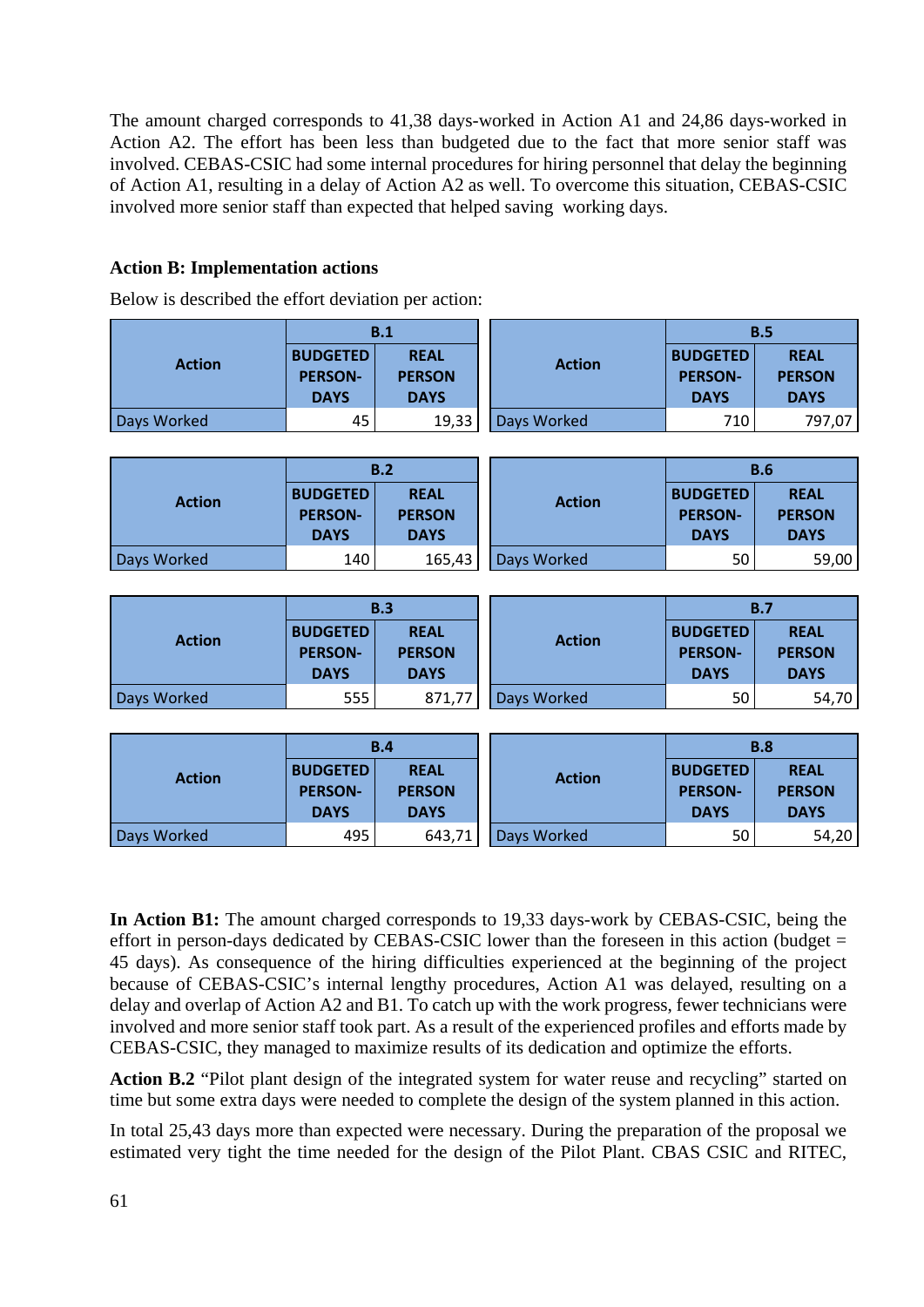specially, needed a few more days than initially planned to plan properly the design of the integrated system.

The total amount of days worked was 165,43 days: 27,33 days-work by CEBAS-CSIC, 77,63 daysworked by RITEC and 60,47 days-worked by UMU.

**In Action B3** CEBAS-CSIC had to involve more professors, technician and bachelors efforts than initially planned due to the magnitude of the Project.

During the construction phase, several changes had to be implemented into the initial design. Among them:

- The greenhouse of CEBAS-CSIC was not big enough to build the prototype and a few additional days were needed to study the new lay out. An extension of 60sqm was decided and constructed.
- The second change was the number of irrigation sectors. Initially, we considered one irrigation sector (one treatment tank). But for operational reason it was decided to change and work with three irrigation sectors. Three tanks to be used to irrigate with different treatment (different water quality). This changed implied more pumps, valves, sensors, and a considerable modification in the hydraulic installation. And as consequence several addition days to implement.
- Problems with the electrical installation: there were a lot of signals coming from different PLCs and we had to separate them in different blocks.
- We had to change some flow meters and a pump that did not worked properly.
- The increase in the number of automata devices and electric panels (more sensor/actuator signals to monitor the system) that required additional time.
- Management of the process by the automata. Initially, we defined the management of the whole process with two master automates, but afterwards, once the system was implemented, we decided to control the management only with one master automata.

In total, all these changes required 316,77 additional days in Action B3 than initially expected in the Grant Agreement. CEBAS-CSIC worked 119,40, RITEC worked 577,63 days and UMU worked 174,74 days.

During **Action B4,** "*set up and follow up of the Pilot Plant"*, the following problems rose:

- Disinfection with the UV lamp was not effective, some microorganisms mainly fungi, yeast and bacterium were detected in the drain water after the disinfection. To solve these problems, more personnel that initially expected had to be involved in the next cycles and find a solution for the disinfection.
- Greater effort than initially expected was needed with the flow meters that had to be replaced with signals. And the replacement of the pump that feeds the Osmosis Plant because was not supplying enough water pressure.

As a consequence, a total of 148,71 days more than initially expected were needed for this Action, to solve these problems and properly set the pilot plant. CEBAS-CSIC worked 103,13 days, RITEC worked 227,38 days and UMU worked 313,2 days.

62 **In Action B5** *"Demonstration of water closed cycle in soilless tomato production"* The amount charged corresponds to 797,07 days worked by CEBAS-CSIC. 87,07 days more than initially expected had to be invested in this action by CBAS CSIC. The main reasons for this additional effort are the problems faced during the first cycle (tomato crop was affected by plague and plant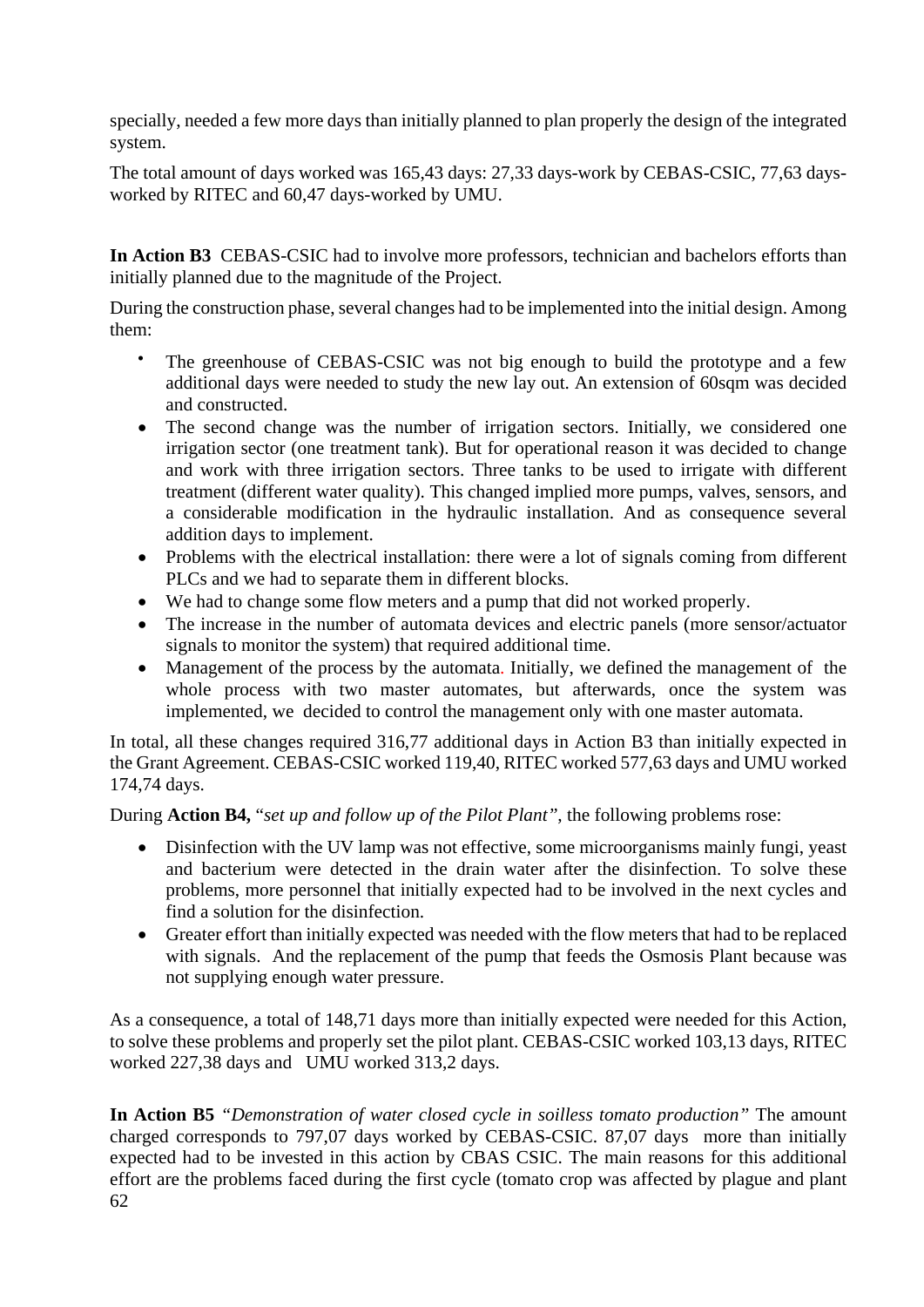density didn´t have optimal values ) and the additional effort needed for carrying out the third cycle (spring-summer) not foreseen initially in the Proposal and that was concluded with great results.

Bachelor, technicians, scientist, and professors as it is core action for the project and experts were involved in order to supervise and guide the successul implementation. Main tasks performed in all the cycles have been: preparing the seeding transplanting, transplanting, water and nutrients application and control, analysis of nutrient solutions and drainages, fruit harvest and analysis of production, yield and quality.

**In Action B6** Economic Feasibility analisis 9 days more than initially foreseen were needed.

The amount charged corresponds to 10 days worked by RITEC and 49 days worked by CEBAS-CSIC.The additional effort (9 days )invested in the preparation of these Deliverables are due to the need to include all the details that the EC requested in its letter from September  $7<sup>th</sup>$ , 2018.

**In Action B7**, the amount charged corresponds to 38,20 days worked by CEBAS-CSIC and 16,5 days worked by FECOAM.

The additional effort 4,70 days invested in the preparation of this Deliverable is due to the need to include all the details that the EC requested in its letter from September  $7<sup>th</sup>$ , 2018

**In Action B8,** additional effort of 6.20 days worked by CEBAS CSIC were needed in the preparation of Deliverable "Transferability of LIFE DRAINUSE results" due to the need to include all the details that the EC requested in its letter from September  $7<sup>th</sup>$ , 2018.

The amount charged corresponds to 36,20 days worked by CEBAS-CSIC and 18 days worked by FECOAM.

The reason for the extra effort of 27, 2% in Actions B has been the additional effort needed as consequence of all the unexpected circumstances that raised all along the Project and that have implied a change in the initial design of the Pilot Plant.

|               | C.1             |               |  |
|---------------|-----------------|---------------|--|
| <b>Action</b> | <b>BUDGETED</b> | <b>REAL</b>   |  |
|               | <b>PERSON-</b>  | <b>PERSON</b> |  |
|               | <b>DAYS</b>     | <b>DAYS</b>   |  |
| Days Worked   | 30              | 28,33         |  |

| Action C: Monitoring of the impact of the project action |  |  |  |
|----------------------------------------------------------|--|--|--|
|----------------------------------------------------------|--|--|--|

|               | C.2                                              |                                             |  |
|---------------|--------------------------------------------------|---------------------------------------------|--|
| <b>Action</b> | <b>BUDGETED</b><br><b>PERSON-</b><br><b>DAYS</b> | <b>REAL</b><br><b>PERSON</b><br><b>DAYS</b> |  |
| Days Worked   | 30                                               | 28,17                                       |  |

In Action C1 and Action C2, CEBAS CSIC had 30 days foreseen each one for the monitoring of the "Efectiveness of LIFE DRAINUSE actions as compared to the initial situation" and for the "Monitoring of the socio-economic impact of the Project on the local economy and population".

63 Days invested in both of the Actions were in line with the Budget. No major deviation has occurred.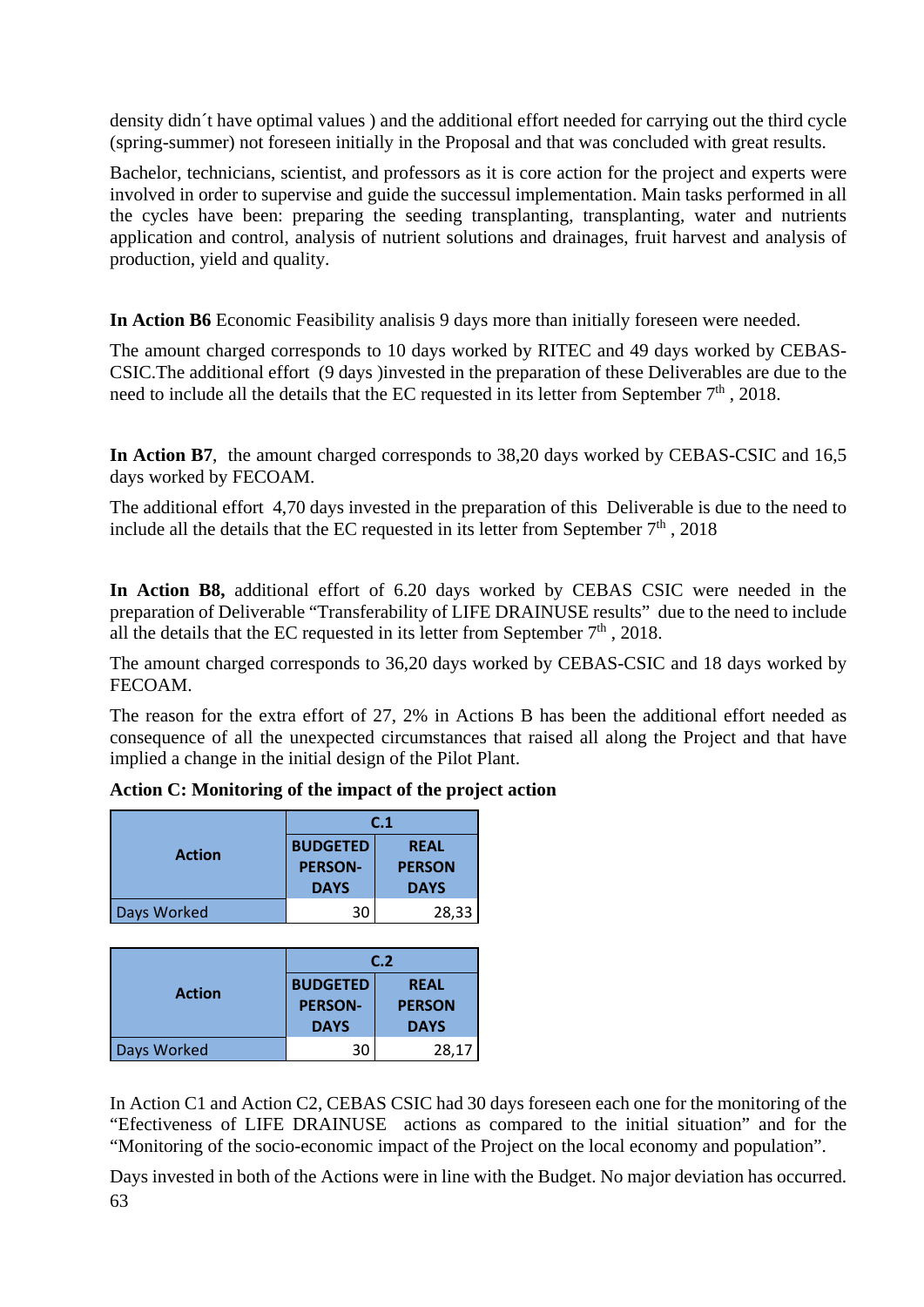**Action D: Public awareness/communication and dissemination of results** 

|               | D.1                                              |                                             |  |
|---------------|--------------------------------------------------|---------------------------------------------|--|
| <b>Action</b> | <b>BUDGETED</b><br><b>PERSON-</b><br><b>DAYS</b> | <b>REAL</b><br><b>PERSON</b><br><b>DAYS</b> |  |
| Days Worked   | 155                                              | 162,31                                      |  |

|               | D.2                                              |                                             |  |
|---------------|--------------------------------------------------|---------------------------------------------|--|
| <b>Action</b> | <b>BUDGETED</b><br><b>PERSON-</b><br><b>DAYS</b> | <b>REAL</b><br><b>PERSON</b><br><b>DAYS</b> |  |
| Days Worked   | 10                                               | 12,57                                       |  |

|                    | D.3                                              |                                             |
|--------------------|--------------------------------------------------|---------------------------------------------|
| <b>Consumables</b> | <b>BUDGETED</b><br><b>PERSON-</b><br><b>DAYS</b> | <b>REAL</b><br><b>PERSON</b><br><b>DAYS</b> |
| Days Worked        | 35                                               | 31,25                                       |

| <b>Action</b> | D.4             |               |
|---------------|-----------------|---------------|
|               | <b>BUDGETED</b> | <b>REAL</b>   |
|               | <b>PERSON-</b>  | <b>PERSON</b> |
|               | <b>DAYS</b>     | <b>DAYS</b>   |
| Days Worked   | 5               | 12,63         |

**In Action D1** *"Dissemination of the project results"* Effort per partner has been:

CEBAS CSIC worked 21,7 days; FECOAM 107,32 days; RITEC 24,75 days and UMU, 8,54 days

**In Action D2** *"Elaboration of Project Website"* Effort per partner has been:

The Consortium agreed on transferring the budget of the external assistance from CEBAS-CSIC to RITEC so that the website would be launched as early as possible. In any case CEBAS-CSIC remained the leader of this Action.

That is the reason why RITEC had to invest 2,5 days not initially planned in this Action. CEBAS CSIC worked 10,07 days and RITEC worked 2,5 days

**In Action D3** *"Elaboration of the Layman´s Report"* FECOAM worked 31,25 days;

**In Action D4** "*Elaboration and maintenance of Notice Boards*" FECOAM worked 12.63 days . Additional days were necessary to agree on the design and location of the Notice Boards.

Total Budget for Actions D was 205 days and were needed 218,76 days to complete successfully the dissemination of the Project. Time worked was in line with the time budgeted in the proposal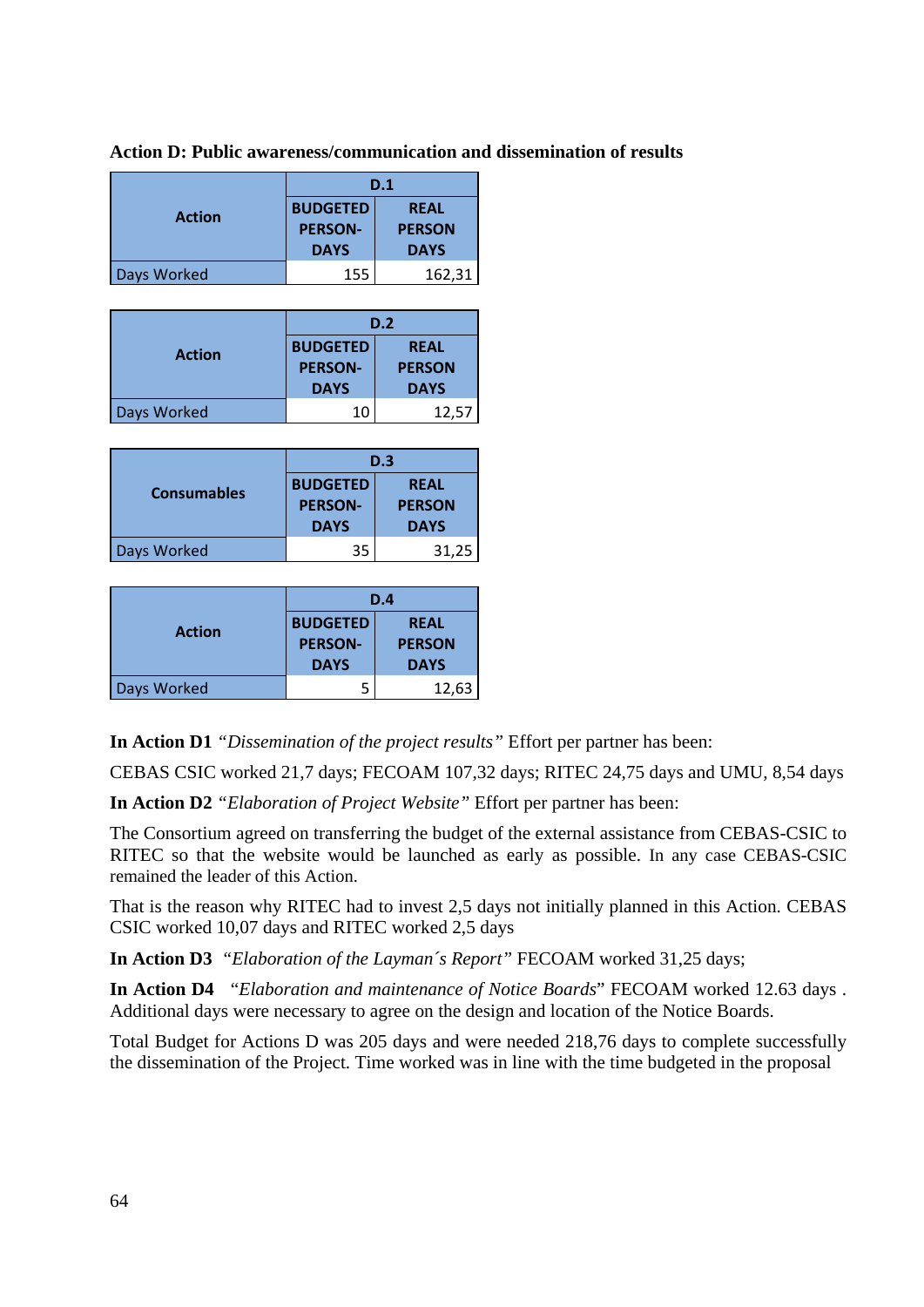### **Action E: Project management**

|               | E.1             |               |
|---------------|-----------------|---------------|
| <b>Action</b> | <b>BUDGETED</b> | <b>REAL</b>   |
|               | <b>PERSON-</b>  | <b>PERSON</b> |
|               | <b>DAYS</b>     | <b>DAYS</b>   |
| Days Worked   | 500             | 457.27        |

|               | E.2             |               |
|---------------|-----------------|---------------|
| <b>Action</b> | <b>BUDGETED</b> | <b>REAL</b>   |
|               | <b>PERSON-</b>  | <b>PERSON</b> |
|               | <b>DAYS</b>     | <b>DAYS</b>   |
| Days Worked   | 30              | 18,33         |

|               | E.3                                              |                                             |
|---------------|--------------------------------------------------|---------------------------------------------|
| <b>Action</b> | <b>BUDGETED</b><br><b>PERSON-</b><br><b>DAYS</b> | <b>REAL</b><br><b>PERSON</b><br><b>DAYS</b> |
| Days Worked   | 30                                               | 30,72                                       |

| <b>Action</b> | E.4             |               |
|---------------|-----------------|---------------|
|               | <b>BUDGETED</b> | <b>REAL</b>   |
|               | <b>PERSON-</b>  | <b>PERSON</b> |
|               | <b>DAYS</b>     | <b>DAYS</b>   |
| Days Worked   | 10              | 10,67         |

**In Action E1** *"Project Management"* all the partners have contributed:

CEBAS CSIC worked 318,53 days; FECOAM 62,44 days; RITEC 49,5 days and UMU, 26,8 days. There have been three visits from the External Monitoring Team and two progress Reports, one mid term report and this final report that have been prepared during the Project duration, in addition to the day to day management.

**In Action E2** *"Networking activities with other Projects"* mainly CEBAS CSIC centralise all the efforts of the networking activities, having worked 18,33 days.

**In Action E3,** *"After Life Plan"* CEBAS -CSIC worked 12,47 days, and FECOAM 18,25 days. A plan for the future dissemination ofm the Project has been gathered in the "After Life Plan".

**In Action E4,** *"Compilation of information for indicator tables"* was monitored by CEBAS CSIC

that worked a total of 10,67 days.

Budget foreseen in ACTION E1 has been of 570 days and the days effectively worked by all parnters have been, 517 days.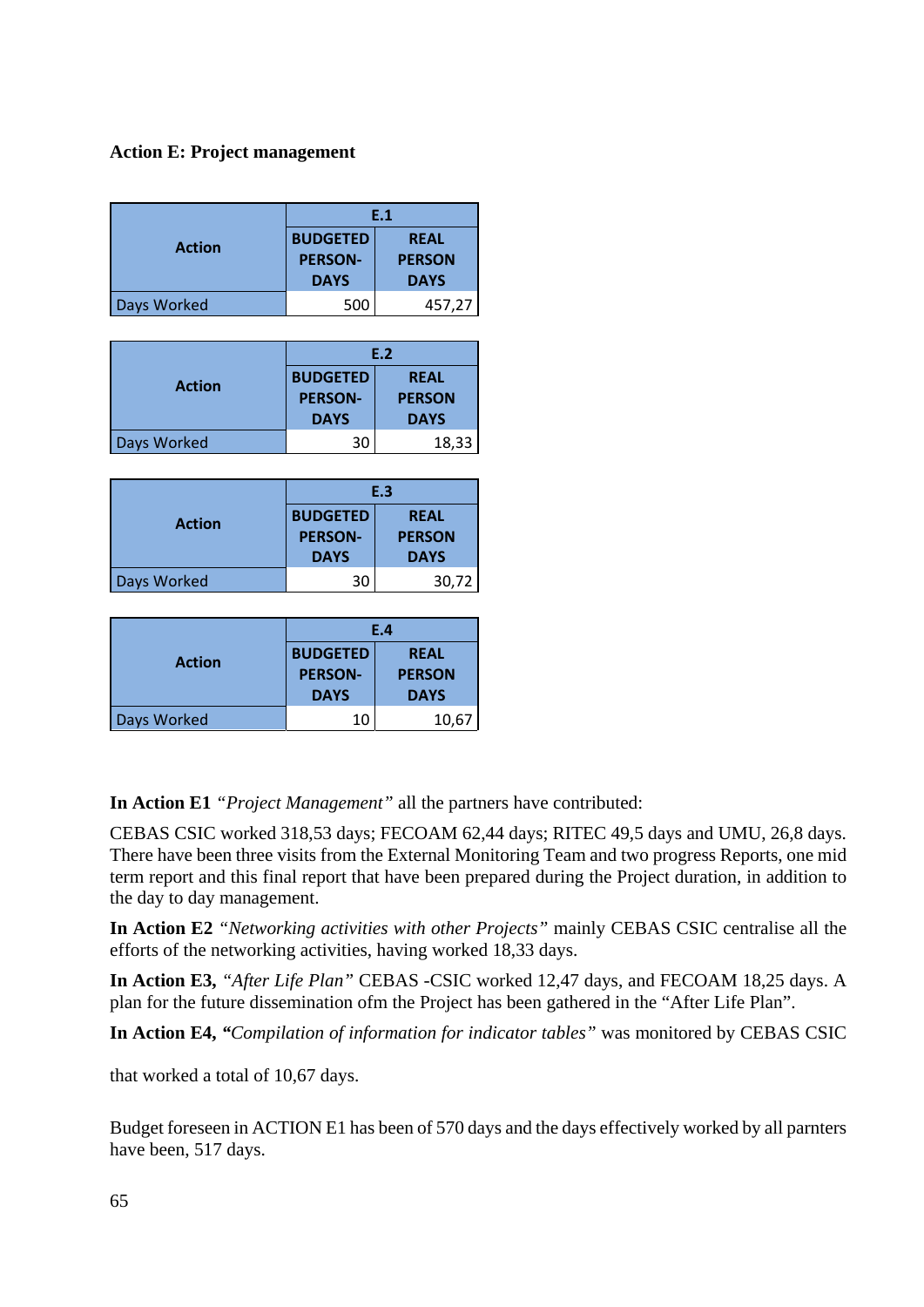### **Deviations in Personnel Costs:**

### **1) CBAS-CSIC**

In general the daily rate of the Sicentists from CBAS-CSIC involved in the Project has been in line with the budget foreseen in the proposal except from Francisco Rubio Muñoz which daily rate was approximate 20% higher than the numbers foreseen in the proposal. At the time of writting the proposal was taken into account the average cost of a Scientist in CBAS-CSIC. Being the daily rate of this employee higher in average than the rest due to his specific knowledge and experience.

The contribution of Bachelors and Technicians from CBAS-CSIC had a lower cost than initially foreseen in the proposal. The profiles selected reunited all the specific knowledge required for the Project but the market Price at the time of execution of the Project was lower than expected.

### **2) FECOAM**

The daily rate reported by the workers of FECOAM has been in line with the budget foreseen in the proposal except from Mª Dolores Mondejar Acosta that has a slight higher daily rate than the rest of employees. The reason for this higher daily rate is that: Mª Dolores is a worker of FECOAM since 07/05/1985 and in application of the the Labor Agreement, she has a recognition for her seniority in the company. The right to retain the supplement is of three years at 7% and always respecting the maximum limit of 60% at 25 years or more of seniority, at a rate in the amount of the percentage that they had perfected for that concept on December 31, 1997 always applied to the current salary, as a right acquired "ad personam".

We include below the article from the Labor Agreement that applies to her.

*" Artículo 16.- Antigüedad.* 

*Los trabajadores incorporados a las plantillas de las Empresas afectadas por este Convenio a partir de 1.º de enero de 1995, no devengarán el complemento salarial de Antigüedad.* 

*Los ya pertenecientes a las plantillas con anterioridad a dicha fecha, mantendrán el derecho a percibir dicho complemento, a razón de trienios al 7% y respetándose siempre el tope máximo del 60% a los 25 años o más de antigüedad, en la cuantía del porcentaje que tuvieran perfeccionado por tal concepto el 31 de diciembre de 1997 aplicándose siempre sobre el salario vigente, en concepto de derecho adquirido "ad personam".* 

### **3) UMU**

There was not deviation from the budget foreseen in the Grant Agreement. Personnel costs have been in line with the budget foreseen.

### **4) RITEC**

There was not major deviation from the budget foreseen in the Grant Agreement. Personnel costs have been mostly in line with the budget foreseen. Except from the daily rate of Jose Antonio Marin and Francisco Millán that have been lower than initially foreseen. The reason is that salary increases foreseen for employees of RITEC at the time of writting the proposal have not been materialised